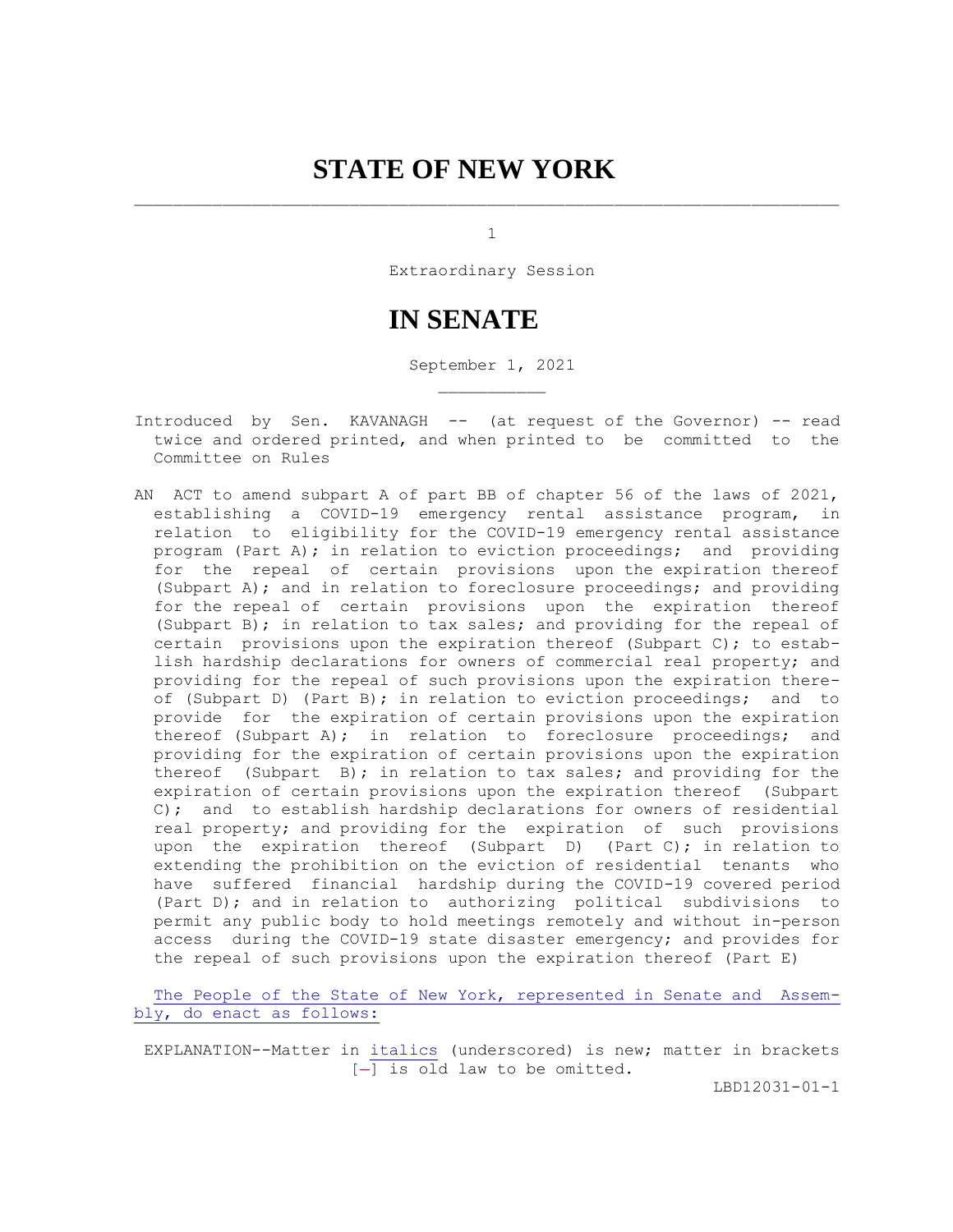S. 1 2

 1 Section 1. This act enacts into law components of legislation relating 2 to commercial eviction and foreclosure protections, residential eviction 3 and foreclosure protections and open meetings. Each component is wholly 4 contained within a Part identified as Parts A through E. The effective 5 date for each particular provision contained within such Part is set 6 forth in the last section of such Part. Any provision in any section 7 contained within a Part, including the effective date of the Part, which 8 makes reference to a section "of this act", when used in connection with 9 that particular component, shall be deemed to mean and refer to the 10 corresponding section of the Part in which it is found. Section four of 11 this act sets forth the general effective date of this act.

12 § 2. Legislative intent. The legislature finds and declares all of the 13 following:

14 More than two million New Yorkers have been infected by the COVID-19 15 coronavirus, and the disease has killed more than 55,000 New Yorkers 16 since March 2020. Measures necessary to contain the pandemic have 17 brought about widespread economic and societal disruption. Millions of 18 residents have experienced financial hardship due to such measures, 19 which closed businesses and schools, and resulted in income losses 20 across the state.

21 The state has enacted a series of statutes that the legislature has 22 found necessary to protect the public health, safety, and general 23 welfare of the people of New York. These measures include the Tenant 24 Safe Harbor Act ("TSHA"), the COVID-19 Emergency Eviction and Foreclo-25 sure Prevention Act ("CEEFPA"), and COVID-19 Emergency Protect Our Small 26 Businesses Act ("CEPOSBA").

27 Even as New York enters a phase of economic recovery, the need for 28 continued statutory protections and other emergency public health meas-29 ures is demonstrated by rates of transmission in the state. Since early 30 July, cases have risen ten-fold, and 95 percent of the sequenced recent 31 positives in New York State were the Delta variant.

32 The evidence that residential eviction protections are effective 33 public health measures is especially strong. The CDC has repeatedly 34 found this to be so and has urged states to enact and keep residential 35 eviction moratoriums in place. A recent peer-reviewed study of state 36 eviction moratoriums found that "COVID-19 incidence and mortality 37 increased steadily in states after eviction moratoriums expired, and 38 were associated with doubling of COVID-19 incidence ... and a five-fold 39 increase in COVID-19 mortality ... 16 weeks after moratoriums lapsed."

40 In April 2021, the legislature passed the COVID-19 Emergency Rental 41 Assistance Program ("CERAP"), funded with \$2.6 billion for residential 42 rent and utility assistance. To date, technical and administrative chal-43 lenges, low public awareness of the program, and the slow pace of imple-44 mentation have hampered the program's effectiveness in covering the cost 45 of rent arrears and providing widespread eviction protections.

46 On August 12, 2021, in the case Chrysafis v. Marks, the U.S. Supreme 47 Court enjoined the enforcement of CEEFPA's residential eviction morato-48 rium, finding that provisions that provided for a tenant to self-certify 49 financial hardship and delayed a landlord from contesting the certif-50 ication violated constitutional rights to due process.

51 Stabilizing housing and small businesses continues to be to the mutual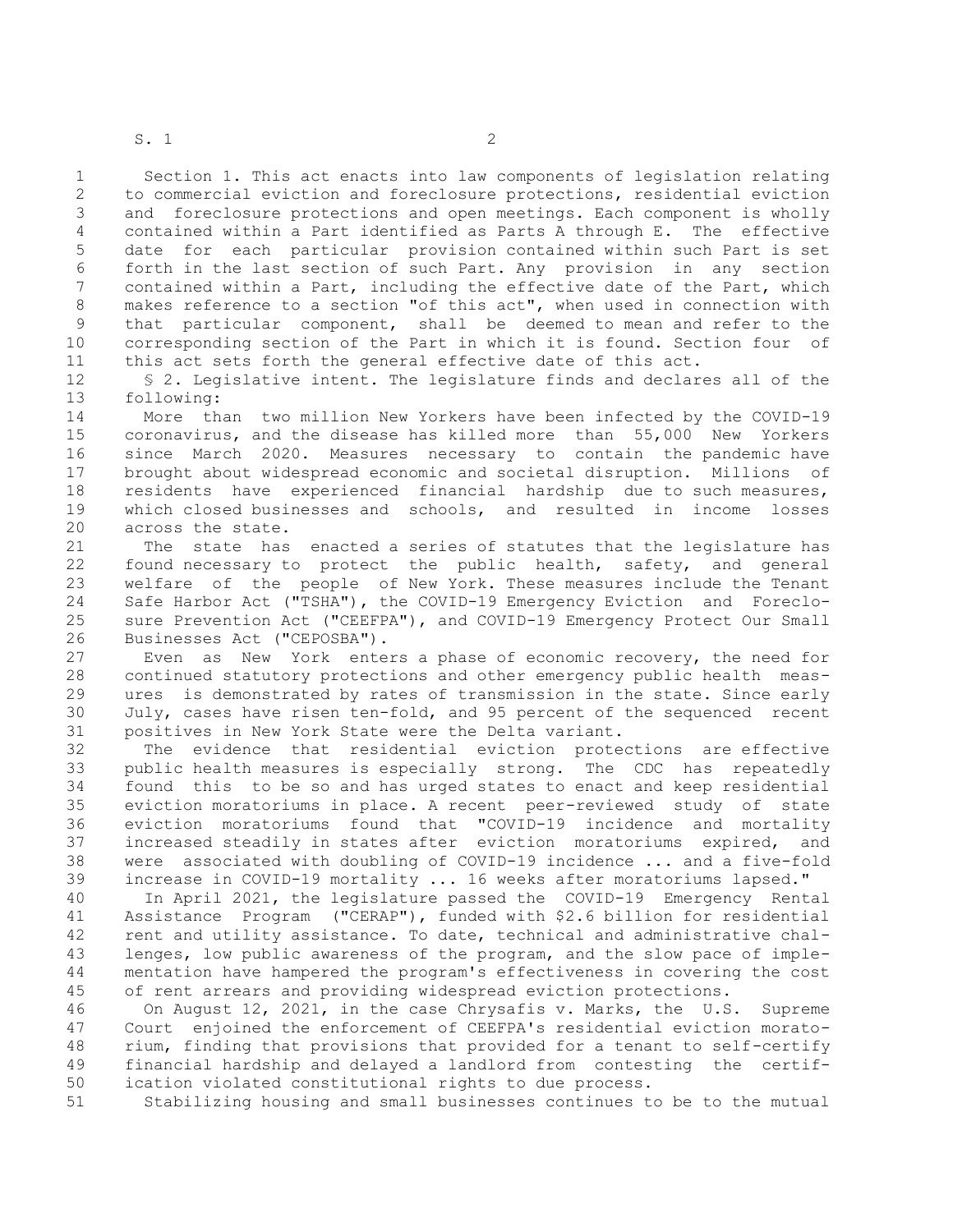52 benefit of all New Yorkers in that these steps will help the state 53 address the COVID-19 pandemic, protect public health, and foster a full 54 and equitable recovery. The legislature is especially cognizant of the 55 ongoing risks posed by residential evictions stemming from non-payment 56 of rent during the height of the public health emergency, and its recov-

 $S. 1$  3

 1 ery period, such as the potential to exacerbate the resurgence of 2 COVID-19, the damage significant numbers of evictions would cause to the 3 state's economic recovery, and the deleterious social and public health 4 effects of homelessness and housing instability.

 5 For all of the foregoing reasons it is necessary to modify the resi- 6 dential eviction moratorium to address the Supreme Court's due process 7 concern, and to extend and strengthen the protections in the law. In 8 addition, it is necessary to temporarily alter certain provisions of the 9 open meetings law to ensure that certain public bodies can hold meetings 10 and conduct business in a manner that balances public health and safety 11 precautions with the public's right to observe the proceedings.

#### 12 PART A

13 Section 1. Subdivision 3 of section 3 of subpart A of part BB of chap-14 ter 56 of the laws of 2021, establishing a COVID-19 emergency rental 15 assistance program, is amended to read as follows:

16 3. a. The commissioner shall develop and promulgate a form outlining 17 the obligations of each municipal corporation that chooses to partic-18 ipate in the statewide program. Those municipal corporations who choose 19 to participate shall remit such form to the office of temporary and 20 disability assistance within 10 business days from the date of issuance. 21 At such time that the municipal corporation has affirmed their partic-22 ipation, upon receipt of the completed form by the office of temporary 23 and disability assistance and the director of the budget, and the feder-24 al department of the treasury, the municipal corporation shall remit 25 their allocation of funds to the state in such manner as determined by 26 the division of the budget. Provided, after the office has acknowledged 27 receipt of the completed form, residents of such [municipality] munici-28 pal corporation shall be entitled to benefit from funds made available 29 for this purpose, subject to the continued availability of funds.

30 b. Residents of a municipal corporation that chooses not to partic-31 ipate in the statewide program may submit an application to the state-32 wide program if the municipal corporation has distributed or obligated 33 all of the municipal corporation's available federal emergency rental 34 assistance funds as certified by the chief elected official of the 35 municipal corporation and the resident is otherwise eligible for the 36 statewide program. Any municipal corporation that chooses not to 37 participate in the statewide program shall notify any applicant for 38 federal emergency rental assistance funds that is eligible for such 39 assistance but is denied due to lack of funds that such applicant may be 40 eligible to apply to the statewide program and shall provide such appli-41 cant with information on how to apply to the statewide program. If the 42 chief elected official of a municipal corporation certifies that the 43 municipal corporation has distributed or obligated all of the municipal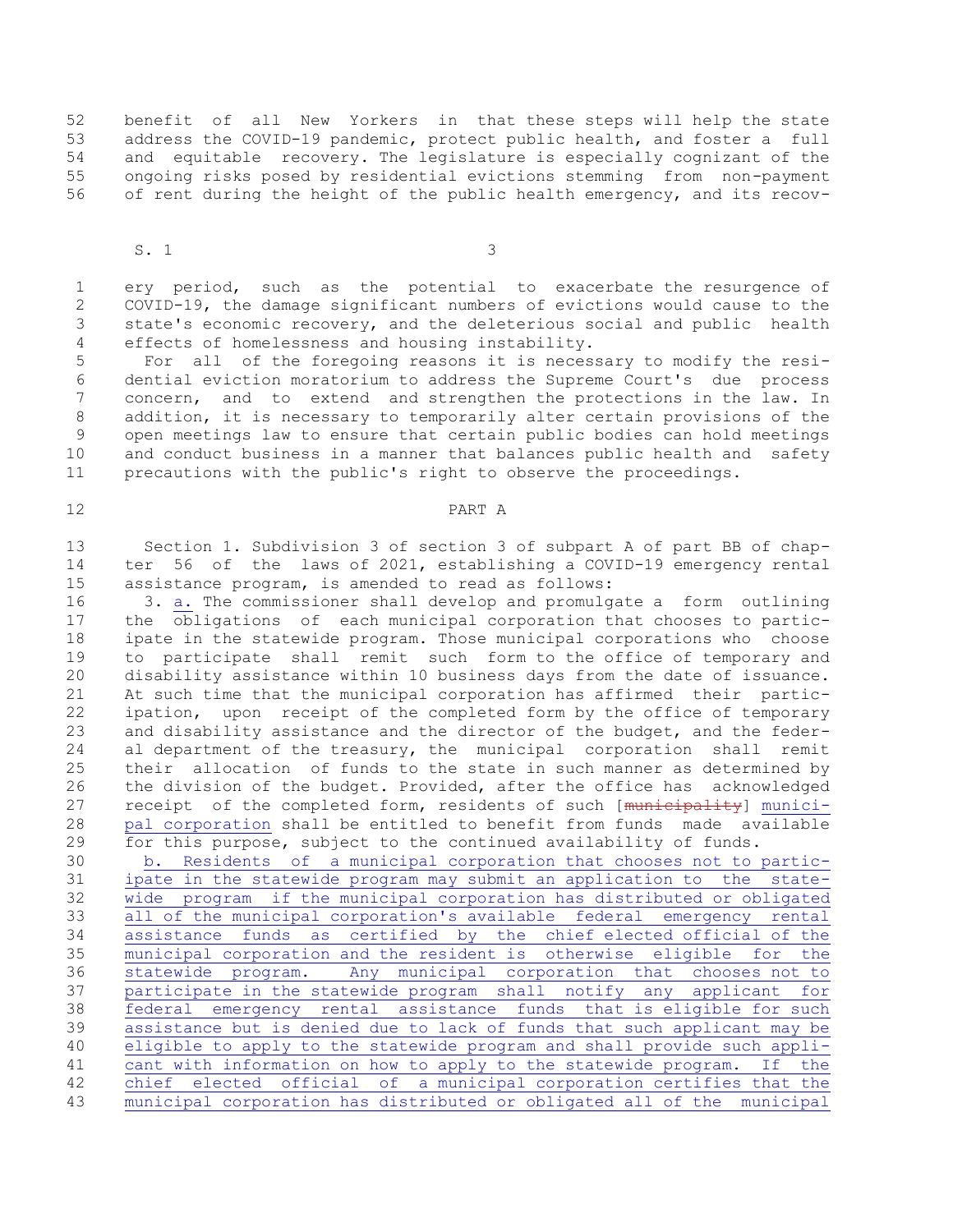44 corporation's available federal emergency rental assistance funds, the 45 municipal corporation shall provide information on its website informing 46 residents that they may be eligible to apply to the statewide program 47 and shall provide information on its website on how to apply for the 48 statewide program.

49 § 2. Subdivision 1 of section 6 of subpart A of part BB of chapter 56 50 of the laws of 2021, establishing a COVID-19 emergency rental assistance 51 program, is amended to read as follows:

52 1. As soon as practicable, the commissioner shall make an application 53 for the program available on the office of temporary and disability 54 assistance's website. The application shall be available online in

 $S. 1$ 

 1 English, Spanish, Chinese, Russian, Korean, Yiddish, Haitian (French 2 Creole), Bengali, and, to the extent practicable, other commonly used 3 languages. The commissioner shall enable application assistance to be 4 offered via telephone to landlords and tenants and make accommodations 5 for those who are hearing or visually impaired, with referral to a 6 community based organization as deemed necessary.

 7 § 3. Paragraph (b) of subdivision 4 of section 6 of subpart A of part 8 BB of chapter 56 of the laws of 2021, establishing a COVID-19 emergency 9 rental assistance program, is amended to read as follows:

10 (b) Any documentation or information provided to the statewide appli-11 cation, eligibility worker, hotline or community based organization, or 12 obtained in the course of administering the emergency rental assistance 13 program or any other assistance program shall be kept confidential and 14 shall only be used: (i) for the purposes of determining eligibility, for 15 program administration, avoiding duplication of assistance, and other 16 uses consistent with State and federal law; and (ii) by the New York 17 state office of court administration so a court may determine whether a 18 litigant in a proceeding has applied for or been granted assistance from 19 the emergency rental assistance program for the purposes of ensuring the 20 availability for the eviction protections provided by this part.

21 § 4. Section 8 of subpart A of part BB of chapter 56 of the laws of 22 2021, establishing a COVID-19 emergency rental assistance program, is 23 amended to read as follows:

24 § 8. Restrictions on eviction. [Eviction] Except as provided in 25 section nine-a of this act, eviction proceedings for a holdover or 26 expired lease, or non-payment of rent or utilities that would be eligi-27 ble for coverage under this program shall not be commenced against a 28 household who has applied for this program or any local program adminis-29 tering federal emergency rental assistance program funds unless or until 30 a determination of ineligibility is made. [<del>If such eviction proceedings</del> 31 are commenced] Except as provided in section nine-a of this act, in any 32 pending eviction proceeding, whether filed prior to, on, or after the 33 effective date of this act, against a household who has applied or 34 subsequently applies for benefits under this program or any local 35 program administering federal emergency rental assistance program funds 36 to cover all or part of the arrears claimed by the petitioner, all 37 proceedings shall be stayed pending a determination of eligibility. 38 Evidence of a payment received pursuant to this act or a local program 39 administering federal emergency rental assistance program funds may be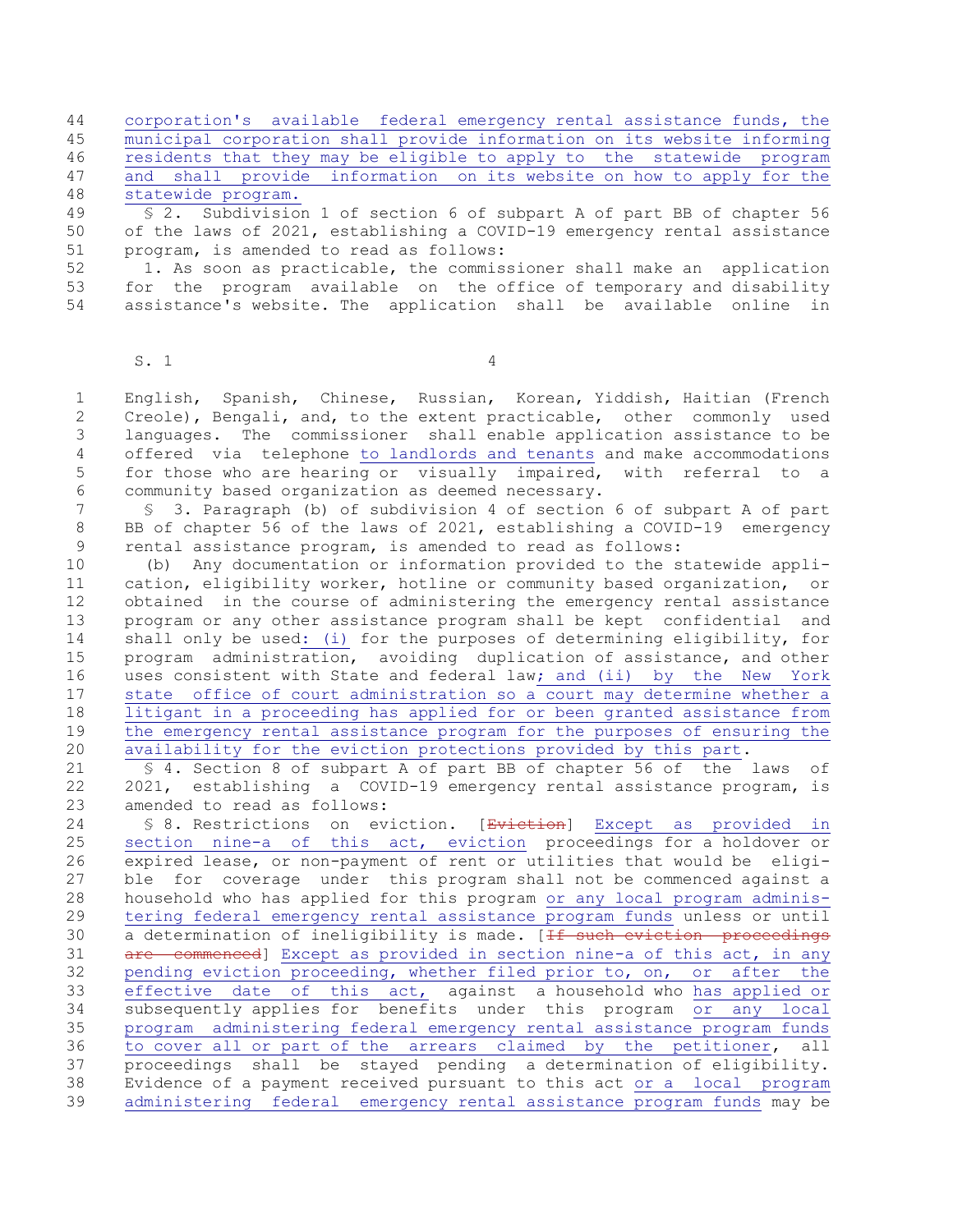40 presented in such proceeding and create a presumption that the tenant's 41 or occupant's rent or utility obligation for the time period covered by 42 the payment has been fully satisfied.

43 § 5. Paragraph (d) of subdivision 2 of section 9 of subpart A of part 44 BB of chapter 56 of the laws of 2021, establishing a COVID-19 emergency 45 rental assistance program, is amended to read as follows:

46 (d) Acceptance of payment for rent or rental arrears from this program 47 or any local program administering federal emergency rental assistance 48 program funds shall constitute agreement by the recipient landlord or 49 **property owner:** (i) that the arrears covered by this payment are satis-50 fied and will not be used as the basis for a non-payment eviction; (ii) 51 to waive any late fees due on any rental arrears paid pursuant to this 52 program; (iii) to not increase the monthly rent due for the dwelling 53 unit such that it shall not be greater than the amount that was due at 54 the time of application to the program for any and all months for which 55 rental assistance is received and for one year after the first rental 56 assistance payment is received; (iv) not to evict for reason of expired

 $S. 1$  5

 1 lease or holdover tenancy any household on behalf of whom rental assist- 2 ance is received for 12 months after the first rental assistance payment 3 is received, unless the dwelling unit that is the subject of the lease 4 or rental agreement is located in a building that contains 4 or fewer 5 units, in which case the landlord may decline to extend the lease or 6 tenancy if the landlord intends to immediately occupy the unit for the 7 landlord's personal use as a primary residence or the use of an immedi- 8 ate family member as a primary residence; and (v) to notify the tenant 9 of the protections established under this subdivision. Provided, howev-10 er, that provisions of this paragraph shall not apply to the extent that 11 it conflicts with any legally binding agreement the recipient landlord 12 or property owner entered into pursuant to a local program administering 13 **federal emergency rental assistance program funds prior to the effective** 14 date of the chapter of the laws of two thousand twenty-one that amended 15 this paragraph, or where the recipient landlord or property owner 16 accepted payment from such local program prior to the effective date of 17 the chapter of the laws of two thousand twenty-one that amended this 18 paragraph. 19 § 6. Subpart A of part BB of chapter 56 of the laws of 2021, estab-20 lishing a COVID-19 emergency rental assistance program, is amended by 21 adding a new section 9-a to read as follows: 22 § 9-a. Expired lease or holdover tenant. Section eight of this act 23 shall not apply, and a landlord or property owner that has agreed not to 24 evict a household for reason of expired lease or holdover tenancy pursu-25 ant to paragraph (d) of subdivision two of section nine of this act may 26 evict such household, if a tenant intentionally causes significant 27 damage to the property or is persistently and unreasonably engaging in 28 behavior that substantially infringes on the use and enjoyment of other 29 tenants or occupants or causes a substantial safety hazard to others, 30 provided: 31 1. If an eviction proceeding is not pending on the effective date of

32 this section, the petitioner shall file an affidavit under penalty of 33 perjury with the petition attesting that the respondent intentionally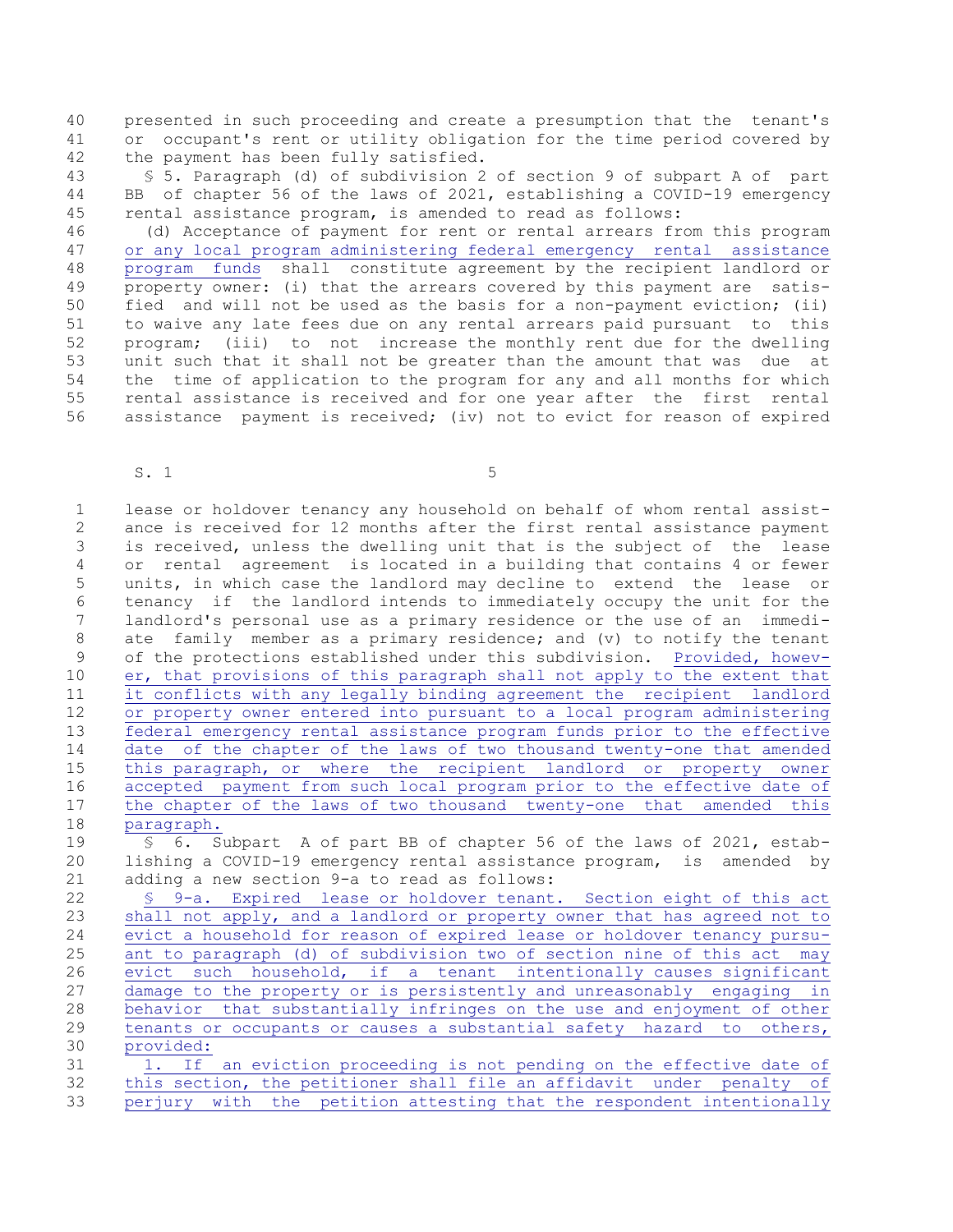34 caused significant damage to the property or is persistently and unrea-35 sonably engaging in such behavior, with a specific description of the 36 behavior alleged.

37 2. If an eviction proceeding is pending on the effective date of this 38 section, but the petitioner has not previously alleged that the tenant 39 intentionally caused significant damage to the property or persistently 40 and unreasonably engaged in such behavior, the petitioner shall be 41 required to submit a new petition with such allegations and comply with 42 all notice and service requirements under article 7 of the real property 43 actions and proceedings law.

44 3. If the court has awarded a judgment against a respondent prior to 45 the effective date of this section on the basis of objectionable or 46 nuisance behavior, the court shall hold a hearing to determine whether 47 the tenant is continuing to intentionally cause significant damage to 48 the property or persist in engaging in unreasonable behavior that 49 substantially infringes on the use and enjoyment of other tenants or 50 occupants or causes a substantial safety hazard to others.

51 4. For the purposes of this section, a mere allegation of the behavior 52 by the petitioner or an agent of the petitioner alleging such behavior 53 shall not be sufficient evidence to establish that the tenant has 54 engaged in such behavior.

55 5. If the petitioner fails to establish that the tenant intentionally 56 caused significant damage to the property or persistently and unreason-

 $S. 1$  6

 1 ably engaged in such behavior: (i) if the household's application is 2 still pending, the court shall stay or continue to stay any further 3 proceedings pending a determination of eligibility pursuant to section 4 eight of this act; or (ii) if the landlord has accepted payment of 5 rental arrears and agreed not to evict the tenant pursuant to paragraph 6 (d) of subdivision two of section nine of this act, the court shall 7 dismiss the proceeding with prejudice.

 8 6. If the petitioner establishes that the tenant intentionally caused 9 significant damage to the property or persistently and unreasonably 10 engaged in such behavior, the proceeding may continue pursuant to arti-11 cle 7 of the real property actions and proceedings law.

12 § 7. Section 11 of subpart A of part BB of chapter 56 of the laws of 13 2021, establishing a COVID-19 emergency rental assistance program, is 14 amended to read as follows:

15 § 11. Notice to tenants in eviction proceedings. In any eviction 16 proceeding pending as of the effective date of this article and any 17 eviction proceeding filed while applications are being accepted for 18 assistance pursuant to this article or pursuant to a local program 19 administering federal emergency rental assistance program funds in the<br>20 iurisdiction of the court, the court shall promptly make available to jurisdiction of the court, the court shall promptly make available to 21 the respondent information regarding how the respondent may apply for 22 such assistance in English, and, to the extent practicable, in the 23 respondent's primary language, if other than English. 24 § 8. This act shall take effect immediately.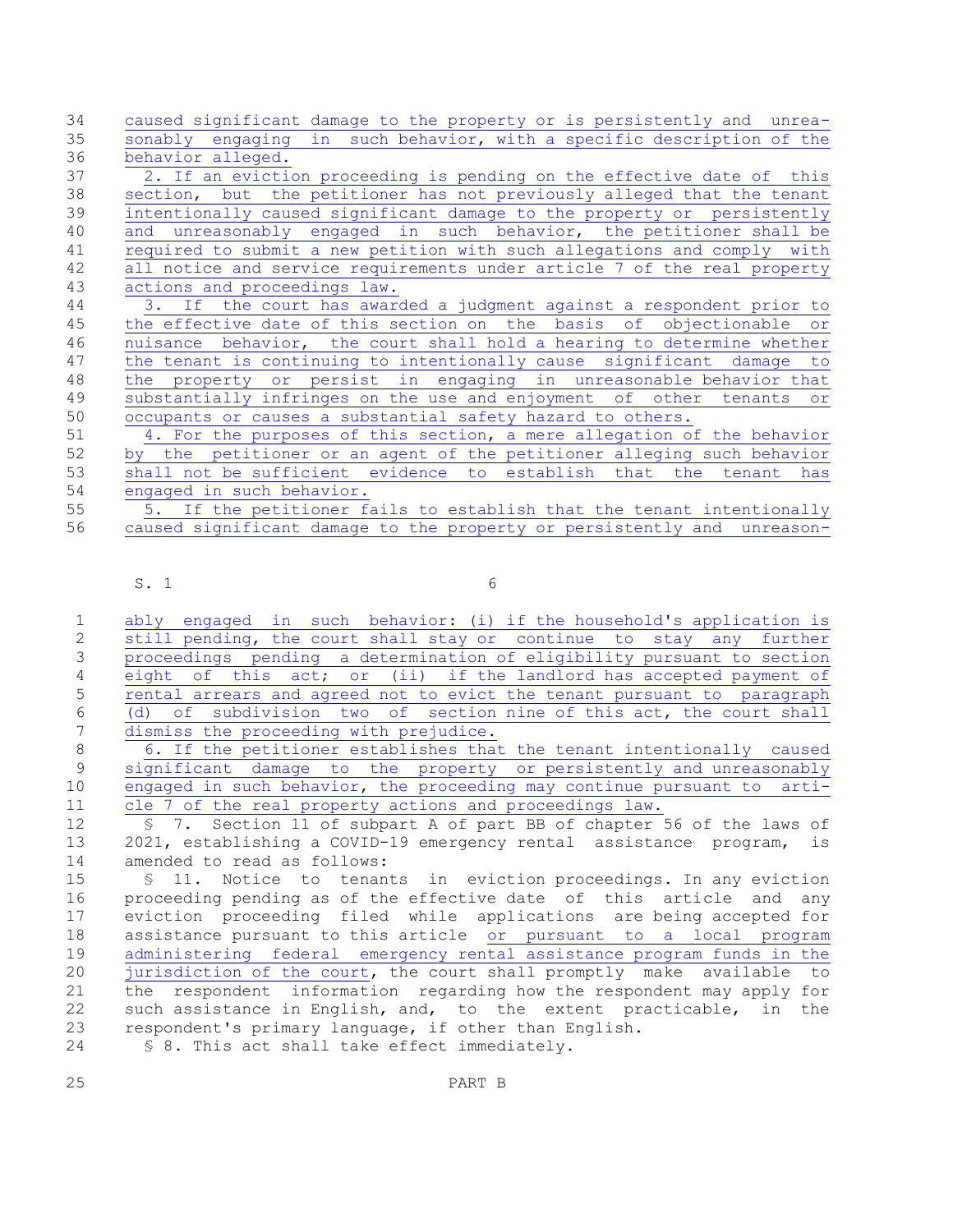26 Section 1. This Part enacts into law components of legislation relat-27 ing to commercial eviction and foreclosure protections. Each component 28 is wholly contained within a Subpart identified as Subparts A through D. 29 The effective date for each particular provision contained within such 30 Subpart is set forth in the last section of such Subpart. Any provision 31 in any section contained within a Subpart, including the effective date 32 of the Subpart, which makes reference to a section "of this act", when 33 used in connection with that particular component, shall be deemed to 34 mean and refer to the corresponding section of the Subpart in which it 35 is found. Section three of this Part sets forth the general effective 36 date of this Part.

## 37 SUBPART A

38 Section 1. Definitions. For the purposes of this act: 1. "Eviction 39 proceeding" means a summary proceeding to recover possession of real 40 property under article seven of the real property actions and 41 proceedings law relating to a commercial unit or any other judicial or 42 administrative proceeding to recover possession of real property relat-43 ing to a commercial unit.

44 2. "Landlord" includes a landlord, owner of a commercial property and 45 any other person with a legal right to pursue eviction, possessory 46 action or a money judgment for rent, including arrears, owed or that 47 becomes due during the COVID-19 covered period, as defined in section 1 48 of chapter 127 of the laws of 2020.

49 3. "Tenant" includes a commercial tenant that is a resident of the 50 state, independently owned and operated, not dominant in its field and 51 employs one hundred or fewer persons.

S. 1 7

 1 4. "Hardship declaration" means a. a hardship declaration filed pursu- 2 ant to chapters 73, 104 or 154 of the laws of 2021, so long as the busi- 3 ness meets the definition of tenant in subdivision three of this 4 section, or b. the following statement, or a substantially equivalent 5 statement in the language in which the commercial lease or tenancy 6 agreement was written or negotiated, in 14-point type, published by the 7 office of court administration, whether in physical or electronic writ- 8 ten form:

 9 "NOTICE TO COMMERCIAL TENANT: If you have lost significant revenue or 10 had significantly increased necessary costs during the COVID-19 pandem-11 ic, and you sign and deliver this hardship declaration form to your 12 landlord, you may be protected from eviction until at least January 15, 13 2022 for nonpayment of rent or for holding over after the expiration of 14 your lease. If your landlord files an eviction against you and you 15 provide this form to the landlord or the court, the eviction proceedings 16 will be postponed until January 15, 2022 unless your landlord moves to 17 challenge your declaration of hardship. If the court finds your hardship 18 claim valid, the eviction proceedings will be postponed until after 19 January 15, 2022. While the eviction proceedings are postponed, you may 20 remain in possession of your unit. You may still be evicted for violat-21 ing your lease by intentionally causing significant damage to the prop-22 erty or persistently and unreasonably engaging in behavior that substan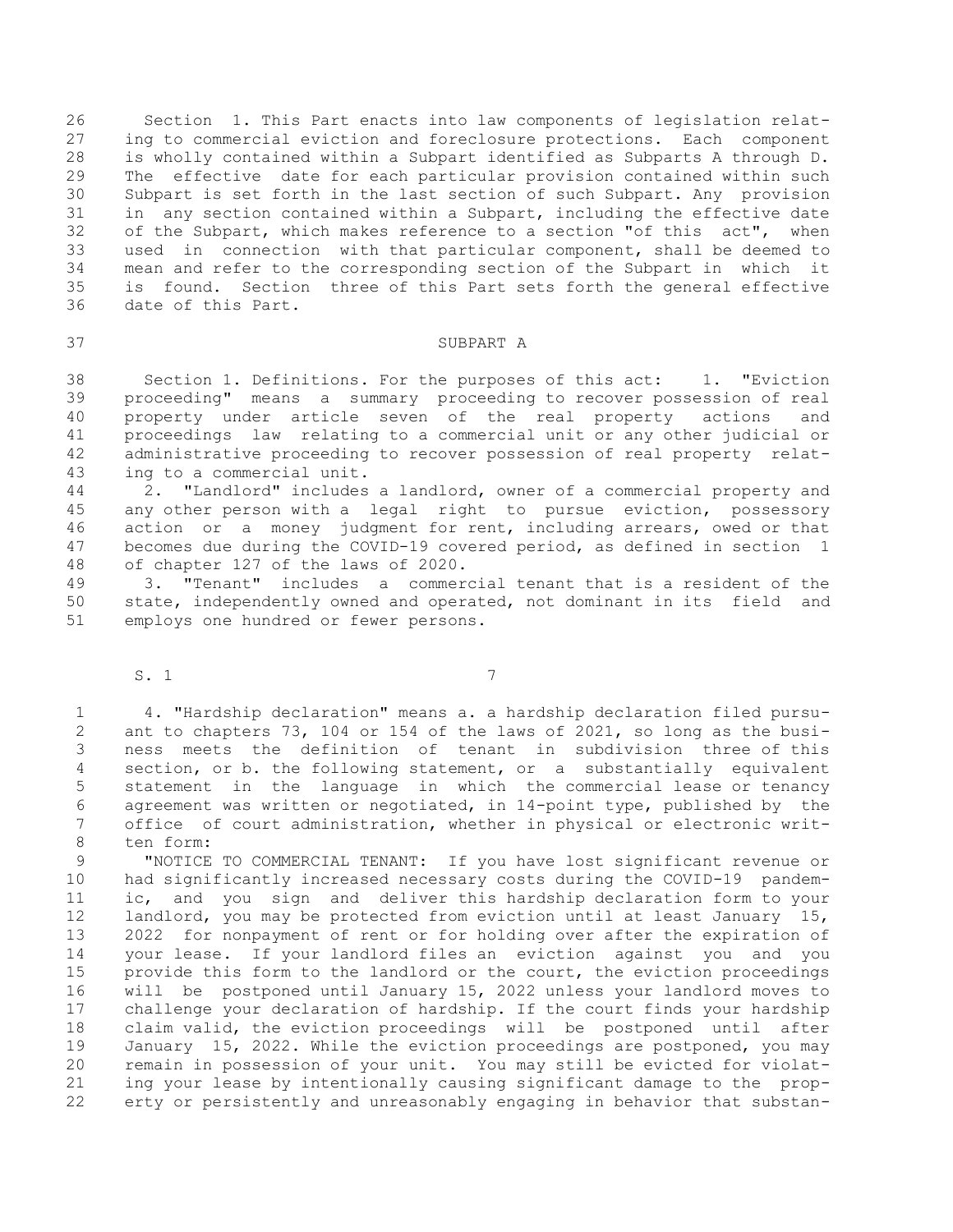23 tially infringes on the use and enjoyment of other tenants or occupants 24 or causes a substantial safety hazard to others.

25 If your landlord has provided you with this form, your landlord must 26 also provide you with a mailing address and e-mail address to which you 27 can return this form. If your landlord has already started an eviction 28 proceeding against you, you can return this form to either your land-29 lord, the court, or both at any time. You should keep a copy or picture 30 of the signed form for your records. You will still owe any unpaid rent 31 to your landlord. To the extent you can pay less than the full rent, it 32 is recommended you do so and keep careful track of what you have paid 33 and any amount you still owe.

# 34 COMMERCIAL TENANT'S DECLARATION OF HARDSHIP DURING THE 35 COVID-19 PANDEMIC

36 I am the owner, chief executive officer, president, or similar officer 37 of (name of business), in which is a commercial tenant at (address of 38 commercial unit). My business is resident in New York state, independ-39 ently owned and operated, not dominant in its field, and employs one 40 hundred or fewer persons. My business is experiencing financial hard-41 ship, and is unable to pay the rent in full or other financial obli-42 gations under the lease in full or obtain an alternative suitable 43 commercial property because of one or more of the following:

44 (i) Significant loss of revenue during the COVID-19 pandemic.

45 (ii) Significant increase in necessary expenses related to providing 46 personal protective equipment to employees or purchasing and installing 47 other protective equipment to prevent the transmission of COVID-19 with-48 in the business.

49 (iii) Moving expenses and difficulty in securing an alternative 50 commercial property make it a hardship for the business to relocate to 51 another location during the COVID-19 pandemic.

52 To the extent the business has lost revenue or had increased expenses, 53 any public assistance the business has received since the start of the 54 COVID-19 pandemic must not fully make up for the business's loss of

 $S. 1$  8

 1 revenue or increased expenses, and the business still meets the afore- 2 mentioned eligibility criteria to qualify for a financial hardship.

 3 I understand that the business must comply with all other lawful terms 4 under its commercial tenancy, lease agreement or similar contract. I 5 further understand that lawful fees, penalties or interest for not 6 having paid rent in full or met other financial obligations as required 7 by the commercial tenancy, lease agreement or similar contract may still 8 be charged or collected and may result in a monetary judgment. I 9 further understand that the landlord may request a hearing to challenge 10 the certification of hardship made herein, and that I will have the 11 opportunity to participate in any proceedings regarding the tenancy. I 12 further understand that the landlord may be able to seek eviction after 13 January 15, 2022, and that the law may provide certain protections at 14 that time that are separate from those available through this declara-15 tion. I understand that I may be eligible to receive financial assist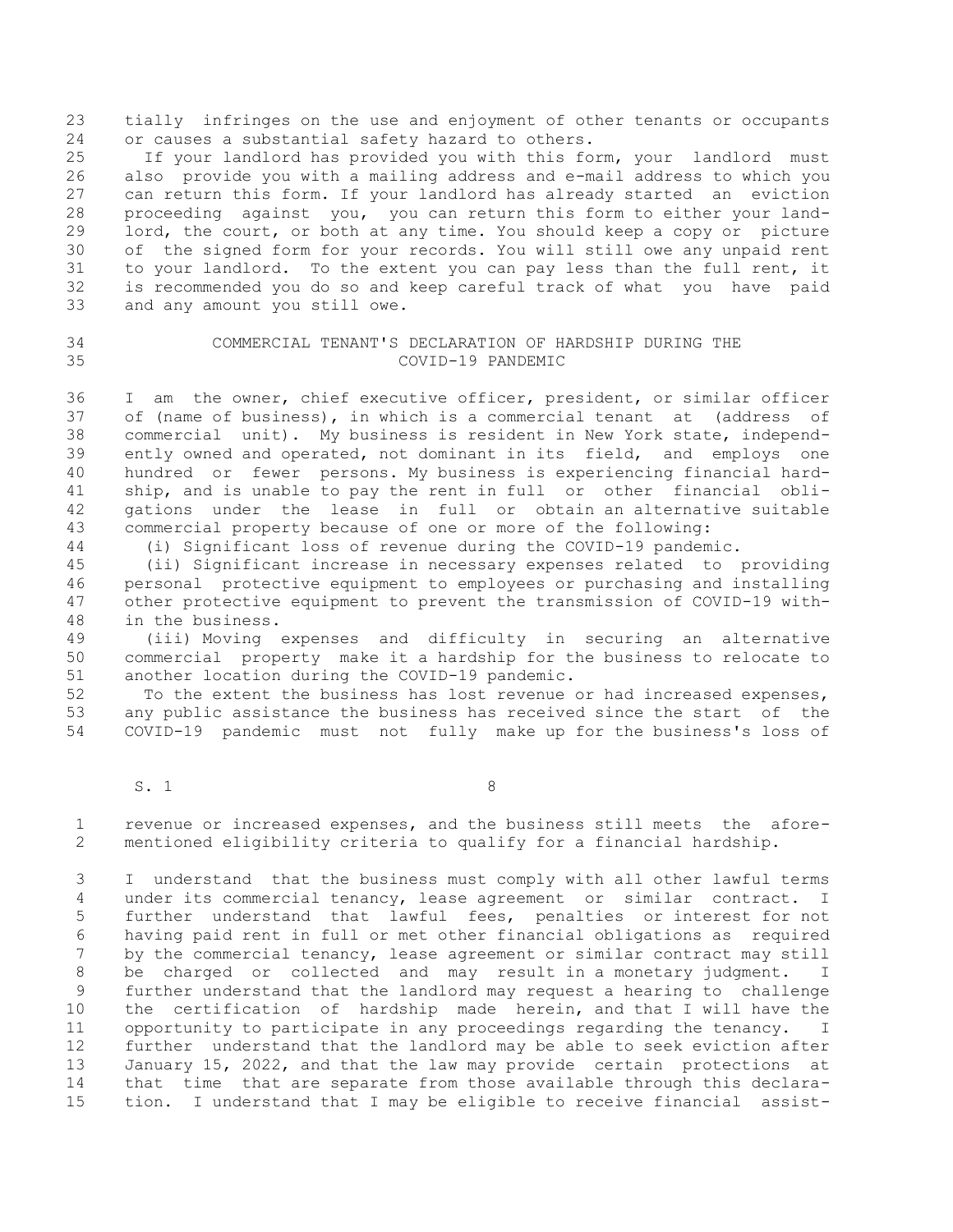16 ance from the State of New York under the Pandemic Small Business Recov-17 ery Grant Program or similar relief program, and that I may visit 18 https://esd.ny.gov/business-pandemic-recovery-initiative to receive 19 additional information or call 877-721-0097 for assistance.

20 Signed:

21 Printed name:

22 Date signed:

23 NOTICE: You are signing and submitting this form under penalty of law. 24 That means it is against the law to make a statement on this form that 25 you know is false."

26 5. "Hardship" means a business is unable to pay the rent in full 27 or other financial obligations under the lease in full or obtain an 28 alternative suitable commercial property because of one or more of the 29 following reasons and any public assistance the business has received 30 since the start of the COVID-19 pandemic has not fully made up 31 for the business's loss of revenue or increased expenses:

32 a. Significant loss of revenue during the COVID-19 pandemic; or

33 b. Significant increase in necessary expenses related to providing 34 personal protective equipment to employees or purchasing and installing 35 other protective equipment to prevent the transmission of COVID-19 with-36 in the business; or

37 c. Moving expenses and difficulty in securing an alternative commer-38 cial property make it a hardship for the business to relocate to another 39 location during the COVID-19 pandemic.

40 § 2. No commercial tenant shall be removed from the possession prior 41 to January 15, 2022, except by an eviction proceeding.

42 § 3. Pre-eviction notices. A landlord shall include a "Hardship Decla-43 ration" with every written notice required by the commercial lease or 44 tenancy agreement, law or rule to be provided prior to the commencement 45 of an eviction proceeding, and with every notice of petition or summons 46 and complaint served on a tenant. Such notice shall also include a 47 mailing address, telephone number and active email address the tenant 48 can use to contact the landlord and return the hardship declaration.

49 § 4. Required affidavit. 1. No court shall accept for filing any peti-50 tion or other filing to commence an eviction proceeding unless the peti-51 tioner or plaintiff or an agent of the petitioner or plaintiff files an 52 affidavit of service, under penalty of perjury, demonstrating the manner 53 in which the petitioner or plaintiff or the petitioner's or plaintiff's

S. 1 9

 1 agent served a copy of the hardship declaration in English and the 2 language in which the commercial lease or tenancy agreement was written 3 or negotiated, if other than English, with any written notice required 4 by the commercial lease or tenancy agreement, law or rule to be provided 5 prior to the commencement of an eviction proceeding, and an affidavit 6 under penalty of perjury:

 7 a. attesting that, at the time of filing, neither the petitioner or 8 plaintiff nor any agent of the petitioner or plaintiff has received a 9 hardship declaration from the respondent, or

10 b. attesting that the respondent or defendant has returned a hardship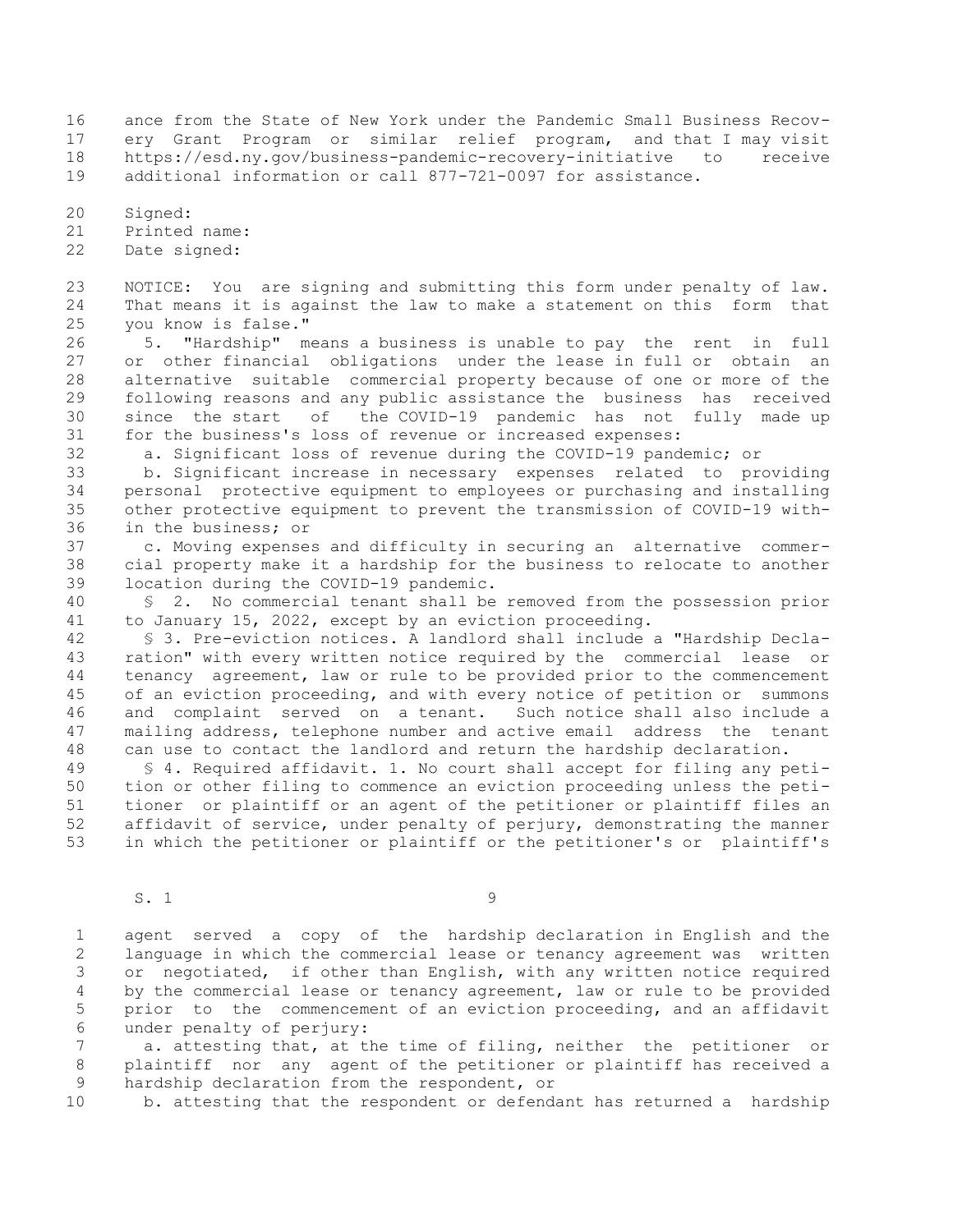11 declaration, but the respondent or defendant is intentionally causing 12 significant damage to the property or persistently and unreasonably 13 engaging in behavior that substantially infringes on the use and enjoy-14 ment of other tenants or occupants or causes a substantial safety hazard 15 to others, with a specific description of the behavior alleged, or

16 c. attesting that the respondent or defendant has returned a hardship 17 declaration, but the petitioner or plaintiff believes in good faith that 18 the hardship certified in the hardship declaration does not exist.

19 2. Upon accepting a petition or complaint, the attorney, judge or 20 clerk of the court, as the case may be, shall determine whether a copy 21 of the hardship declaration in English and the language in which the 22 commercial lease or tenancy agreement was written or negotiated, if 23 other than English, and a copy of any affidavit filed pursuant to subdi-24 vision 1 of this section is annexed to the served notice of petition or 25 summons and complaint and, if not, shall ensure that a copy of the hard-26 ship declaration and any such affidavit is attached to such notice or 27 summons. If the petitioner submits an affidavit pursuant to paragraph c 28 of subdivision 1 of this section, the following notice, in at least 29 fourteen-point type, shall also be annexed as a cover page to the notice 30 of petition or summons:

31 "NOTICE TO TENANT: THIS IS A PETITION TO COMMENCE AN EVICTION PROCEED-32 ING AGAINST YOU, BUT THE PROCEEDING WILL NOT CONTINUE UNTIL AT LEAST 33 JANUARY 15, 2022, UNLESS YOUR LANDLORD MOVES TO CHALLENGE YOUR CLAIM OF 34 AN EXEMPTION FROM EVICTION IN YOUR HARDSHIP DECLARATION FORM.

35 IF YOUR LANDLORD MOVES TO CHALLENGE YOUR HARDSHIP CLAIM, YOU ARE ENTI-36 TLED TO A HEARING. IF THE COURT RULES YOUR HARDSHIP CLAIM INVALID AFTER 37 THE HEARING, THE LAWSUIT MAY PROCEED TOWARD POSSIBLE EVICTION, BUT 38 UNLESS AND UNTIL THE COURT ISSUES AN EVICTION WARRANT AGAINST YOU, YOU 39 ARE ENTITLED TO REMAIN IN POSSESSION OF YOUR UNIT."

40 At the earliest possible opportunity, the court shall seek confirma-41 tion on the record or in writing from the respondent or defendant that 42 the respondent or defendant has received the hardship declaration and 43 whether the respondent or defendant has submitted a hardship declaration 44 to the petitioner or plaintiff, an agent of the petitioner or plaintiff, 45 or the court. If the court determines a respondent or defendant has not 46 received a hardship declaration, then the court shall stay the proceed-47 ing for a reasonable period of time, which shall be no less than ten 48 business days or any longer period provided by law, and provide the 49 respondent or defendant with a copy of the hardship declaration in 50 English and, to the extent practicable, the language in which the 51 commercial lease or tenancy agreement was written or negotiated, if 52 other than English, to ensure the respondent or defendant received and 53 fully considered whether to submit the hardship declaration.

54 § 5. Pending proceedings. In any eviction proceeding in which an 55 eviction warrant or judgment of possession or ejectment has not been 56 issued, including eviction proceedings filed on or before March 7, 2020,

S. 1 10

 1 if the tenant provides a hardship declaration to the petitioner or 2 plaintiff, the court, or an agent of the petitioner or plaintiff or the 3 court, the eviction proceeding shall be stayed until at least January 4 15, 2022. If such hardship declaration is provided to the petitioner or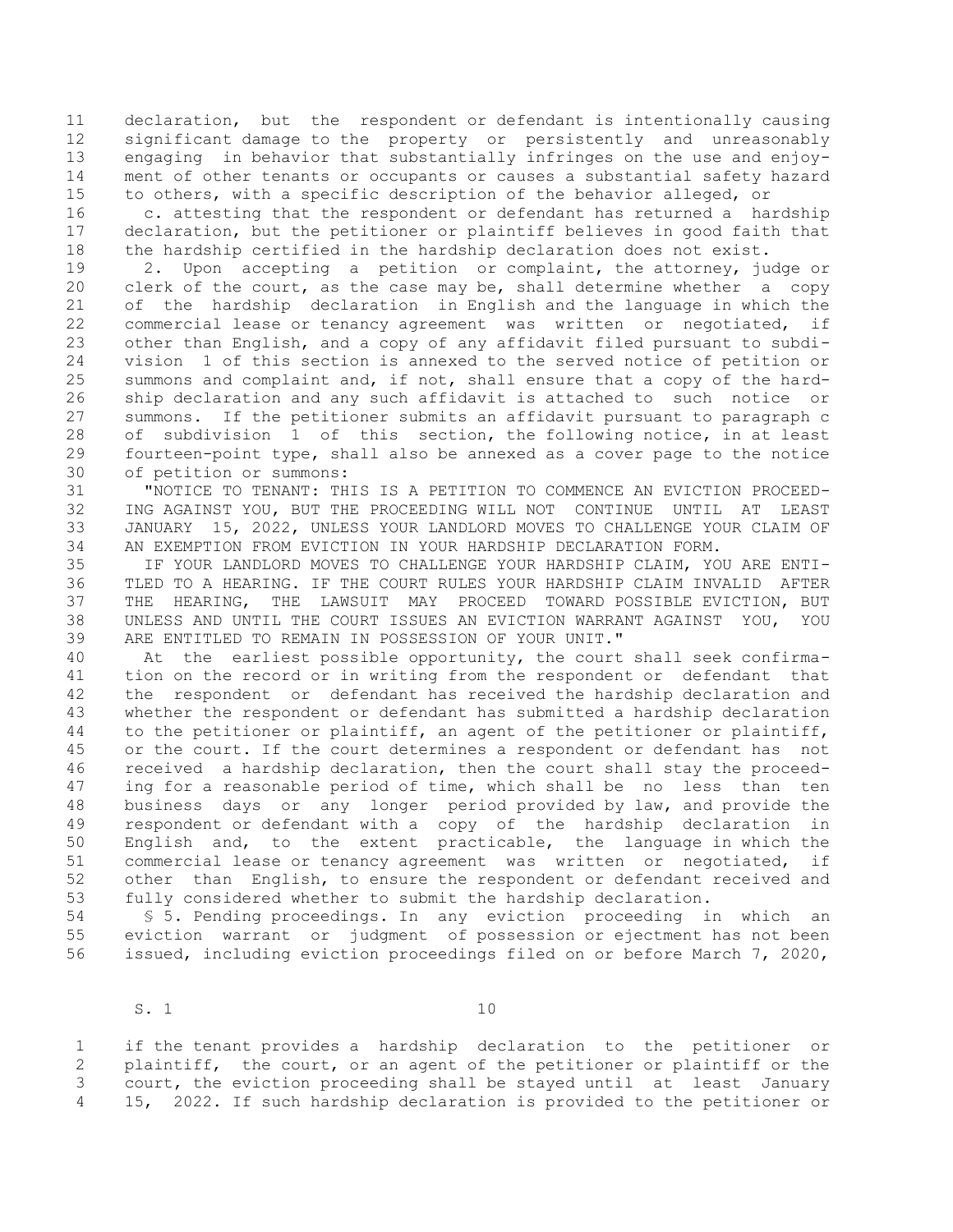5 plaintiff or agent, such petitioner or plaintiff or agent shall promptly 6 file it with the court, advising the court in writing the index number 7 of all relevant cases.

 8 § 6. Post warrant of eviction. 1. a. In any eviction proceeding in 9 which an eviction warrant or judgment of possession or ejectment has 10 been issued prior to the effective date of this act, but has not yet 11 been executed as of the effective date of this act, including eviction 12 proceedings filed on or before March 7, 2020, the court shall stay the 13 execution of the warrant or judgment at least until the court has held a 14 status conference with the parties. b. In any eviction proceeding, if 15 the tenant provides a hardship declaration to the petitioner or plain-16 tiff, the court, or an agent of the petitioner or plaintiff or the 17 court, prior to the execution of the warrant or judgment, the execution 18 shall be stayed until at least January 15, 2022. If such hardship decla-19 ration is provided to the petitioner or plaintiff or agent of the peti-20 tioner or plaintiff, such petitioner or plaintiff or agent shall prompt-21 ly file it with the court, advising the court in writing the index 22 number of all relevant cases.

23 2. In any eviction proceeding in which a warrant or execution has been 24 issued, including eviction proceedings filed on or before March 7, 2020, 25 any warrant or execution issued shall not be effective as against the 26 occupants, unless, in addition to other requirements under law, such 27 warrant or execution states:

28 a. The tenant has not submitted the hardship declaration and the 29 tenant was properly served with a copy of the hardship declaration 30 pursuant to this section, listing dates the tenant was served with the 31 hardship declaration by the petitioner or plaintiff and the court; or

32 b. The tenant is ineligible for a stay under this act because the 33 court has found the tenant's hardship claim invalid, or that the tenant 34 intentionally caused significant damage to the property, or the tenant 35 is persistently and unreasonably engaging in behavior that substantially 36 infringes on the use and enjoyment of other tenants or occupants or 37 causes a substantial safety hazard to others, with a specific 38 description of the behavior.

39 3. No court shall issue a warrant or execution directed to the sheriff 40 of the county or to any constable or marshal of the city in which the 41 property, or a portion thereof, is situated, or, if it is not situated 42 in a city, to any constable of any town in the county, that does not 43 comply with the requirements of this section.

44 4. No officer to whom the warrant or execution is directed shall 45 execute a warrant for eviction issued that does not comply with the 46 requirements of this section.

47 5. Unless the warrant or execution contains the information contained 48 in paragraph b of subdivision 2 of this section, if any tenant delivers 49 the hardship declaration to the officer to whom the warrant or execution 50 is directed, the officer shall not execute the warrant or execution and 51 shall return the hardship form to the court indicating the appropriate 52 index/case number the form is associated with.

53 § 7. Section five and paragraph b of subdivision 1 of section six of 54 this act shall not apply if the tenant: 1. intentionally caused signif-55 icant damage to the property; or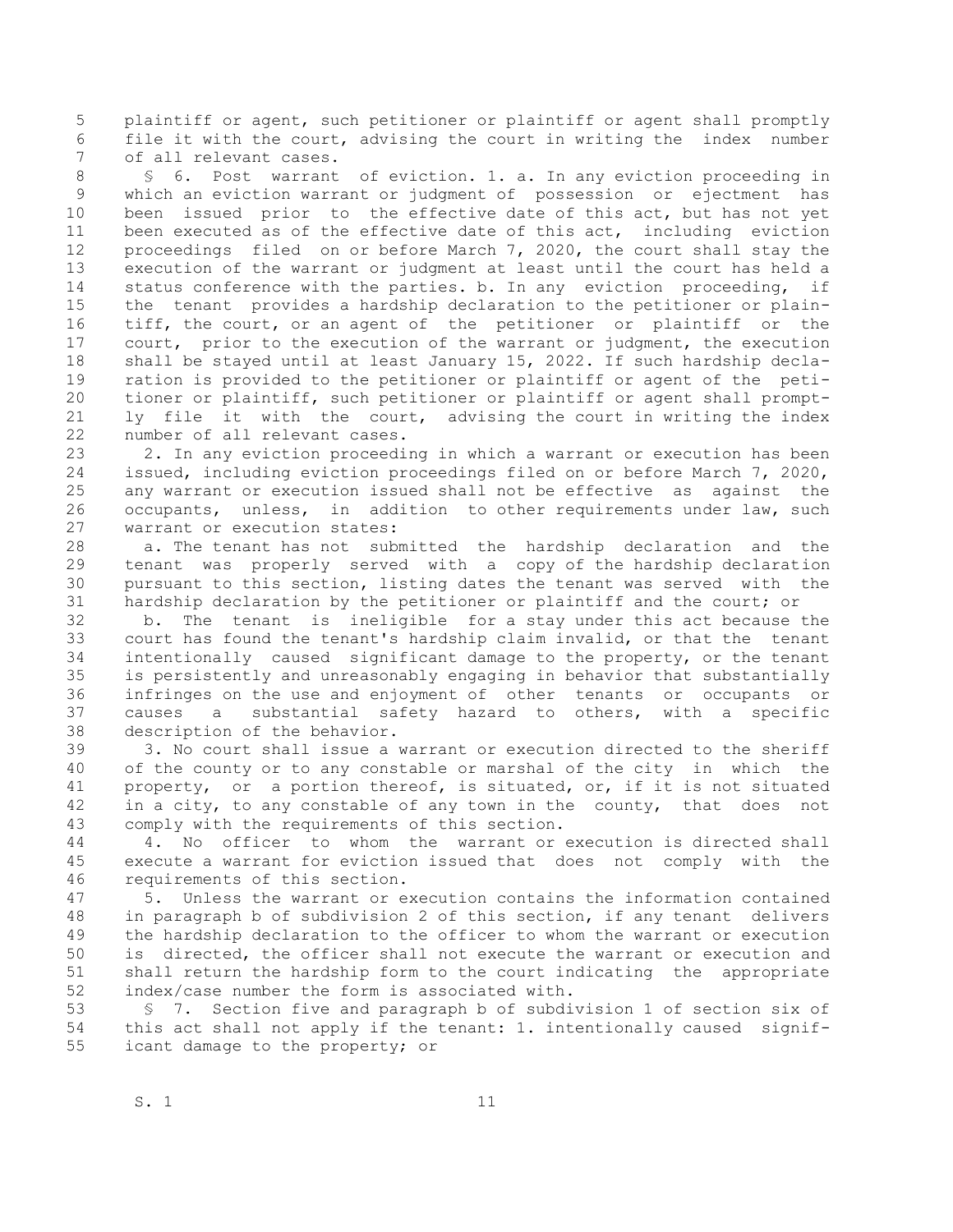1 2. is persistently and unreasonably engaging in behavior that substan- 2 tially infringes on the use and enjoyment of other tenants or occupants 3 or causes a substantial safety hazard to others, provided:

 4 a. If an eviction proceeding is pending on the effective date of this 5 act, but the petitioner or plaintiff has not previously alleged that the 6 tenant intentionally caused a significant damage to the property or 7 persistently and unreasonably engaged in such behavior, the petitioner 8 or plaintiff shall be required to submit a new petition or an amended 9 complaint with such allegations and comply with all notice and service 10 requirements under law.

11 b. (i) If the court has awarded a judgment against a respondent or 12 defendant prior to the effective date of this act on the basis of objec-13 tionable or nuisance behavior and the petitioner or plaintiff is alleg-14 ing the tenant caused significant damage to the property, the court 15 shall hold a hearing to determine whether the tenant is continuing to 16 intentionally cause significant damage to the property.

17 (ii) If the court has awarded a judgment against a respondent or 18 defendant prior to the effective date of chapter 73 of the laws of 2021 19 on the basis of objectionable or nuisance behavior and the petitioner or 20 plaintiff is alleging the tenant is persistently engaging in unreason-21 able behavior that substantially infringes on the use and enjoyment of 22 other tenants or occupants or causes a substantial safety hazard to 23 others, the court shall hold a hearing to determine whether the tenant 24 is continuing to persist in engaging in unreasonable behavior that 25 substantially infringes on the use and enjoyment of other tenants or 26 occupants or causes a substantial safety hazard to others.

27 c. For the purposes of this act, a mere allegation of the behavior by 28 the petitioner or plaintiff or an agent of the petitioner or plaintiff 29 alleging such behavior shall not be sufficient evidence to establish 30 that the tenant has engaged in such behavior.

31 d. If the petitioner or plaintiff establishes that the tenant inten-32 tionally caused significant damage to the property, persistently and 33 unreasonably engaged in such behavior, or the tenant fails to provide a 34 hardship declaration to the petitioner or plaintiff, petitioner's or 35 plaintiff's agent or the court, the proceeding may continue pursuant to 36 law.

37 § 8. Translation of hardship declaration. The office of court adminis-38 tration shall translate the hardship declaration, as defined in section 39 one of this act, into Spanish and, to the extent practicable, the six 40 most common languages in the city of New York, after Spanish, and shall 41 post and maintain such translations and an English language copy of the 42 hardship declaration on the website of such office beginning within 43 fifteen days of the effective date of this act. To the extent practica-44 ble, the office of court administration shall post and maintain on its 45 website translations into such additional languages as the chief admin-46 istrative judge shall deem appropriate to ensure that tenants have an 47 opportunity to understand and submit hardship declarations pursuant to 48 this act.

49 § 9. Rebuttable presumption. Unless a court determines a tenant's 50 hardship claim invalid pursuant to section ten of this act, a hardship 51 declaration shall create a rebuttable presumption that the tenant is 52 experiencing financial hardship, in any judicial or administrative 53 proceeding that may be brought, for the purposes of establishing a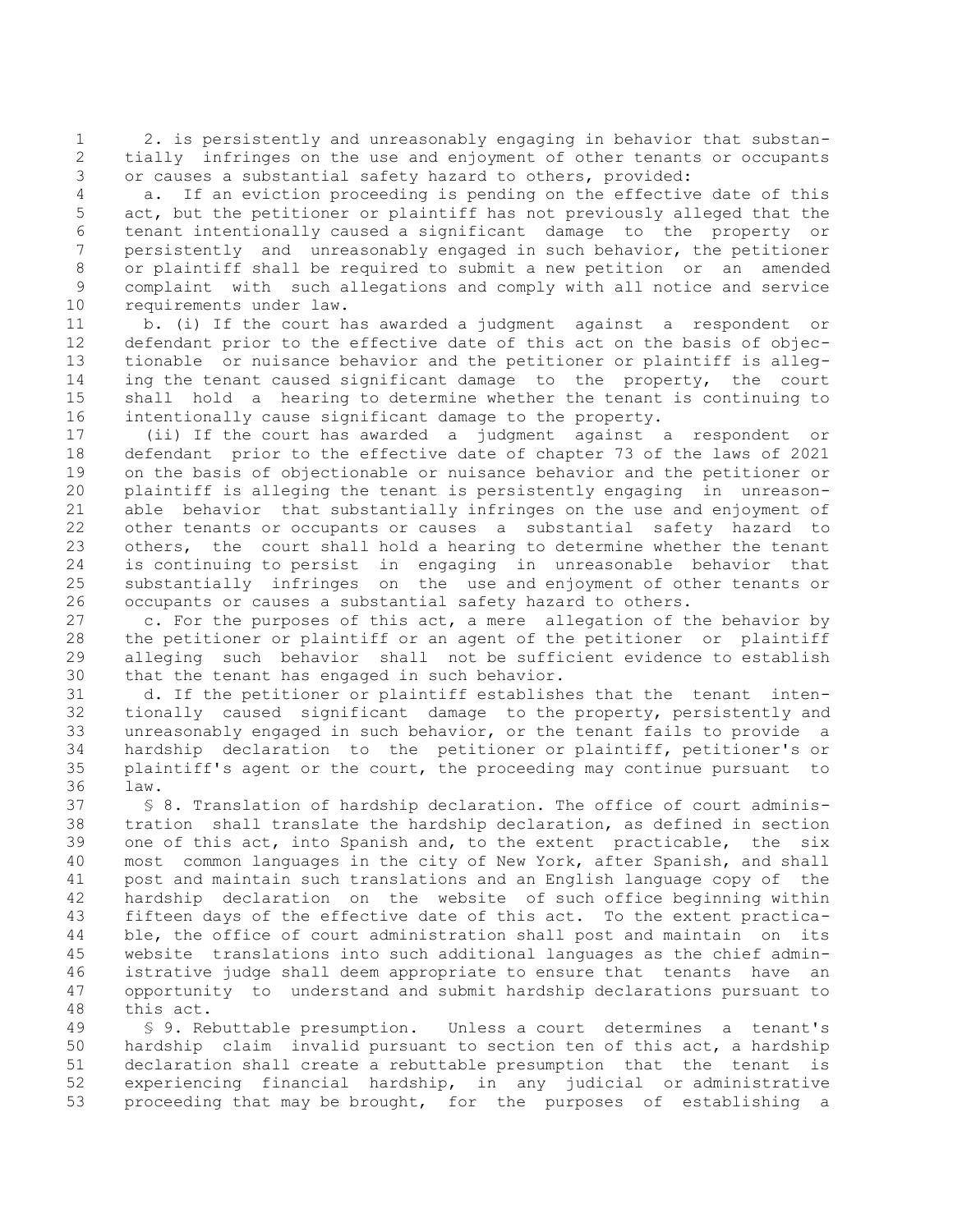54 defense under an executive order of the governor or any other local or 55 state law, order or regulation restricting the eviction of a tenant 56 suffering from a financial hardship during or due to COVID-19 provided

S. 1 12

 1 that the absence of a hardship declaration shall not create a presump- 2 tion that a financial hardship is not present.

 3 § 10. 1. Notwithstanding any other provision of this act, a stay 4 under this part shall be granted or continued unless the court finds the 5 respondent's or defendant's hardship claim invalid. A motion may be 6 made by the petitioner or plaintiff, attesting a good faith belief that 7 the respondent or defendant has not experienced a hardship, with notice 8 to the respondent or defendant, and the court shall grant a hearing to 9 determine whether to find the respondent's or defendant's hardship claim 10 invalid.

11 2. After any hearing, if the court finds the respondent's or the 12 defendant's hardship claim valid, the court shall grant a stay or 13 continue a stay pursuant to this act.

14 3. After a hearing, if the court finds the respondent's or the defend-15 ant's hardship claim invalid, the proceedings shall continue to a deter-16 mination on the merits.

17 § 11. This act shall take effect immediately and sections one, two, 18 three, four, five, six, seven, eight and ten of this act shall expire 19 and be deemed repealed January 15, 2022.

#### 20 SUBPART B

21 Section 1. Application. This section shall apply to any action to 22 foreclose a mortgage relating to commercial real property, provided the 23 owner or mortgagor of such property owns ten or fewer commercial units 24 whether directly or indirectly and is a business that is resident in New 25 York State, independently owned and operated, not dominant in its field, 26 and employs one hundred or fewer persons. The ten or fewer commercial 27 units may be in more than one property or building as long as the total 28 aggregate number of ten units are currently occupied by a tenant or are 29 available for rent.

30 Notwithstanding anything to the contrary, this act shall not apply to, 31 and does not affect any mortgage loans made, insured, purchased or secu-32 ritized by a corporate governmental agency of the state constituted as a 33 political subdivision and public benefit corporation, or the rights and 34 obligations of any lender, issuer, servicer or trustee of such obli-35 gations.

36 § 2. Definitions. 1. For the purposes of this act, "Hardship Declara-37 tion" means a. a hardship declaration filed pursuant to chapters 73, 104 38 or 154 of the laws of 2021, or b. the following statement in 14-point 39 type, published by the office of court administration, whether in phys-40 ical or electronic written form:

41 "NOTICE TO COMMERCIAL MORTGAGOR: If you have lost significant revenue 42 or had significantly increased necessary costs during the COVID-19 43 pandemic, and you sign and deliver this hardship declaration form to 44 your mortgage lender or other foreclosing party, you may be protected 45 from foreclosure until at least January 15, 2022. If a foreclosure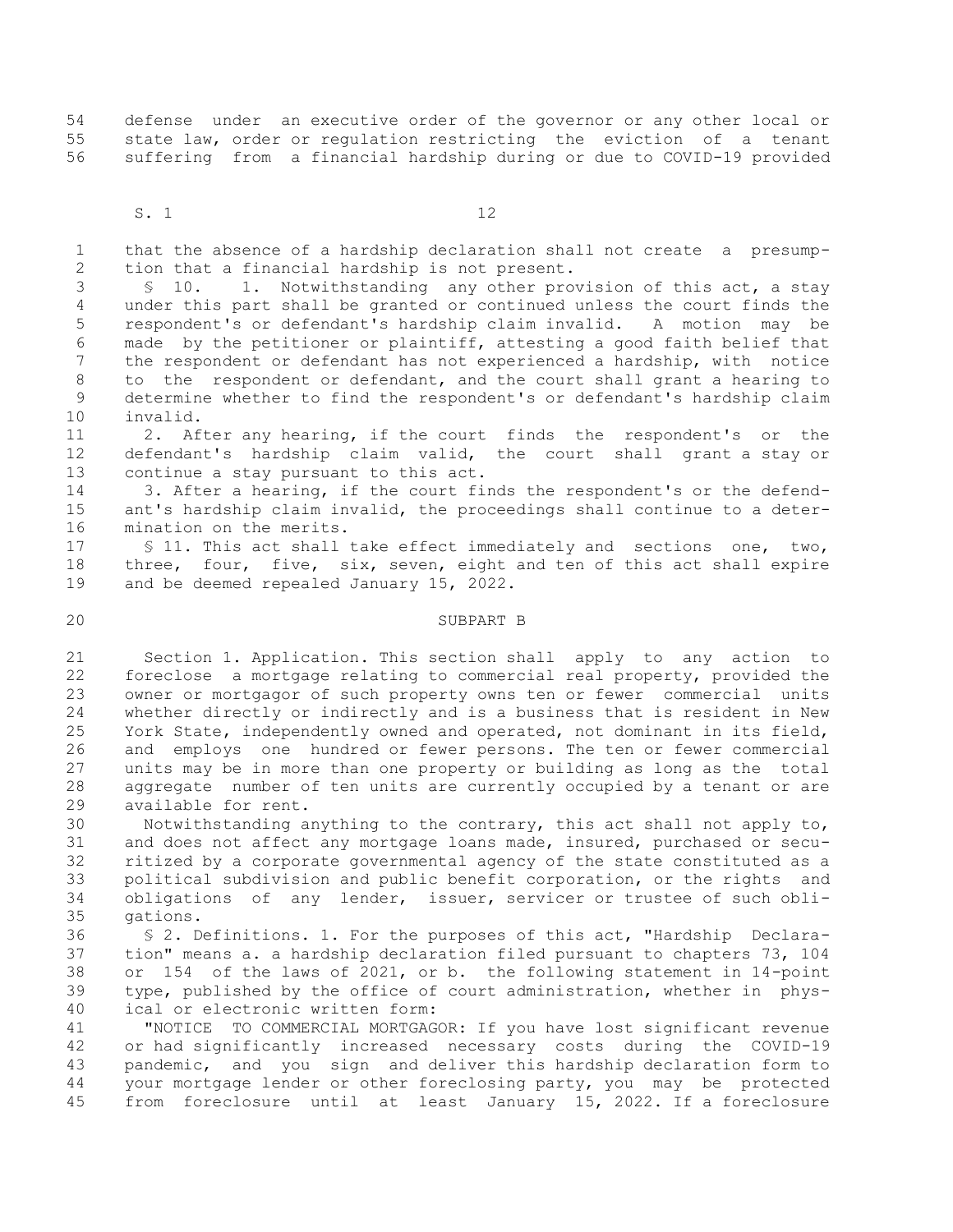46 action is filed against you and you provide this form to the plaintiff 47 or the court, the action will be postponed until January 15, 2022 unless 48 the plaintiff moves to challenge your declaration of hardship. If the 49 court finds your hardship claim valid, the foreclosure action will be 50 postponed until after January 15, 2022. While the action is postponed, 51 you may remain in possession.

52 If your mortgage lender or other foreclosing party provided you with 53 this form, the mortgage lender or other foreclosing party must also 54 provide you with a mailing address and e-mail address to which you can

### S. 1 13

 1 return this form. If you are already in foreclosure proceedings, you may 2 return this form to the court. You should keep a copy or picture of the 3 signed form for your records. You will still owe any unpaid mortgage 4 payments and lawful fees to your lender. You should also keep careful 5 track of what you have paid and any amount you still owe.

6 COMMERCIAL MORTGAGOR'S DECLARATION OF COVID-19-RELATED HARDSHIP

 7 I am the owner, chief executive officer, president, or similar officer 8 of (name of the business), which is the mortgagor of the property at 9 (address of commercial unit). My business owns, whether directly or 10 indirectly, ten or fewer commercial units. My business is resident in 11 New York State, independently owned and operated, not dominant in its 12 field, and employs one hundred or fewer persons. My business is experi-13 encing financial hardship and is unable to pay the mortgage in full 14 because of one or more of the following:

15 (i) Significant loss of revenue during the COVID-19 pandemic.

16 (ii) Significant increase in necessary expenses related to providing 17 personal protective equipment to employees or purchasing and installing 18 other protective equipment to prevent the transmission of COVID-19 with-19 in the business.

20 (iii) Moving expenses and difficulty in securing an alternative 21 commercial property make it a hardship for the business to relocate to 22 another property during the COVID-19 pandemic.

23 (iv) One or more of the business's tenants has defaulted on a signif-24 icant amount of their rent payments since March 1, 2020.

25 To the extent that the business has lost revenue or had increased 26 expenses, any public assistance the business has received since the 27 start of the COVID-19 pandemic does not fully make up for the business's 28 loss of revenue or increased expenses.

29 I understand that the business must comply with all other lawful terms 30 under my commercial mortgage agreement. I further understand that lawful 31 fees, penalties or interest for not having paid the mortgage in full as 32 required by the commercial mortgage agreement may still be charged or 33 collected and may result in a monetary judgment. I further understand 34 that the mortgage lender or other foreclosing party may request a hear-35 ing to challenge the certification of hardship made herein, and that I 36 will have the opportunity to participate in any actions or proceedings 37 regarding the mortgage interest. I also understand that the mortgage 38 lender or other foreclosing party may pursue a foreclosure action 39 against the business on or after January 15, 2022, if I do not fully 40 repay any missed or partial payments and lawful fees. I understand that 41 I may be eligible to receive financial assistance from the State of New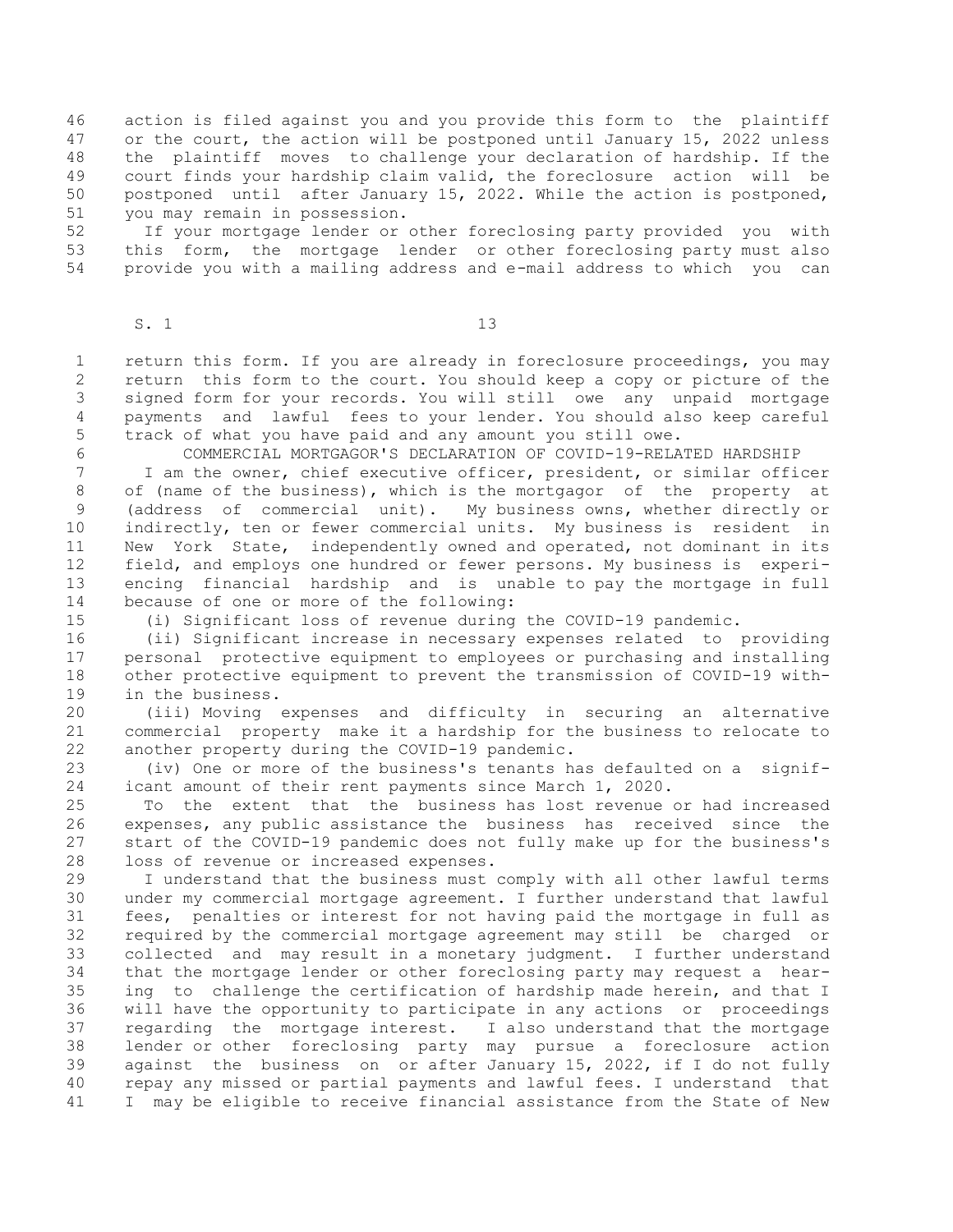42 York under the Pandemic Small Business Recovery Grant Program or similar 43 relief program, and that I may visit https://esd.ny.gov/business-44 pandemic-recovery-initiative to receive additional information or call 45 877-721-0097 for assistance.

46 Signed:

47 Printed Name:

48 Date Signed:

49 NOTICE: You are signing and submitting this form under penalty of law. 50 That means it is against the law to make a statement on this form that 51 you know is false."

52 2. "Hardship" means a business is unable to pay the mortgage in full 53 because of one or more of the following reasons and any public assist-54 ance the business has received since the start of the COVID-19 pandem-55 ic does not fully make up for the business's loss of revenue or 56 increased expenses:

 $S. 1$  14

1 a. Significant loss of revenue during the COVID-19 pandemic; or

 2 b. Significant increase in necessary expenses related to providing 3 personal protective equipment to employees or purchasing and installing 4 other protective equipment to prevent the transmission of COVID-19 with- 5 in the business; or

 6 c. Moving expenses and difficulty in securing an alternative commer- 7 cial property make it a hardship for the business to relocate to another 8 property during the COVID-19 pandemic; or

 9 d. One or more of the business's tenants has defaulted on a signif-10 icant amount of their rent payments since March 1, 2020.

11 § 3. The foreclosing party shall include a "Hardship Declaration" with 12 every notice required provided to a mortgagor prior to filing an action 13 for foreclosure. Such notice shall also include a mailing address, tele-14 phone number and active email address the mortgagor can use to contact 15 the foreclosing party and return the hardship declaration.

16 § 4. No court shall accept for filing any action to foreclose a mort-17 gage unless the foreclosing party or an agent of the foreclosing party 18 files an affidavit, under penalty of perjury:

19 1. of service demonstrating the manner in which the foreclosing 20 party's agent served a copy of the hardship declaration with required 21 notices, if any, provided to the mortgagor, and

22 2. a. attesting that, at the time of filing, neither the foreclosing 23 party nor any agent of the foreclosing party has received a hardship 24 declaration from the mortgagor; or

25 b. attesting that at the time of filing, the foreclosing party or an 26 agent of the foreclosing party has received a hardship declaration from 27 the mortgagor, but the foreclosing party believes in good faith that the 28 hardship certified in the hardship declaration does not exist.

29 At the earliest possible opportunity, the court shall seek confirma-30 tion on the record or in writing that the mortgagor has received a copy 31 of the hardship declaration and whether the mortgagor has returned the 32 hardship declaration to the foreclosing party or an agent of the fore-33 closing party. If the court determines a mortgagor has not received a 34 hardship declaration, then the court shall stay the proceeding for a 35 reasonable period of time, which shall be no less than ten business days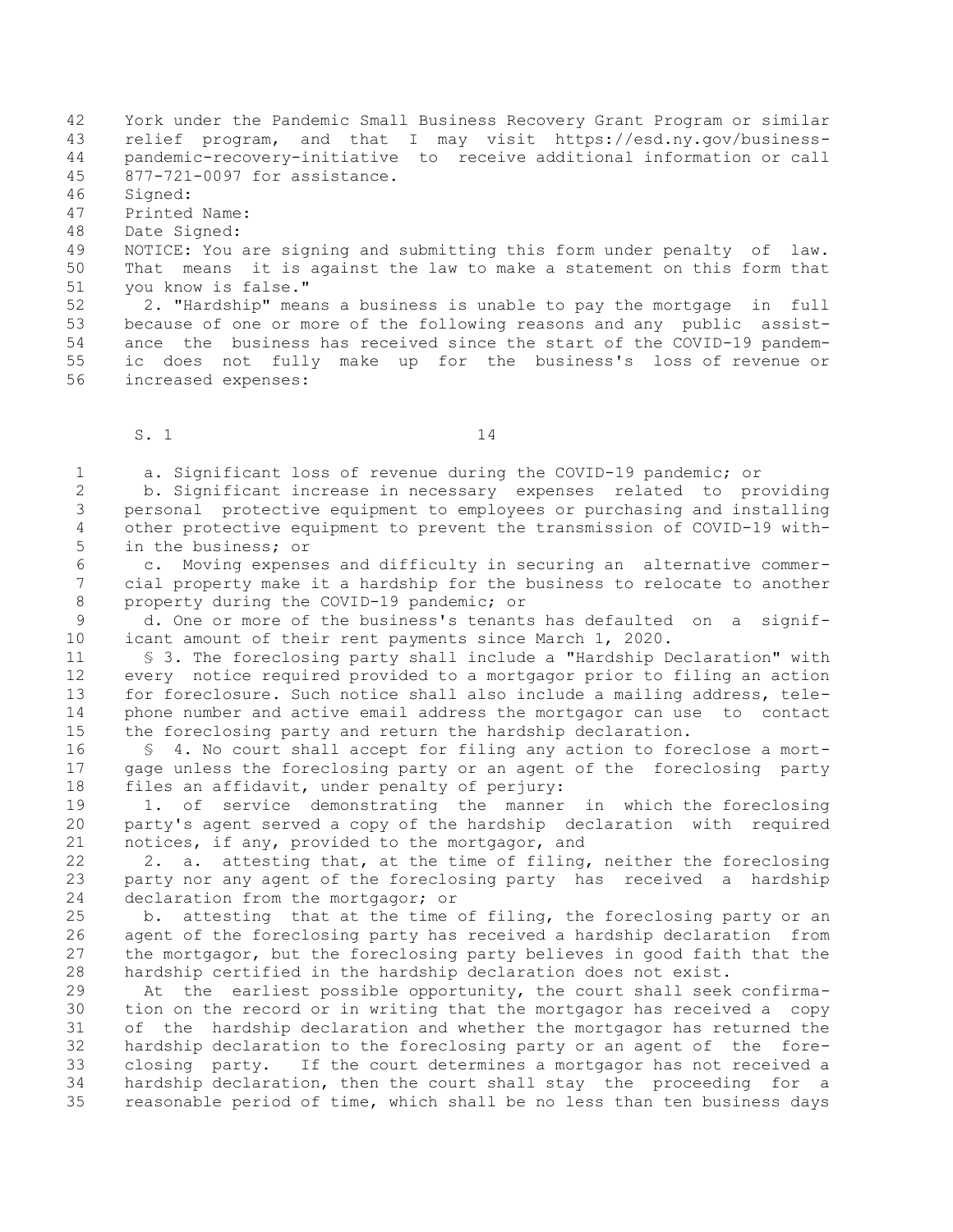36 or any longer period provided by law, to ensure the mortgagor received 37 and fully considered whether to submit the hardship declaration.

38 § 5. In any action to foreclose a mortgage in which a judgment of sale 39 has not been issued, including actions filed on or before March 7, 2020, 40 if the mortgagor provides a hardship declaration to the foreclosing 41 party, the court, or an agent of the foreclosing party or the court, the 42 proceeding shall be stayed until at least January 15, 2022. If such 43 hardship declaration is provided to the foreclosing party or agent of 44 the foreclosing party, such foreclosing party or agent shall promptly 45 file it with the court, advising the court in writing the index number 46 of all relevant cases.

47 § 6. In any action to foreclose a mortgage in which a judgment of sale 48 has been issued prior to the effective date of this act but has not yet 49 been executed as of the effective date of this act, including actions 50 filed on or before March 7, 2020, the court shall stay the execution of 51 the judgment at least until the court has held a status conference with 52 the parties. In any action to foreclose a mortgage, if the mortgagor 53 provides a hardship declaration to the foreclosing party, the court, or 54 an agent of the foreclosing party or the court, prior to the execution 55 of the judgment, the execution shall be stayed until at least January 56 15, 2022. If such hardship declaration is provided to the foreclosing

S. 1 15

 1 party or agent of the foreclosing party, such foreclosing party or agent 2 shall promptly file it with the court, advising the court in writing the 3 index number of all relevant cases.

 4 § 7. The office of court administration shall post and maintain a copy 5 of the hardship declaration on the website of such office beginning 6 within fifteen days of the effective date of this act.

 7 § 8. Unless a court determines a mortgator's hardship claim invalid 8 pursuant to section nine of this act, a hardship declaration shall 9 create a rebuttable presumption that the mortgagor is suffering finan-10 cial hardship, in any judicial or administrative proceeding that may be 11 brought, for the purposes of establishing a defense under an executive 12 order of the governor or any other local or state law, order or regu-13 lation restricting actions to foreclose a mortgage against a mortgagor 14 suffering from a financial hardship during or due to the COVID-19 15 pandemic provided that the absence of a hardship declaration shall not 16 create a presumption that a financial hardship is not present.

17 § 9. 1. Notwithstanding any other provision of this act, a stay under 18 this part shall be granted or continued unless the court finds the 19 defendant's hardship claim invalid. A motion may be made by the plain-20 tiff, attesting a good faith belief that the defendant has not experi-21 enced a hardship, with notice to the defendant, and the court shall 22 grant a hearing to determine whether to find the defendant's hardship 23 claim invalid.

24 2. After any hearing, if the court finds the defendant's hardship 25 claim valid, the court shall grant or continue a stay pursuant to this 26 act.

27 3. After a hearing, if the court finds the defendant's hardship claim 28 invalid, the action shall continue to a determination on the merits.

29 § 10. This act shall take effect immediately and sections one, two,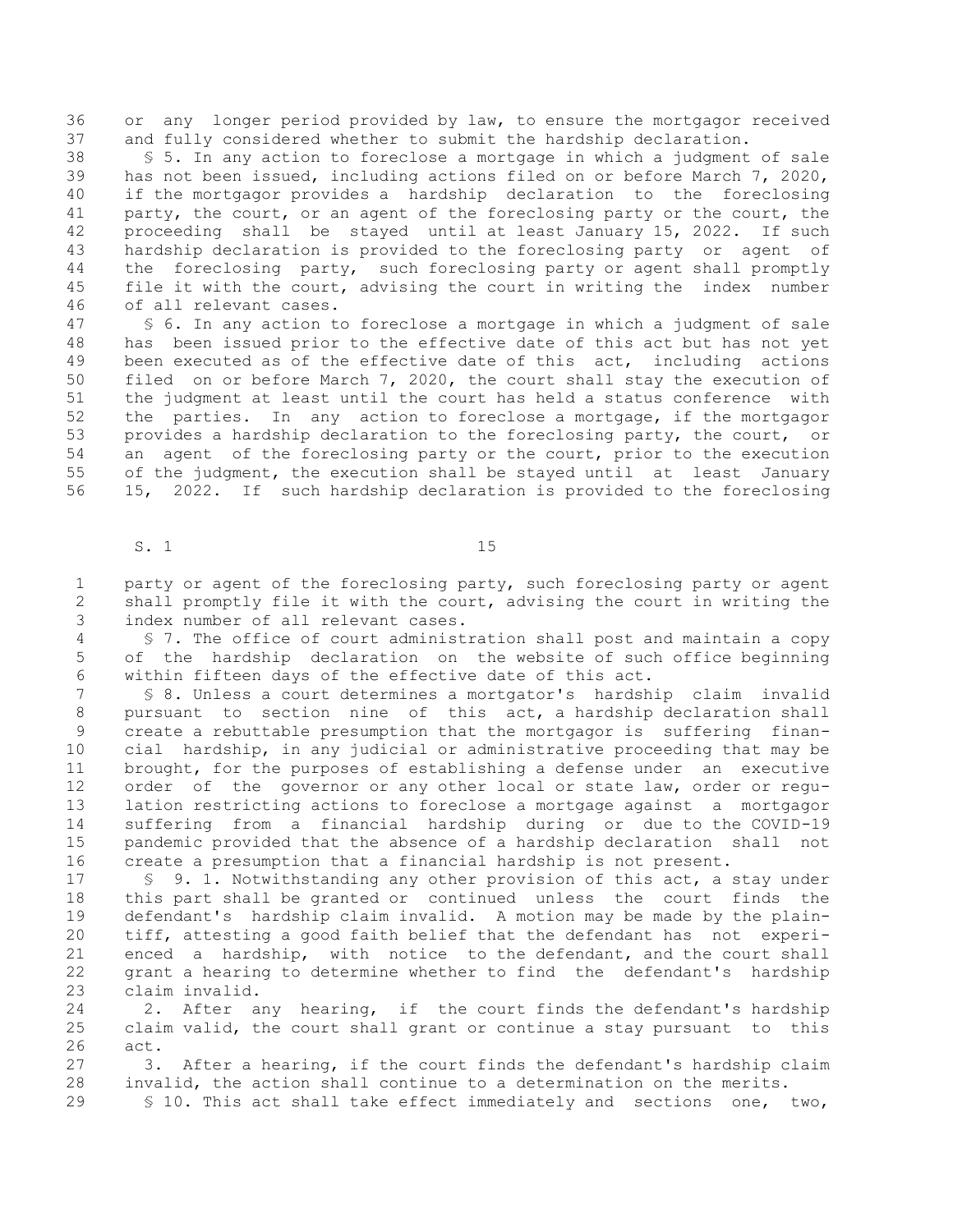30 three, four, five, six, seven and nine of this act shall expire and be 31 deemed repealed January 15, 2022.

32 SUBPART C

33 Section 1. Application. This act shall apply to any action to fore-34 close on delinquent taxes or sell a tax lien relating to commercial real 35 property, provided the owner or mortgagor of such property owns ten or 36 fewer commercial units whether directly or indirectly and is a business 37 that is resident in New York State, independently owned and operated, 38 not dominant in its field, and employs one hundred or fewer persons. The 39 ten or fewer commercial units may be in more than one property or build-40 ing as long as the units are currently occupied by a tenant or are 41 available for rent.

42 § 2. Definitions. For purposes of this act: 1. "Tax lien" means an 43 unpaid tax, special ad valorem levy, special assessment or other charge 44 imposed upon real property by or on behalf of a municipal corporation or 45 special district or other public or private entity which is an encum-46 brance on real property, whether or not evidenced by a written instru-47 ment.

48 2. "Tax foreclosure and tax lien sale" shall mean any such tax lien 49 sale or tax foreclosure pursuant to article 11 of the real property tax 50 law, or any general, special or local law related to real property tax 51 lien sales or real property tax foreclosures.

52 3. "Hardship Declaration" means a. a hardship declaration filed pursu-53 ant to chapters 73, 104 or 154 of the laws of 2021, or b. the following

S. 1 16

 1 statement in 14-point type, whether in physical or electronic written 2 form:

3 "COMMERCIAL OWNER DECLARATION OF COVID-19-RELATED HARDSHIP

 4 I am the owner, chief executive officer, president, or similar officer 5 of (name of the business), which is the owner of the commercial property 6 at (address). My business owns, whether directly or indirectly, ten or 7 fewer commercial units. My business is resident in New York State, 8 independently owned and operated, not dominant in its field, and employs 9 one hundred or fewer persons. My business is experiencing financial 10 hardship, and is unable to pay its full tax bill because of one or more 11 of the following:

12 (i) Significant loss of revenue during the COVID-19 pandemic.

13 (ii) Significant increase in necessary expenses related to providing 14 personal protective equipment to employees or purchasing and installing 15 other protective equipment to prevent the transmission of COVID-19 with-16 in the business.

17 (iii) Moving expenses and difficulty in securing an alternative 18 commercial property make it a hardship for the business to relocate to 19 another property during the COVID-19 pandemic.

20 (iv) One or more of the business's tenants has defaulted on a signif-21 icant amount of their rent payments since March 1, 2020.

22 To the extent that the business has lost revenue or had increased 23 expenses, any public assistance that the business has received since the 24 start of the COVID-19 pandemic must not fully make up for the loss of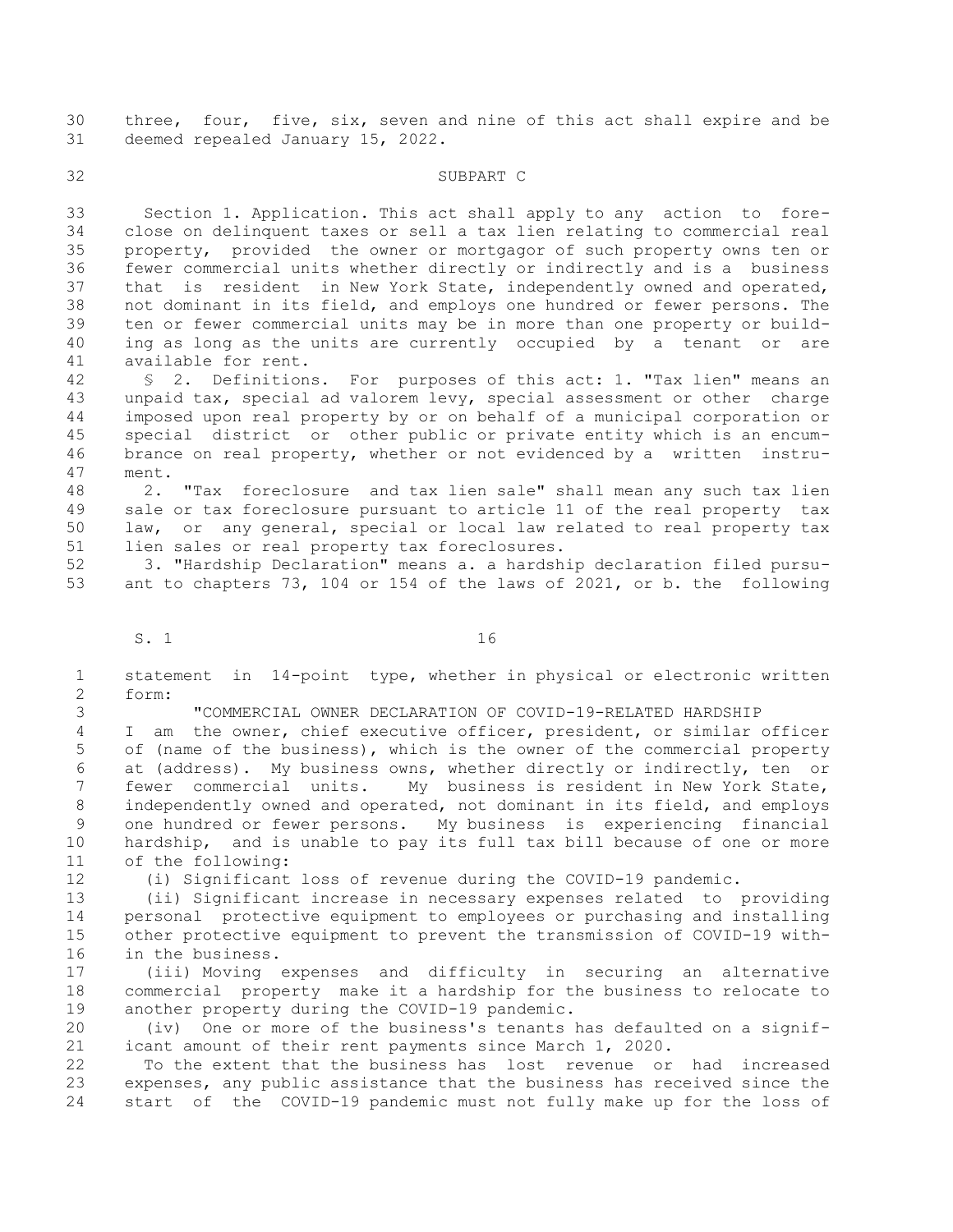25 revenue or increased expenses, and the business still meets the afore-26 mentioned eligibility criteria to qualify for a financial hardship. 27 I understand that lawful fees, penalties or interest for not having 28 paid the business's taxes in full may still be charged or collected and 29 may result in a foreclosure action against the business on or after 30 January 15, 2022, if the business does not fully repay any missed or 31 partial payments and fees. 32 Signed: 33 Printed Name: 34 Date Signed: 35 NOTICE: You are signing and submitting this form under penalty of law. 36 That means it is against the law to make a statement on this form that 37 you know is false." 38 4. "Hardship" means a business is unable to pay the full tax bill 39 because of one or more of the following reasons and any public assist-40 ance the business has received since the start of the COVID-19 pandemic 41 does not fully make up for the business's loss of revenue or increased 42 expenses: 43 a. Significant loss of revenue during the COVID-19 pandemic; or 44 b. Significant increase in necessary expenses related to providing 45 personal protective equipment to employees or purchasing and installing 46 other protective equipment to prevent the transmission of COVID-19 with-47 in the business; or 48 c. Moving expenses and difficulty in securing an alternative commer-49 cial property make it a hardship for the business to relocate to another 50 property during the COVID-19 pandemic; or 51 d. One or more of the business's tenants has defaulted on a signif-52 icant amount of their rent payments since March 1, 2020. 53 § 3. 1. A commercial real property owner may submit a "Hardship Decla-

54 ration" to any village, town, city, school district, county, or other 55 entity or person which conducts tax foreclosures or tax lien sales.

S. 1 17

 1 2. At least thirty days prior to the date on which a sale of a tax 2 lien is scheduled to occur, or upon the filing of a petition of foreclo- 3 sure of a tax lien, the enforcing officer or other person or entity 4 conducting such tax lien sale or tax foreclosure shall notify the owner 5 of the affected property of such owner's rights under this act and shall 6 notify the owner that a copy of the hardship declaration can be accessed 7 on the New York State Department of Tax and Finance's website and also 8 provide a link to such declaration form. For the purposes of this act, 9 "enforcing officer" shall have the same meaning as defined in subdivi-10 sion 3 of section 1102 of the real property tax law. The New York State 11 Department of Tax and Finance shall publish a copy of the hardship 12 declaration on its website.

13 3. The submission of such a declaration, unless withdrawn by the 14 owner, shall act as a temporary stay applicable to all entities and 15 persons of all such tax lien sales and tax foreclosure actions and 16 proceedings against such owner for such property that have been 17 commenced or could have been commenced before January 15, 2022.

18 4. While such stay is in effect, no other action or proceeding shall 19 be commenced to recover any part of such delinquent taxes.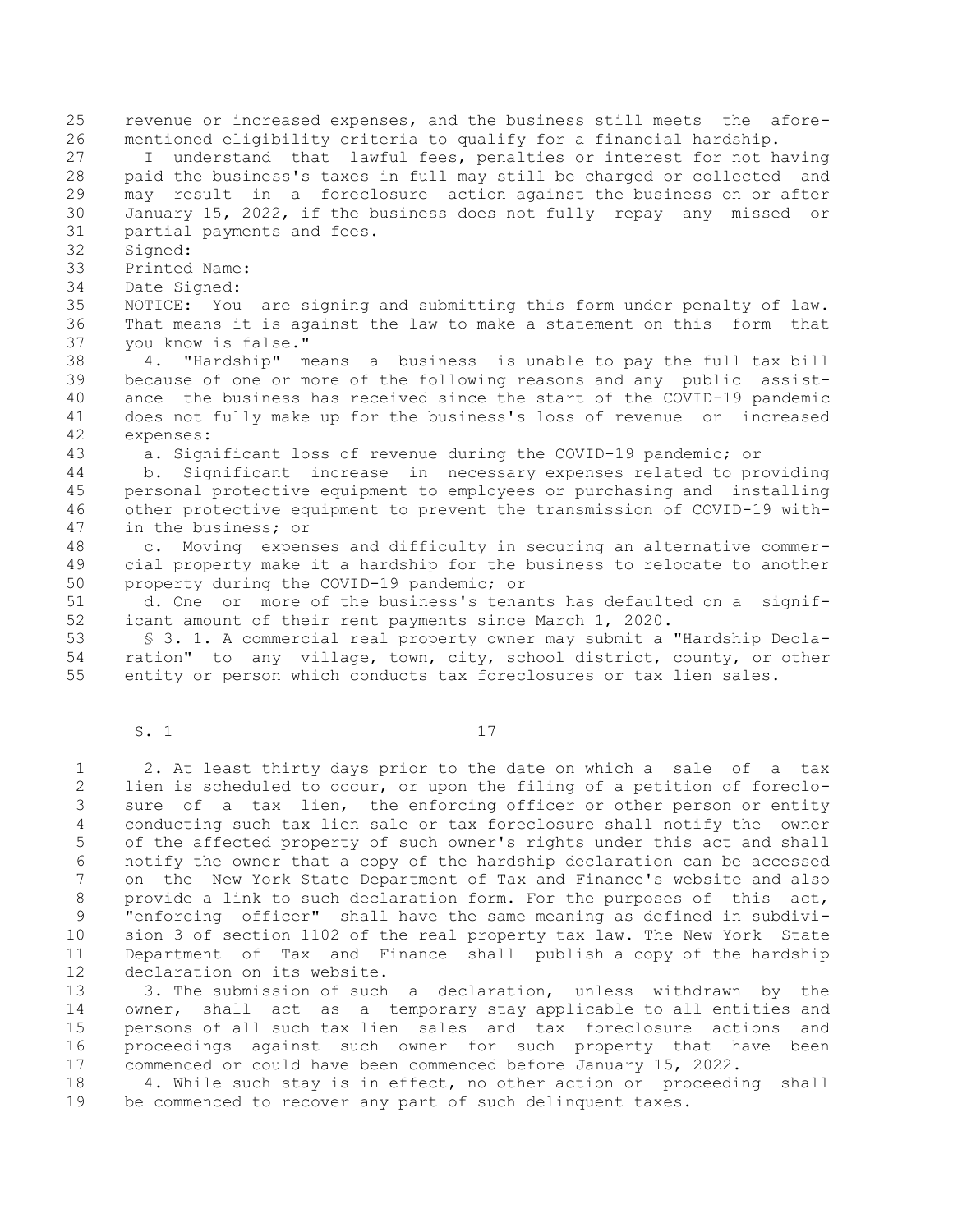20 5. Any applicable statutes of limitation for the commencement of any 21 action or proceeding to sell a tax lien or foreclose a tax lien is 22 tolled until such stay has expired. The obligation to pay the balance of 23 such delinquent taxes is not rendered invalid, released or extinguished 24 by such stay.

25 6. Unless a court determines an owner's hardship claim invalid pursu-26 ant to subdivision seven of this section, a hardship declaration shall 27 create a rebuttable presumption that the owner is experiencing financial 28 hardship, in any judicial or administrative proceeding that may be 29 brought, for the purposes of establishing a defense under an executive 30 order of the governor or any other local or state law, order or regu-31 lation restricting actions to sell a tax lien or foreclose a tax lien 32 against an owner suffering from a financial hardship during or due to 33 the COVID-19 pandemic, provided that the absence of a hardship decla-34 ration shall not create a presumption that a financial hardship is not 35 present.

36 7. a. Notwithstanding any other provision of this act, a stay under 37 this part shall be granted or continued unless the court finds the 38 defendant's hardship claim invalid. A motion may be made by the plain-39 tiff, if the plaintiff is not a governmental entity, attesting a good 40 faith belief that the defendant has not experienced a hardship, with 41 notice to the defendant, and the court shall grant a hearing to deter-42 mine whether to find the defendant's hardship claim invalid.

43 b. After any hearing, if the court finds the defendant's hardship 44 claim valid, the court shall grant a stay or continue a stay pursuant to 45 this act.

46 c. After a hearing, if the court finds the defendant's hardship claim 47 invalid, the action shall continue to a determination on the merits.

48 § 4. This act shall take effect immediately and sections one and two 49 and subdivisions 1, 2, 3, 4, 5 and 7 of section three of this act shall 50 expire and be deemed repealed January 15, 2022.

## 51 SUBPART D

52 Section 1. Application. 1. This act shall apply to an owner of commer-53 cial real property, provided the owner or mortgagor of such property 54 owns ten or fewer commercial units whether directly or indirectly and is

S. 1 18

 1 a business that is resident in New York State, independently owned and 2 operated, not dominant in its field, and employs one hundred or fewer 3 persons. The ten or fewer commercial units may be in more than one prop- 4 erty or building as long as the total aggregate number of ten units are 5 currently occupied by a tenant or are available for rent.

 6 2. Hardship declaration. For purposes of this act, "hardship declara- 7 tion" shall mean a. a hardship declaration filed pursuant to chapters 8 73, 104 or 154 of the laws of 2021, or b. the following statement in 9 14-point type, whether in physical or electronic written form, and the 10 department of financial services shall publish a copy of the hardship 11 declaration on its website:

12 "NOTICE TO COMMERCIAL OWNER/MORTGAGOR: If you have lost significant 13 revenue or had significantly increased necessary costs due to the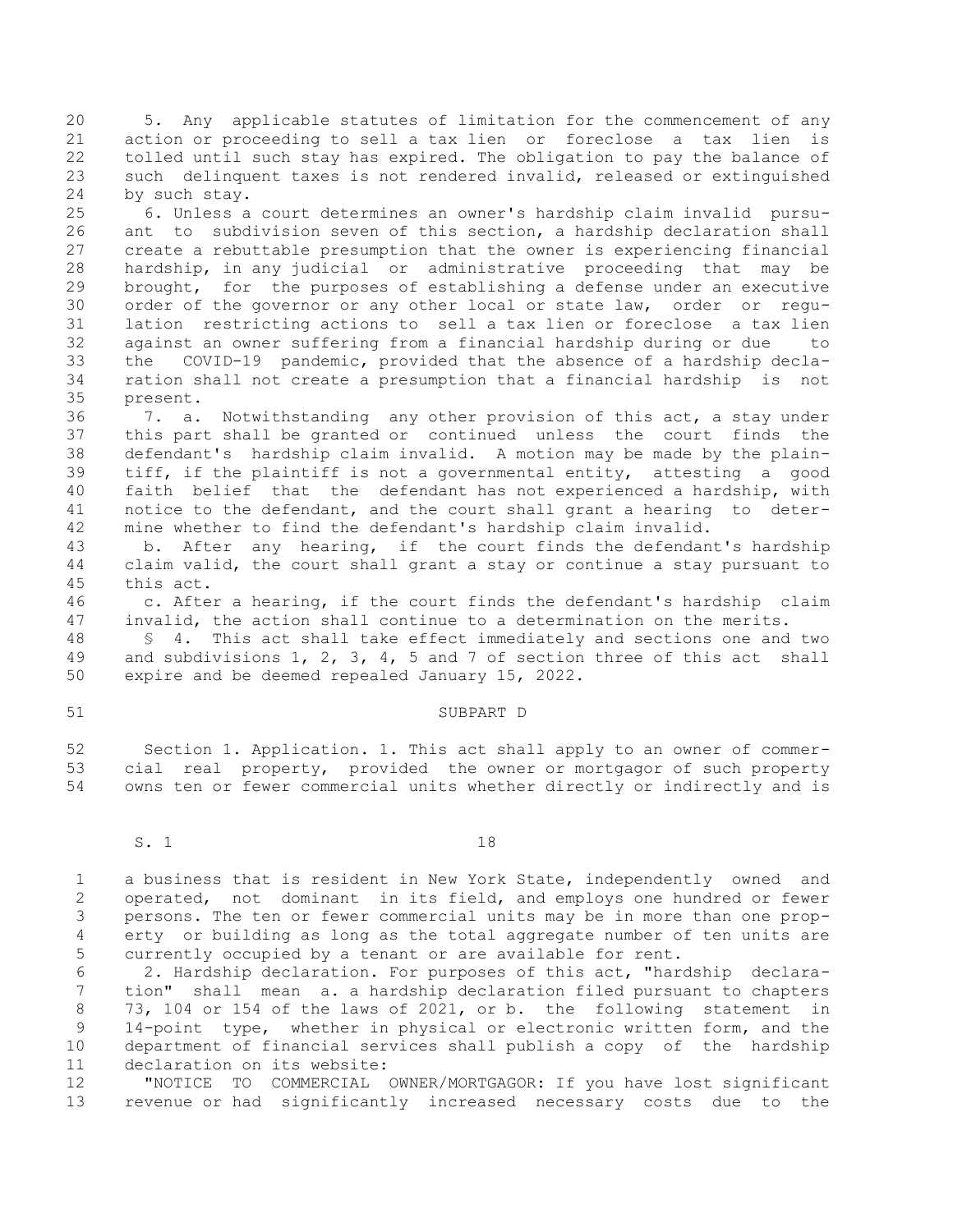14 COVID-19 pandemic, and you sign and deliver this hardship declaration 15 form to your lending institution, you cannot be discriminated against in 16 the determination of whether credit should be extended or reported nega-17 tively to a credit reporting agency until at least January 15, 2022.

18 If a lending institution provided you with this form, the lending 19 institution must also provide you with a mailing address and e-mail 20 address to which you can return this form. You should keep a copy or 21 picture of the signed form for your records.

22 COMMERCIAL OWNER/MORTGAGOR DECLARATION OF COVID-19-RELATED HARDSHIP

23 I am the owner, chief executive officer, president, or similar officer 24 of (name of the business), which is the OWNER/MORTGAGOR of the property 25 at (address of commercial unit). My business owns, whether directly or 26 indirectly, ten or fewer commercial units. My business is resident in 27 New York State, independently owned and operated, not dominant in its 28 field, and employs one hundred or fewer persons. My business is experi-29 encing financial hardship, and is unable to pay the mortgage in full 30 because of one or more of the following:

31 (i) Significant loss of revenue during the COVID-19 pandemic.

32 (ii) Significant increase in necessary out-of-pocket expenses related 33 to providing personal protective equipment to employees or purchasing 34 and installing other protective equipment to prevent the transmission of 35 COVID-19 within the business.

36 (iii) Moving expenses and difficulty in securing an alternative 37 commercial property make it a hardship for the business to relocate to 38 another commercial property during the COVID-19 pandemic.

39 (iv) One or more of my tenants has defaulted on a significant amount 40 of their rent payments since March 1, 2020.

41 To the extent that the business has lost revenue or had increased 42 expenses, any public assistance that the business has received since the 43 start of the COVID-19 pandemic must not fully make up for the loss of 44 revenue or increased expenses, and the business still meets the afore-45 mentioned eligibility criteria to qualify for a financial hardship.

46 Signed:

47 Printed Name:

48 Date Signed:

49 NOTICE: You are signing and submitting this form under penalty of law. 50 That means it is against the law to make a statement on this form that 51 you know is false."

52 3. Discrimination in credit decisions. Notwithstanding any law to the 53 contrary, lending institutions shall not discriminate in the determi-54 nation of whether credit should be extended to any owner of commercial 55 real property as defined in subdivision one of this section because, as 56 provided for in this act, such owner has been granted a stay of mortgage

S. 1 19

 1 foreclosure proceedings, tax foreclosure proceedings or of tax lien 2 sales, or that an owner of commercial real property as defined in subdi- 3 vision one of this section is currently in arrears and has filed a hard- 4 ship declaration with such lender.

 5 4. Prohibition on negative credit reporting. Notwithstanding any law 6 to the contrary, as provided for in this act, the granting of a stay of 7 mortgage foreclosure proceedings, tax foreclosure proceedings or tax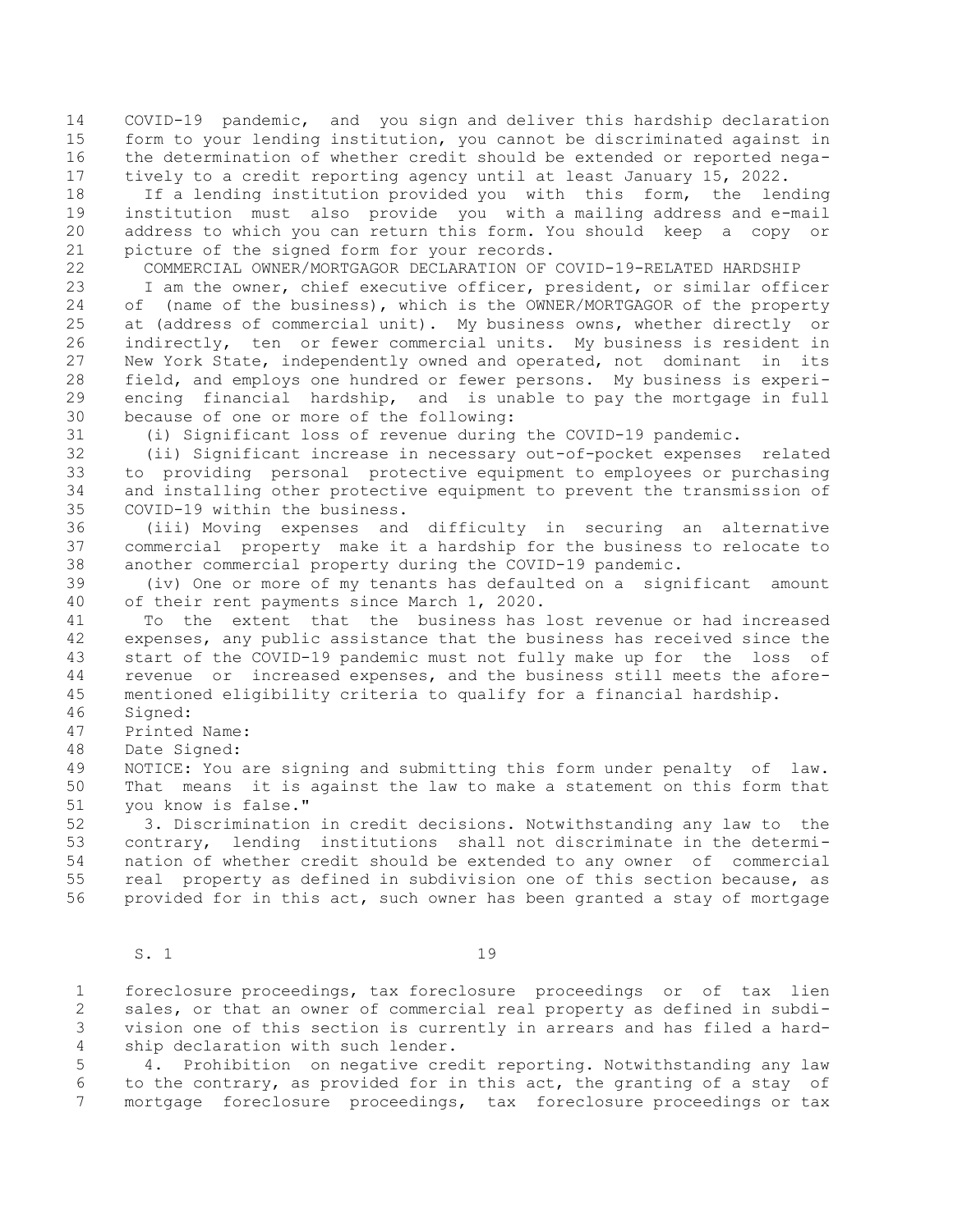8 lien sales, or that an owner of commercial real property as defined in 9 subdivision one of this section is currently in arrears and has filed a 10 hardship declaration with their lender shall not be negatively reported 11 to any credit reporting agency.

12 § 2. This act shall take effect immediately and shall expire and be 13 deemed repealed January 15, 2022.

14 § 2. Severability clause. If any clause, sentence, paragraph, subdivi-15 sion, section, subpart or part of this act shall be adjudged by any 16 court of competent jurisdiction to be invalid, such judgment shall not 17 affect, impair, or invalidate the remainder thereof, but shall be 18 confined in its operation to the clause, sentence, paragraph, subdivi-19 sion, section, subpart or part thereof directly involved in the contro-20 versy in which such judgment shall have been rendered. It is hereby 21 declared to be the intent of the legislature that this act would have 22 been enacted even if such invalid provisions had not been included here-23 in.

24 § 3. This act shall take effect immediately provided, however, that 25 the applicable effective date of Subparts A through D of this act shall 26 be as specifically set forth in the last section of such Subparts.

# 27 PART C

28 Section 1. This Part enacts into law components of legislation relat-29 ing to residential eviction and foreclosure protections. Each compo-30 nent is wholly contained within a Subpart identified as Subparts A 31 through D. The effective date for each particular provision 32 contained within such Subpart is set forth in the last section of such 33 Subpart. Any provision in any section contained within a Subpart, 34 including the effective date of the Subpart, which makes reference to a 35 section "of this act", when used in connection with that particular 36 component, shall be deemed to mean and refer to the corresponding 37 section of the Subpart in which it is found. Section three of this Part 38 sets forth the general effective date of this Part.

#### 39 SUBPART A

40 Section 1. Definitions. For the purposes of this act: 1. "Eviction 41 proceeding" means a summary proceeding to recover possession of real 42 property under article seven of the real property actions and 43 proceedings law relating to a residential dwelling unit or any other 44 judicial or administrative proceeding to recover possession of real 45 property relating to a residential dwelling unit.

46 2. "Landlord" includes a landlord, owner of a residential property and 47 any other person with a legal right to pursue eviction, possessory 48 action or a money judgment for rent, including arrears, owed or that 49 becomes due during the COVID-19 covered period, as defined in section 1 50 of chapter 127 of the laws of 2020.

51 3. "Tenant" includes a residential tenant, lawful occupant of a dwell-52 ing unit, or any other person responsible for paying rent, use and occu-

1 pancy, or any other financial obligation under a residential lease or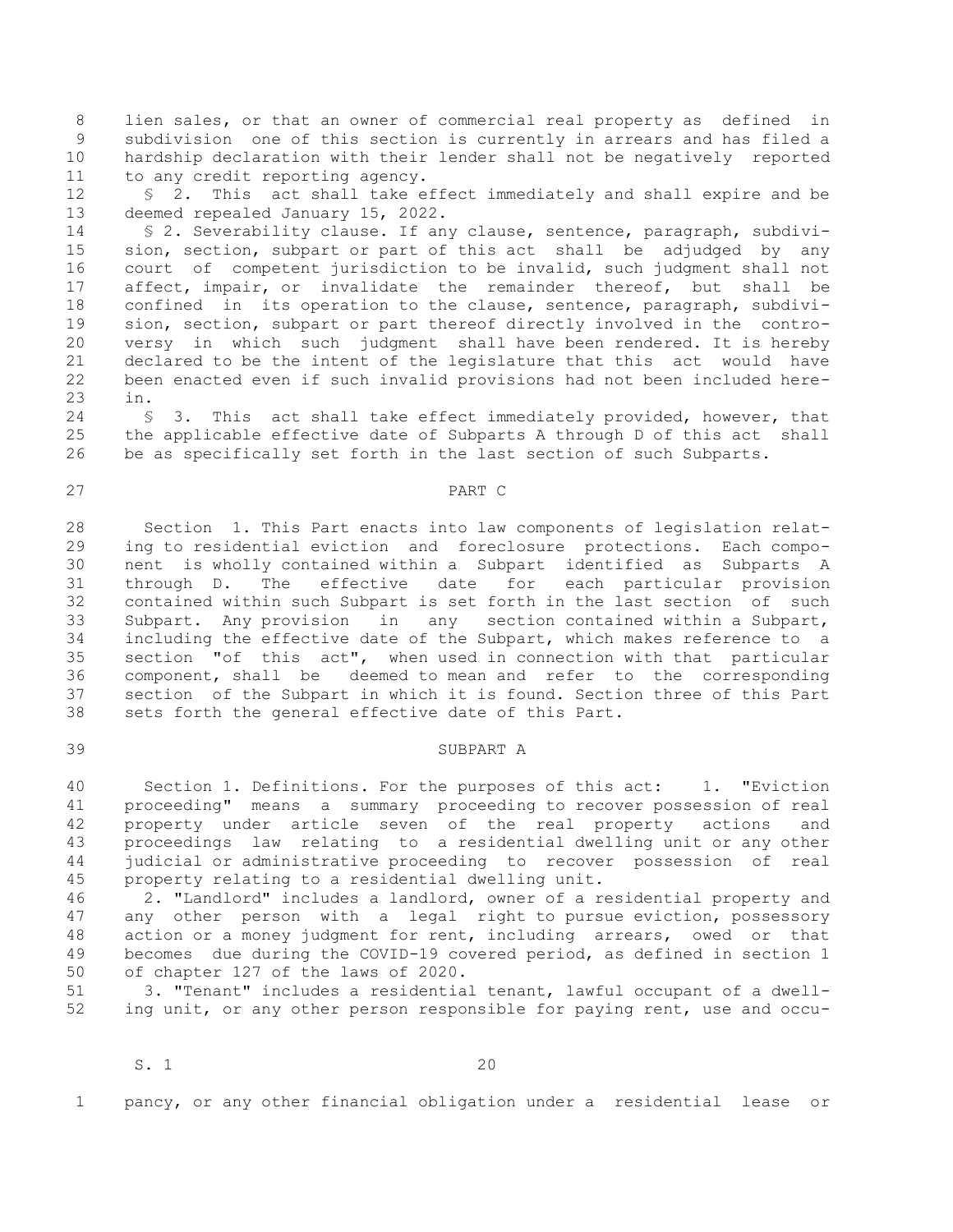2 tenancy agreement, but does not include a residential tenant or lawful 3 occupant with a seasonal use lease where such tenant has a primary resi- 4 dence to which to return to.

5 4. "Hardship declaration" means:

 6 a. a hardship declaration filed pursuant to chapter 381 of the laws of 7 2020 or chapter 104 of the laws of 2021; or

 8 b. the following statement, or a substantially equivalent statement in 9 the tenant's primary language, in 14-point type, published by the office 10 of court administration, whether in physical or electronic written form: 11 "NOTICE TO TENANT: If you have lost income or had increased costs 12 during the COVID-19 pandemic, or moving would pose a significant health 13 risk for you or a member of your household due to an increased risk for 14 severe illness or death from COVID-19 due to an underlying medical 15 condition, and you sign and deliver this hardship declaration form to 16 your landlord, you may be protected from eviction until at least January 17 15, 2022 for nonpayment of rent or for holding over after the expiration 18 of your lease. If your landlord files an eviction against you and you 19 provide this form to the landlord or the court, the eviction proceedings 20 will be postponed until January 15, 2022 unless your landlord moves to 21 challenge your declaration of hardship. If the court finds your hardship 22 claim valid, the eviction proceeding will be postponed until after Janu-23 ary 15, 2022. While the eviction proceeding is postponed, you may 24 remain in possession of your unit. You may still be evicted for violat-25 ing your lease by intentionally causing significant damage to the prop-26 erty or persistently and unreasonably engaging in behavior that substan-27 tially infringes on the use and enjoyment of other tenants or occupants 28 or causes a substantial safety hazard to others.

29 If your landlord has provided you with this form, your landlord must 30 also provide you with a mailing address and e-mail address to which you 31 can return this form. If your landlord has already started an eviction 32 proceeding against you, you can return this form to either your land-33 lord, the court, or both at any time. You should keep a copy or picture 34 of the signed form for your records. You will still owe any unpaid rent 35 to your landlord. You should also keep careful track of what you have 36 paid and any amount you still owe.

37 For more information about legal resources that may be available to 38 you, go to www.nycourts.gov/evictions/nyc/ or call 718-557-1379 if you 39 live in New York City or go to www.nycourts.gov/evictions/outside-nyc/ 40 or call a local bar association or legal services provider if you live 41 outside of New York City. Financial assistance may be available to you, 42 even if you have not qualified for assistance in the past. You should 43 contact your local housing assistance office or the Office of Temporary 44 and Disability Assistance (OTDA) for application information.

45 TENANT'S DECLARATION OF HARDSHIP DURING THE COVID-19 PANDEMIC

46 I am a tenant, lawful occupant, or other person responsible for paying 47 rent, use and occupancy, or any other financial obligation under a lease 48 or tenancy agreement at (address of dwelling unit).

49 YOU MUST INDICATE BELOW YOUR QUALIFICATION FOR EVICTION PROTECTION BY 50 SELECTING OPTION "A" OR "B", OR BOTH.

51 A. ( ) I am experiencing financial hardship, and I am unable to pay my 52 rent or other financial obligations under the lease in full or obtain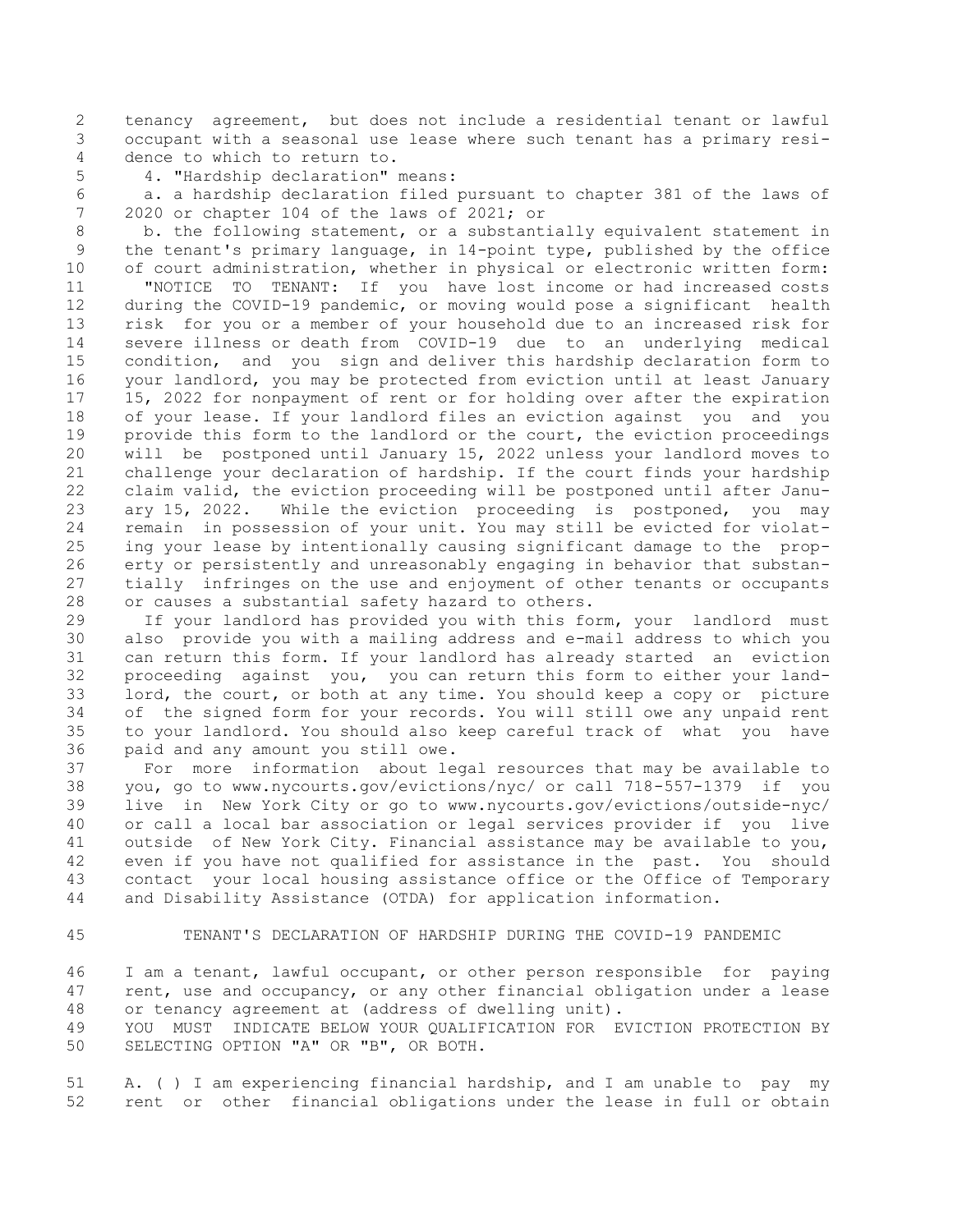1 alternative suitable permanent housing because of one or more of the 2 following:

3 1. Significant loss of household income during the COVID-19 pandemic.

 4 2. Increase in necessary out-of-pocket expenses related to performing 5 essential work or related to health impacts during the COVID-19 pandem- 6 ic.

 7 3. Childcare responsibilities or responsibilities to care for an 8 elderly, disabled, or sick family member during the COVID-19 pandemic 9 have negatively affected my ability or the ability of someone in my 10 household to obtain meaningful employment or earn income or increased my 11 necessary out-of-pocket expenses.

12 4. Moving expenses and difficulty I have securing alternative housing 13 make it a hardship for me to relocate to another residence during the 14 COVID-19 pandemic.

15 5. Other circumstances related to the COVID-19 pandemic have negative-16 ly affected my ability to obtain meaningful employment or earn income or 17 have significantly reduced my household income or significantly 18 increased my expenses.

19 To the extent that I have lost household income or had increased 20 expenses, any public assistance, including unemployment insurance, 21 pandemic unemployment assistance, disability insurance, or paid family 22 leave, that I have received since the start of the COVID-19 pandemic 23 does not fully make up for my loss of household income or increased 24 expenses.

25 B. ( ) Vacating the premises and moving into new permanent housing would 26 pose a significant health risk because I or one or more members of my 27 household have an increased risk for severe illness or death from 28 COVID-19 due to being over the age of sixty-five, having a disability or 29 having an underlying medical condition, which may include but is not 30 limited to being immunocompromised.

31 I understand that I must comply with all other lawful terms under my 32 tenancy, lease agreement or similar contract. I further understand that 33 lawful fees, penalties or interest for not having paid rent in full or 34 met other financial obligations as required by my tenancy, lease agree-35 ment or similar contract may still be charged or collected and may 36 result in a monetary judgment against me. I further understand that my 37 landlord may request a hearing to challenge the certification of hard-38 ship made herein, and that I will have the opportunity to participate in 39 any proceedings regarding my tenancy. I further understand that my 40 landlord may be able to seek eviction after January 15, 2022, and that 41 the law may provide certain protections at that time that are separate 42 from those available through this declaration.

- 43 Signed:
- 44 Printed name:
- 45 Date signed:

46 NOTICE: You are signing and submitting this form under penalty of law.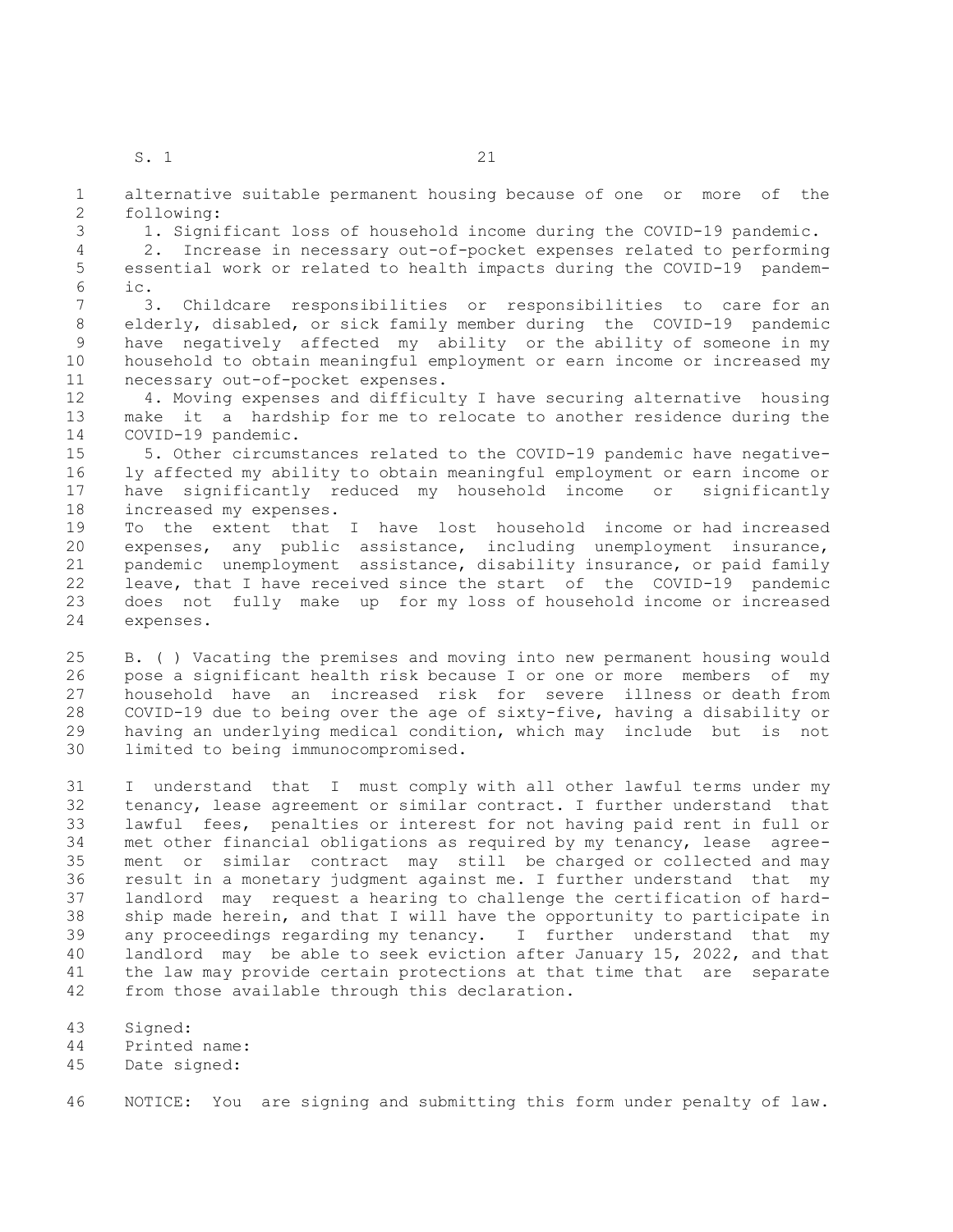47 That means it is against the law to make a statement on this form that 48 you know is false."

49 5. "Hardship" means either: (a) an inability to pay rent or other 50 financial obligations due in full pursuant to a lease or rental agree-51 ment or obtain alternative suitable permanent housing due to one or more 52 of the following reasons where public assistance, including unemployment

S. 1 22

 1 insurance, pandemic unemployment assistance, disability insurance, or 2 paid family leave, does not fully make up for the loss of household 3 income or increase expenses: 4 (i) a significant loss of household income during the COVID-19 pandem- 5 ic; or 6 (ii) increase in necessary out-of-pocket expenses related to perform- 7 ance of essential work or related to health impacts during the COVID-19 8 pandemic; or 9 (iii) childcare responsibilities or responsibilities to care for an 10 elderly, disabled, or sick family member during the COVID-19 pandemic 11 have negatively affected the ability of the tenant or a household member 12 to obtain meaningful employment or earn income; or 13 (iv) increased necessary out-of-pocket expenses; or 14 (v) moving expenses and related difficulty in securing alternative 15 housing make it a hardship to relocate to another residence during 16 the COVID-19 pandemic; or 17 (vi) other circumstances related to the COVID-19 pandemic have signif-18 icantly reduced household income or significantly increased 19 expenses; or 20 (b) an inability to vacate the premises and move into new permanent 21 housing because doing so would pose a significant risk of severe illness 22 or death from COVID-19 that a tenant or household member would face due 23 to being over the age of sixty-five, having a disability or having an 24 underlying medical condition, which may include but is not limited to 25 being immunocompromised. 26 § 2. Pre-eviction notices. A landlord shall include a "Hardship Decla-27 ration" in 14-point type, with every written demand for rent made pursu-28 ant to subdivision 2 of section 711 of the real property actions and 29 proceedings law, with any other written notice required by the lease or 30 tenancy agreement, law or rule to be provided prior to the commencement 31 of an eviction proceeding, and with every notice of petition served on a 32 tenant. Such notice shall also include: 33 1. a mailing address, telephone number and active email address the 34 tenant can use to contact the landlord and return the hardship declara-35 tion; and 36 2. a list of all not-for-profit legal service providers actively 37 handling housing matters in the county where the subject premises are 38 located. Such lists shall be prepared and regularly updated, to the 39 extent practicable, for such purpose and published on the website of the 40 office of court administration. 41 § 3. Required affidavit. 1. No court shall accept for filing any peti-42 tion or other filing to commence an eviction proceeding unless the peti-43 tioner or an agent of the petitioner files an affidavit of service, 44 under penalty of perjury, demonstrating the manner in which the peti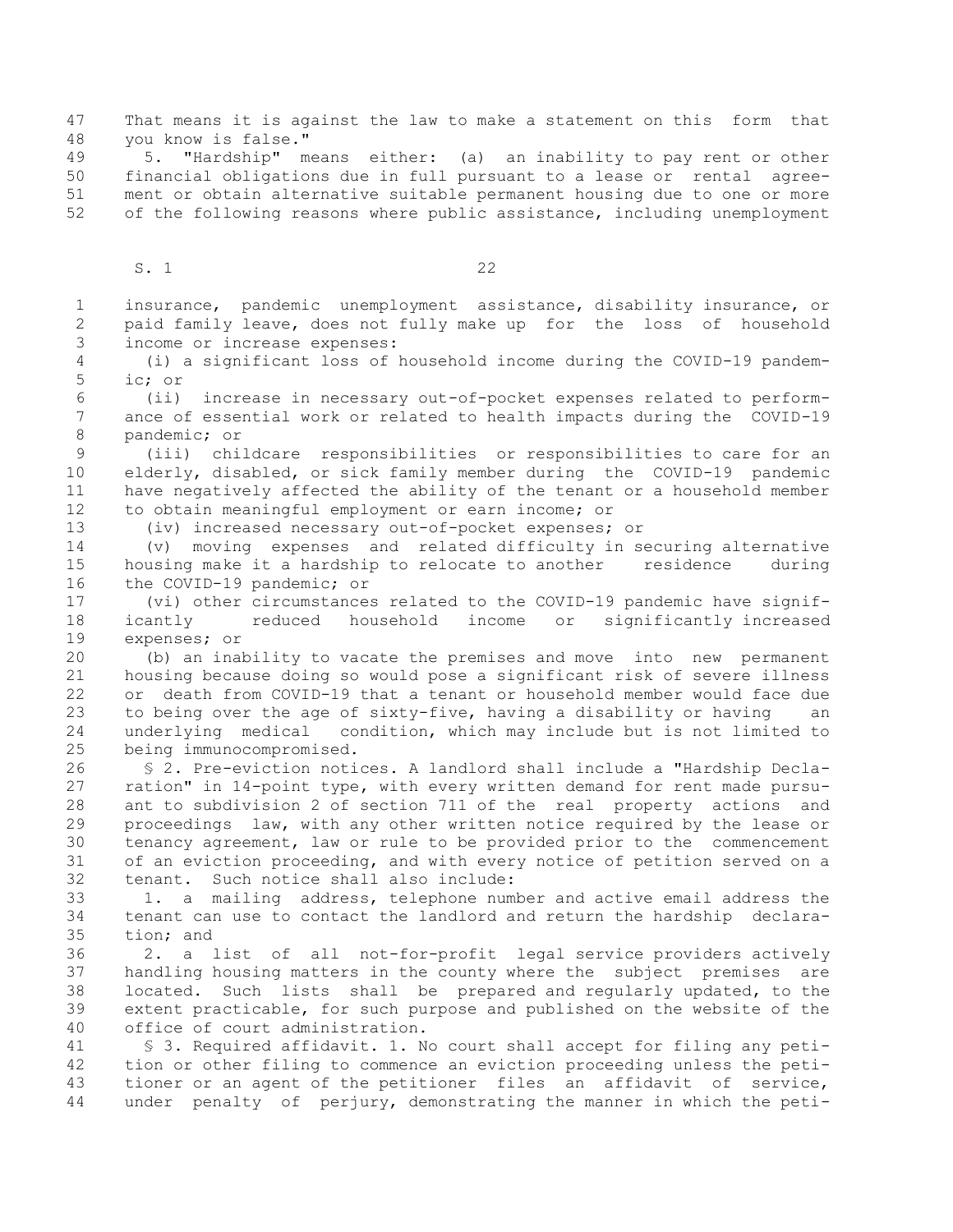45 tioner or the petitioner's agent served a copy of the hardship declara-46 tion in English and the tenant's primary language, if other than 47 English, with any rent demand and with any other written notice required 48 by the lease or tenancy agreement, law or rule to be provided prior to 49 the commencement of an eviction proceeding, and an affidavit under 50 penalty of perjury:

51 a. attesting that, at the time of filing, neither the petitioner nor 52 any agent of the petitioner has received a hardship declaration from the 53 respondent or any other tenant or occupant of the dwelling unit that is 54 the subject of the proceeding, or

55 b. attesting that the respondent or another tenant or occupant of the 56 dwelling unit that is the subject of the proceeding has returned a hard-

S. 1 23

 1 ship declaration, but the respondent is intentionally causing signif- 2 icant damage to the property or persistently and unreasonably engaging 3 in behavior that substantially infringes on the use and enjoyment of 4 other tenants or occupants or causes a substantial safety hazard to 5 others, with a specific description of the behavior alleged, or

 6 c. attesting that the respondent or another tenant or occupant of the 7 dwelling unit that is the subject of the proceeding has returned a hard- 8 ship declaration, but the petitioner believes in good faith that the 9 hardship certified in the hardship declaration does not exist.

10 2. Upon accepting a petition pursuant to article 7 of the real proper-11 ty actions and proceedings law, the attorney, judge or clerk of the 12 court, as the case may be, shall determine whether a copy of the hard-13 ship declaration in English and the tenant's primary language, if other 14 than English, and a copy of any affidavit filed pursuant to subdivision 15 one of this section is annexed to the served notice of petition and, if 16 not, shall ensure that a copy of the hardship declaration and any such 17 affidavit is attached to such notice. If the petitioner submits an 18 affidavit pursuant to paragraph c of subdivision 1 of this section, the 19 following notice in at least fourteen-point type shall also be annexed 20 as a cover page to the notice of petition:

21 "NOTICE TO TENANT: THIS IS A PETITION TO COMMENCE AN EVICTION PROCEED-22 ING AGAINST YOU, BUT THE PROCEEDING WILL NOT CONTINUE UNTIL AT LEAST 23 JANUARY 15, 2022, UNLESS YOUR LANDLORD MOVES TO CHALLENGE YOUR CLAIM OF 24 AN EXEMPTION FROM EVICTION IN YOUR HARDSHIP DECLARATION FORM.

25 IF YOUR LANDLORD MOVES TO CHALLENGE YOUR HARDSHIP CLAIM, YOU ARE ENTI-26 TLED TO A HEARING. IF THE COURT RULES YOUR HARDSHIP CLAIM INVALID AFTER 27 THE HEARING, THE LAWSUIT MAY PROCEED TOWARD POSSIBLE EVICTION, BUT 28 UNLESS AND UNTIL THE COURT ISSUES AN EVICTION WARRANT AGAINST YOU, YOU 29 MAY NOT BE EVICTED."

30 Service of the notice of petition with the attached copies of the 31 hardship declaration and affidavits shall be made by personal delivery 32 to the respondent, unless such service cannot be made with due dili-33 gence, in which case service may be made under section 735 of the real 34 property actions and proceedings law. At the earliest possible opportu-35 nity, the court shall seek confirmation on the record or in writing from 36 the respondent that the respondent has received the hardship declaration 37 and whether the respondent has submitted a hardship declaration to the 38 petitioner, an agent of the petitioner, or the court. If the court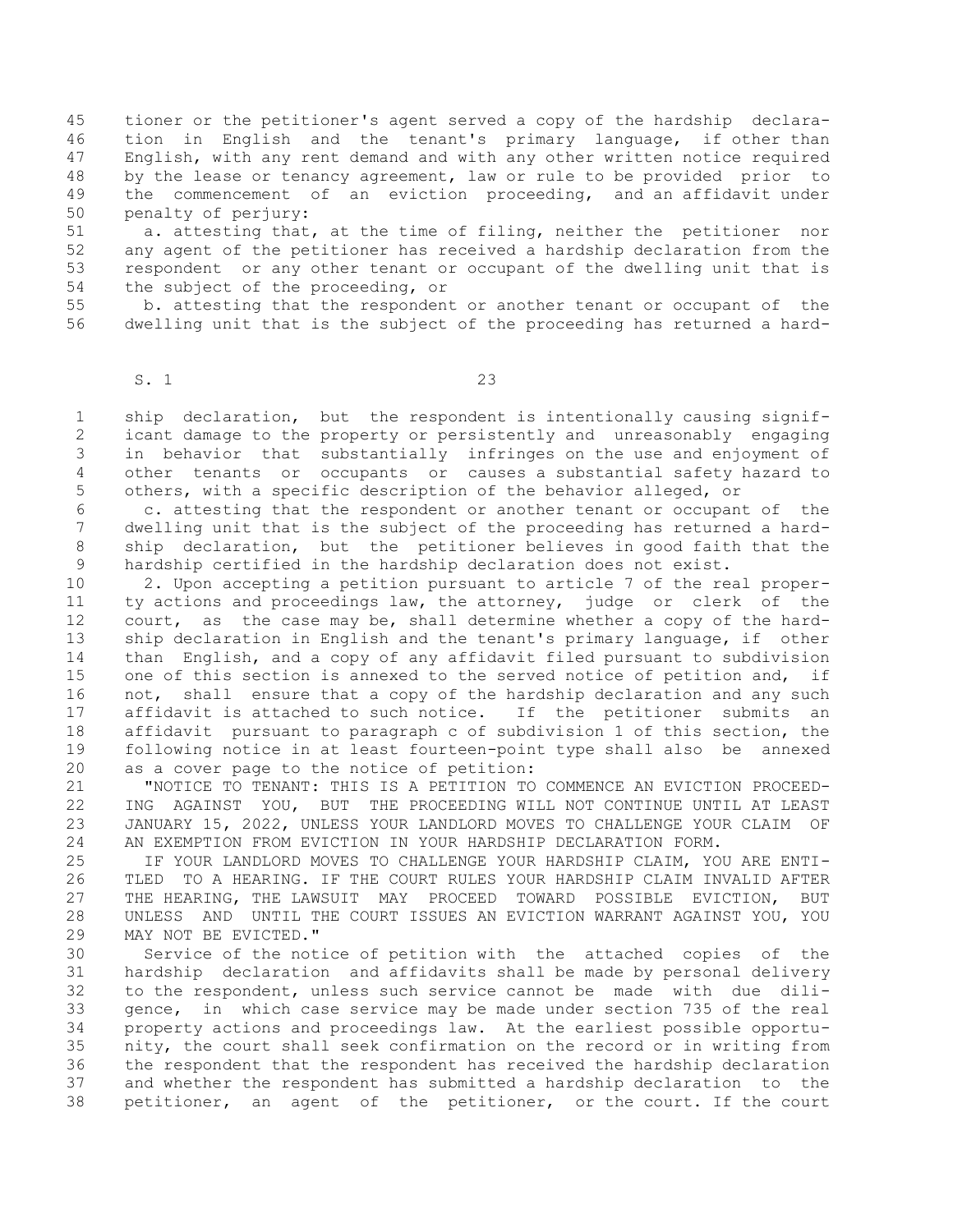39 determines a respondent has not received a hardship declaration, then 40 the court shall stay the proceeding for a reasonable period of time, 41 which shall be no less than ten business days or any longer period 42 provided by law, and provide the respondent with a copy of the hardship 43 declaration in English and the respondent's primary language, if other 44 than English, to ensure the respondent received and fully considered 45 whether to submit the hardship declaration. The court shall also advise 46 the petitioner and respondent substantially as follows: "Financial 47 assistance may be available to landlords and tenants, even if they have 48 not qualified for assistance in the past. You should contact your local 49 housing assistance office or the Office of Temporary and Disability 50 Assistance for application information." If the court is a court of 51 record, such advisory shall be given on the record.

52 § 4. Pending proceedings. In any eviction proceeding in which an 53 eviction warrant has not been issued, including eviction proceedings 54 filed on or before March 7, 2020, if the respondent provides a hardship 55 declaration to the petitioner, the court, or an agent of the petitioner 56 or the court, the eviction proceeding shall be stayed until at least

S. 1 24

 1 January 15, 2022. If such hardship declaration is provided to the peti- 2 tioner or agent, such petitioner or agent shall promptly file it with 3 the court, advising the court in writing the index number of all rele- 4 vant cases.

 5 § 5. Default judgments. No court shall issue a judgment in any 6 proceeding authorizing a warrant of eviction against a respondent who 7 has defaulted, or authorize the enforcement of an eviction pursuant to a 8 default judgment, prior to January 15, 2022, without first holding a 9 hearing after the effective date of this act, upon motion of the peti-10 tioner. The petitioner or an agent of the petitioner shall file an affi-11 davit attesting that the petitioner or the petitioner's agent has served 12 notice of the date, time, and place of such hearing on the respondent, 13 including a copy of such notice. If a default judgment has been awarded 14 at any time prior to the effective date of chapter 381 of the laws of 15 2020, including in eviction proceedings filed on or before March 7, 16 2020, or between August 13, 2021 and the effective date of this act, the 17 default judgment shall be vacated, regardless of any court proceedings 18 that occurred subsequent to entry of the default judgment and the matter 19 restored to the court calendar upon the respondent's written or oral 20 request to the court either before or during such hearing and an order 21 to show cause to vacate the default judgment shall not be required.

22 § 6. Post warrant of eviction. a. (i) In any eviction proceeding in 23 which an eviction warrant has been issued prior to the effective date of 24 this act, but has not yet been executed as of the effective date of this 25 act, including eviction proceedings filed on or before March 7, 2020, 26 the court shall stay the execution of the warrant at least until the 27 court has held a status conference with the parties. (ii) In any 28 eviction proceeding, if the respondent provides a hardship declaration 29 to the petitioner, the court, or an agent of the petitioner or the 30 court, prior to the execution of the warrant, the execution shall be 31 stayed until at least January 15, 2022. If such hardship declaration is 32 provided to the petitioner or agent of the petitioner, such petitioner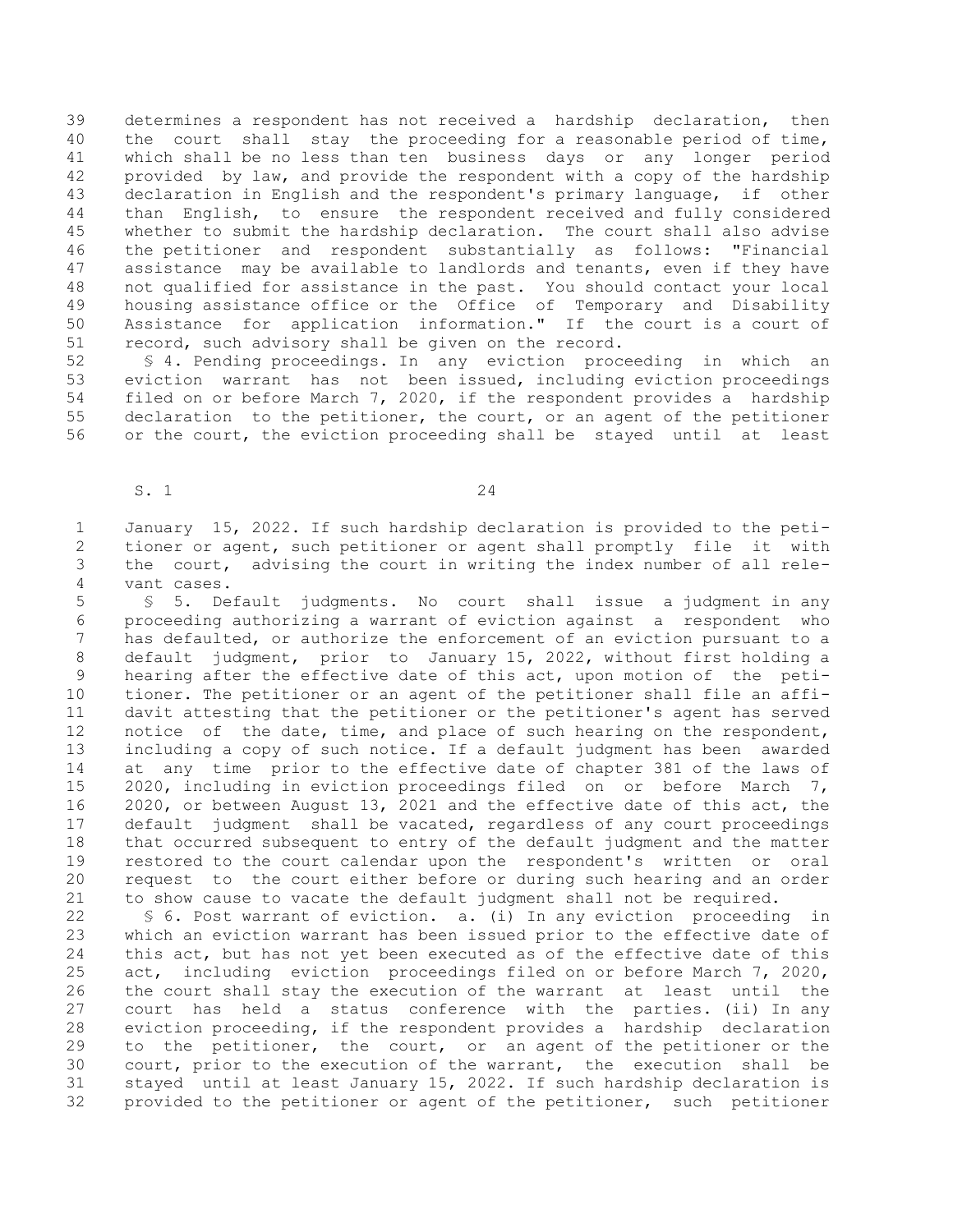33 or agent shall promptly file it with the court, advising the court in 34 writing the index number of all relevant cases.

35 b. In any eviction proceeding in which a warrant has been issued, 36 including eviction proceedings filed on or before March 7, 2020, any 37 warrant issued shall not be effective as against the occupants, unless, 38 in addition to the requirements under section 749 of the real property 39 actions and proceedings law for warrants, such warrant states:

40 (i) The tenant has not submitted the hardship declaration and the 41 tenant was properly served with a copy of the hardship declaration 42 pursuant to this section, listing dates the tenant was served with the 43 hardship declaration by the petitioner and the court; or

44 (ii) The tenant is ineligible for a stay under this act because the 45 court has found the respondent's hardship claim invalid, or the respond-46 ent intentionally caused significant damage to the property, or the 47 respondent is persistently and unreasonably engaging in behavior that 48 substantially infringes on the use and enjoyment of other tenants or 49 occupants or causes a substantial safety hazard to others, with a 50 specific description of the behavior.

51 c. No court shall issue a warrant directed to the sheriff of the coun-52 ty or to any constable or marshal of the city in which the property, or 53 a portion thereof, is situated, or, if it is not situated in a city, to 54 any constable of any town in the county, that does not comply with the 55 requirements of this section.

S. 1 25

 1 d. No officer to whom the warrant is directed shall execute a warrant 2 for eviction issued that does not comply with the requirements of this 3 section.

 4 e. Unless the warrant contains the information contained in paragraph 5 (ii) of subdivision b of this section, if any tenant delivers the hard- 6 ship declaration to the officer to whom the warrant is directed, the 7 officer shall not execute the warrant and shall return the hardship form 8 to the court indicating the appropriate index/case number the form is 9 associated with.

10 § 7. Section four and paragraph (ii) of subdivision a of section six 11 of this act shall not apply if the tenant: (i) intentionally caused 12 significant damage to the property; or (ii) is persistently and unrea-13 sonably engaging in behavior that substantially infringes on the use and 14 enjoyment of other tenants or occupants or causes a substantial safety 15 hazard to others, provided:

16 1. If an eviction proceeding is pending on the effective date of this 17 act, but the petitioner has not previously alleged that the tenant 18 intentionally caused significant damage to the property or persistently 19 and unreasonably engaged in such behavior, the petitioner shall be 20 required to submit a new petition with such allegations and comply with 21 all notice and service requirements under article 7 of the real property 22 actions and proceedings law and this act.

23 2. a. If the court has awarded a judgment against a respondent prior 24 to the effective date of this act on the basis of objectionable or 25 nuisance behavior and the petitioner is alleging the tenant caused 26 significant damage to the property, the court shall hold a hearing to 27 determine whether the tenant is continuing to intentionally cause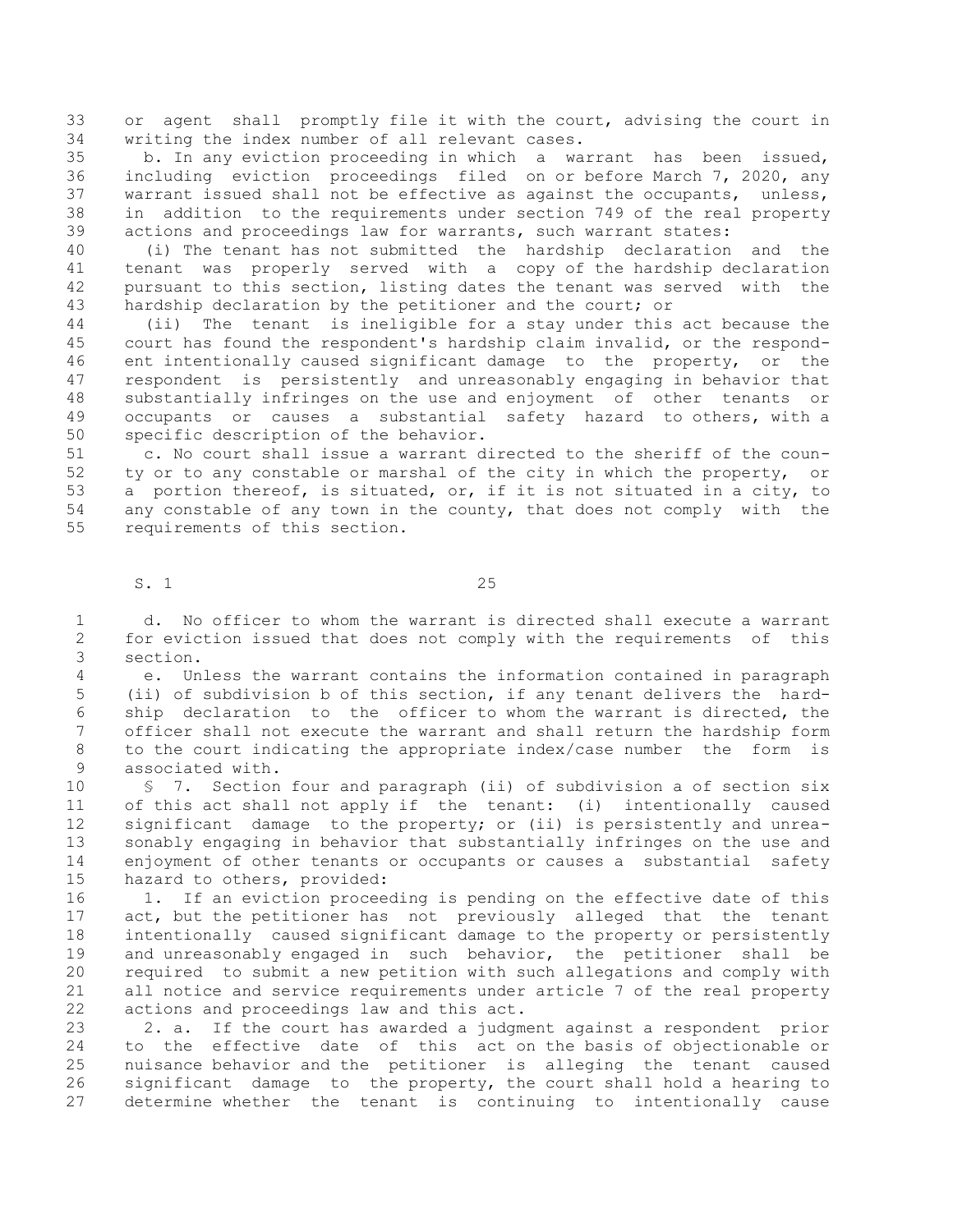28 significant damage to the property.

29 b. If the court has awarded a judgment against a respondent prior to 30 the effective date of chapter 381 of the laws of 2020 or between August 31 13, 2021 and the effective date of this act on the basis of objectiona-32 ble or nuisance behavior and the petitioner is alleging the tenant is 33 persistently engaging in unreasonable behavior that substantially 34 infringes on the use and enjoyment of other tenants or occupants or 35 causes a substantial safety hazard to others, the court shall hold a 36 hearing to determine whether the tenant is continuing to persist in 37 engaging in unreasonable behavior that substantially infringes on the 38 use and enjoyment of other tenants or occupants or causes a substantial 39 safety hazard to others.

40 3. For the purposes of this act, a mere allegation of the behavior by 41 the petitioner or an agent of the petitioner alleging such behavior 42 shall not be sufficient evidence to establish that the tenant has 43 engaged in such behavior.

44 4. If the petitioner establishes that the tenant intentionally caused 45 significant damage to the property or persistently and unreasonably 46 engaged in such behavior or the tenant fails to provide a hardship 47 declaration to the petitioner, petitioner's agent or the court, the 48 proceeding may continue pursuant to article 7 of the real property 49 actions and proceedings law and this act.

50 § 8. Translation of hardship declaration. The office of court adminis-51 tration shall translate the hardship declaration, as defined in section 52 one of this act, into Spanish and the six most common languages in the 53 city of New York, after Spanish, and shall post and maintain such trans-54 lations and an English language copy of the hardship declaration on the 55 website of such office beginning within fifteen days of the effective 56 date of this act. To the extent practicable, the office of court admin-

S. 1 26

 1 istration shall post and maintain on its website translations into such 2 additional languages as the chief administrative judge shall deem appro- 3 priate to ensure that tenants have an opportunity to understand and 4 submit hardship declarations pursuant to this act.

 5 § 9. Rebuttable presumption. Unless a court determines a tenant's 6 hardship claim invalid pursuant to section ten of this act, a hardship 7 declaration in which the tenant has selected the option indicating a 8 financial hardship shall create a rebuttable presumption that the tenant 9 is experiencing financial hardship, in any judicial or administrative 10 proceeding that may be brought, for the purposes of establishing a 11 defense under chapter 127 of the laws of 2020, an executive order of the 12 governor or any other local or state law, order or regulation restrict-13 ing the eviction of a tenant suffering from a financial hardship during 14 or due to COVID-19 provided that the absence of a hardship declaration 15 shall not create a presumption that a financial hardship is not present.

16 § 10. (a) Notwithstanding any other provision of this act, a stay 17 under this act shall be granted or continued unless the court finds the 18 respondent's hardship claim invalid. A motion may be made by the peti-19 tioner, attesting a good faith belief that the respondent has not expe-20 rienced a hardship, with notice to the respondent, and the court shall 21 grant a hearing to determine whether to find the respondent's hardship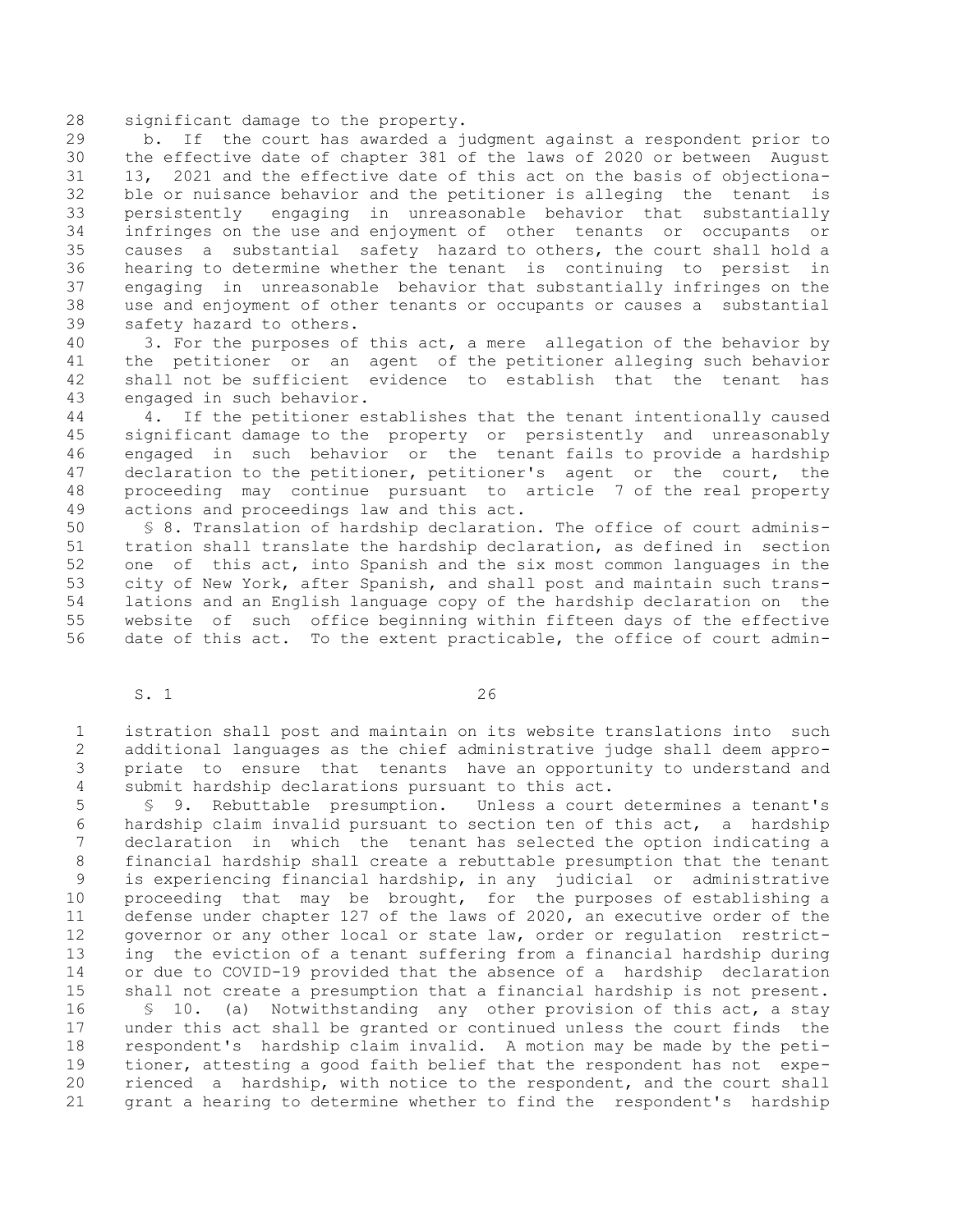22 claim invalid.

23 (b) After any hearing, if the court finds the hardship claim valid, 24 the court shall grant a stay or continue a stay pursuant to this act, 25 provided that the court shall direct, if the respondent appears to be 26 eligible and has not yet applied, that the parties apply to the COVID-19 27 emergency rental assistance program of 2021, created by subpart A of 28 part BB of chapter 56 of the laws of 2021, or a locally administered 29 program to administer federal emergency rental assistance funding issued 30 pursuant to section 501 of the Consolidated Appropriations Act of 2021, 31 Pub. L. 116-260 § 501, or section 3201 of the American Rescue Plan Act 32 of 2021, Pub. L. 117-2 § 3201, so long as such program or programs are 33 accepting applications.

34 (c) After a hearing, if the court finds the respondent's hardship 35 claim invalid, the proceedings shall continue to a determination on the 36 merits.

37 § 11. This act shall take effect immediately and sections one, two, 38 three, four, five, six, seven, eight and ten of this act shall expire 39 January 15, 2022.

#### 40 SUBPART B

41 Section 1. Application. This section shall apply to any action to 42 foreclose a mortgage relating to residential real property, provided the 43 owner or mortgagor of such property is a natural person, regardless of 44 how title is held, and owns ten or fewer dwelling units whether directly 45 or indirectly. The ten or fewer dwelling units may be in more than one 46 property or building as long as the total aggregate number of ten units 47 includes the primary residence of the natural person requesting such 48 relief and the remaining units are currently occupied by a tenant or are 49 available for rent.

50 (a) For purposes of this act, real property shall include shares 51 assigned to a unit in a residential cooperative.

52 (b) For purposes of this act, real property shall not include property 53 that is vacant and abandoned, as defined in subdivision 2 of section 54 1309 of the real property actions and proceedings law, which was listed

S. 1 27

 1 on the statewide vacant and abandoned property electronic registry, as 2 defined in section 1310 of the real property actions and proceedings 3 law, prior to March 7, 2020 and that remains on such registry.

 4 Notwithstanding anything to the contrary, this act shall not apply to, 5 and does not affect any mortgage loans made, insured, purchased or secu- 6 ritized by a corporate governmental agency of the state constituted as a 7 political subdivision and public benefit corporation, or the rights and 8 obligations of any lender, issuer, servicer or trustee of such obli- 9 gations.

10 § 2. Definitions. 1. For the purposes of this act, "Hardship Declara-11 tion" means:

12 a. a hardship declaration filed pursuant to chapter 381 of the laws of 13 2020 or chapter 104 of the laws of 2021; or

14 b. the following statement, or a substantially equivalent statement in 15 the mortgagor's primary language, in 14-point type, published by the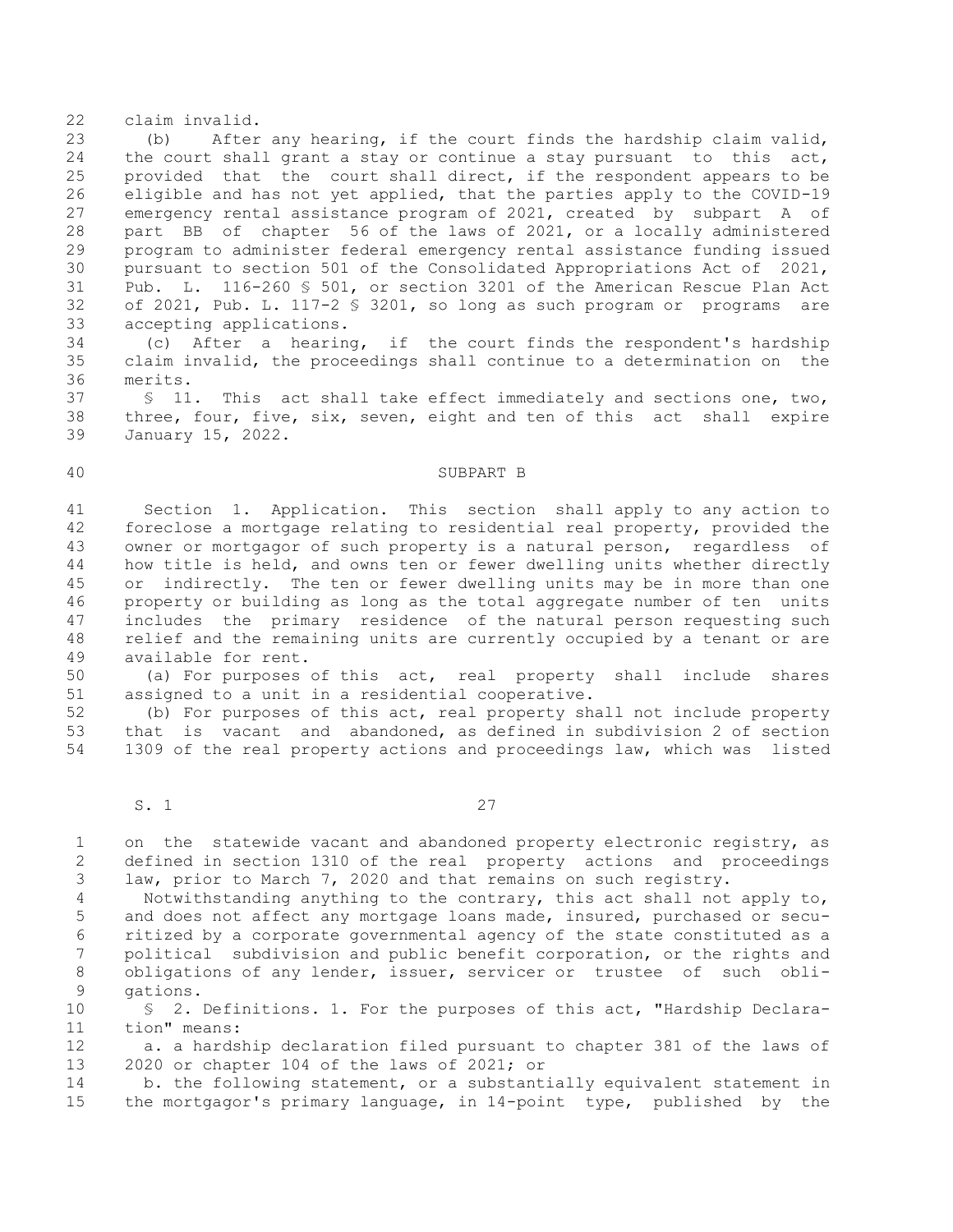16 office of court administration, whether in physical or electronic writ-17 ten form:

18 "NOTICE TO MORTGAGOR: If you have lost income or had increased costs 19 during the COVID-19 pandemic, and you sign and deliver this hardship 20 declaration form to your mortgage lender or other foreclosing party, you 21 may be protected from foreclosure until at least January 15, 2022. If a 22 foreclosure action is filed against you and you provide this form to the 23 plaintiff or the court, the action will be postponed until January 15, 24 2022 unless the plaintiff moves to challenge your declaration of hard-25 ship. If the court finds your hardship claim valid, the foreclosure 26 action will be postponed until after January 15, 2022. While the action 27 is postponed, you may remain in possession.

28 If your mortgage lender or other foreclosing party provided you with 29 this form, the mortgage lender or other foreclosing party must also 30 provide you with a mailing address and e-mail address to which you can 31 return this form. If you are already in foreclosure proceedings, you may 32 return this form to the court. You should keep a copy or picture of the 33 signed form for your records. You will still owe any unpaid mortgage 34 payments and lawful fees to your lender. You should also keep careful 35 track of what you have paid and any amount you still owe. Financial 36 assistance may be available to you, even if you have previously been 37 denied. You should contact your local housing assistance office for 38 application information.

39 MORTGAGOR'S DECLARATION OF COVID-19-RELATED HARDSHIP 40 I am the mortgagor of the property at (address of dwelling unit). 41 Including my primary residence, I own, whether directly or indirectly, 42 ten or fewer residential dwelling units. I am experiencing financial 43 hardship, and I am unable to pay my mortgage in full because of one or 44 more of the following:

45 1. Significant loss of household income during the COVID-19 pandemic.

46 2. Increase in necessary out-of-pocket expenses related to performing 47 essential work or related to health impacts during the COVID-19 pandem-48 ic.

49 3. Childcare responsibilities or responsibilities to care for an 50 elderly, disabled, or sick family member during the COVID-19 pandemic 51 have negatively affected my ability or the ability of someone in my 52 household to obtain meaningful employment or earn income or increased my 53 necessary out-of-pocket expenses.

54 4. Moving expenses and difficulty I have securing alternative housing 55 make it a hardship for me to relocate to another residence during the 56 COVID-19 pandemic.

### S. 1 28

 1 5. Other circumstances related to the COVID-19 pandemic have negative- 2 ly affected my ability to obtain meaningful employment or earn income or 3 have significantly reduced my household income or significantly 4 increased my expenses.

 5 6. One or more of my tenants has defaulted on a significant amount of 6 their rent payments since March 1, 2020.

 7 To the extent I have lost household income or had increased expenses, 8 any public assistance, including unemployment insurance, pandemic unem- 9 ployment assistance, disability insurance, or paid family leave, that I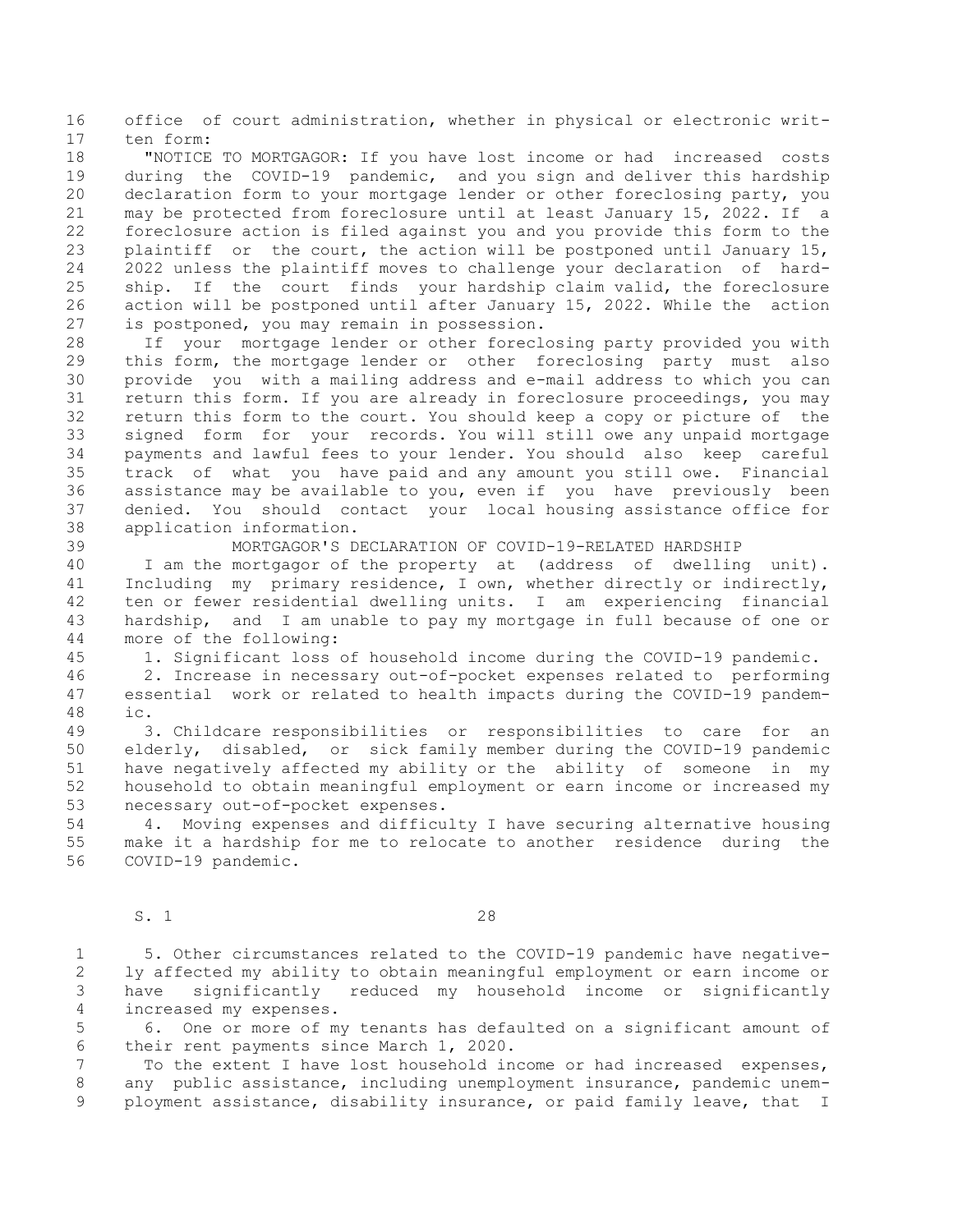10 have received since the start of the COVID-19 pandemic does not fully 11 make up for my loss of household income or increased expenses. 12 I understand that I must comply with all other lawful terms under my 13 mortgage agreement. I further understand that lawful fees, penalties or 14 interest for not having paid my mortgage in full as required by my mort-15 gage agreement may still be charged or collected and may result in a 16 monetary judgment against me. I further understand that my mortgage 17 lender, or other foreclosing party may request a hearing to challenge 18 the certification of hardship made herein, and that I will have the 19 opportunity to participate in any actions or proceedings regarding my 20 mortgage interest. I also understand that my mortgage lender or other 21 foreclosing party may pursue a foreclosure action against me on or after 22 January 15, 2022, if I do not fully repay any missed or partial payments 23 and lawful fees. 24 Signed: 25 Printed Name:<br>26 Date Signed: Date Signed: 27 NOTICE: You are signing and submitting this form under penalty of law. 28 That means it is against the law to make a statement on this form that 29 you know is false." 30 2. "Hardship" means a mortgagor is unable to pay their mortgage in 31 full because of one or more of the following reasons and any public 32 assistance, including unemployment insurance, pandemic unemployment 33 assistance, disability insurance, or paid family leave, that the mortga-34 gor or borrower has received since the start of the COVID-19 pandemic 35 does not fully make up for their loss of household income or increased 36 expenses: 37 (i) Significant loss of household income during the COVID-19 pandemic; 38 or 39 (ii) Increase in necessary out-of-pocket expenses related to perform-40 ing essential work or related to health impacts during the COVID-19 41 pandemic; or 42 (iii) Childcare responsibilities or responsibilities to care for 43 an elderly, disabled, or sick family member during the COVID-19 44 pandemic negatively affected the mortgagor's ability or the ability of 45 someone in their household to obtain meaningful employment or earn 46 income or increased their necessary out-of-pocket expenses; or 47 (iv) Moving expenses and difficulty the mortgagor has securing alter-48 native housing make it a hardship for the mortgagor to relocate to 49 another residence during the COVID-19 pandemic; or 50 (v) Other circumstances related to the COVID-19 pandemic have nega-51 tively affected the mortgagor's ability to obtain meaningful employment 52 or earn income or have significantly reduced the mortgagor's 53 household income or significantly increased the mortgagor's expenses; 54 or 55 (vi) One or more of the mortgagor's tenants has defaulted on a signif-56 icant amount of their rent payments since March 1, 2020.

S. 1 29

 1 § 3. The foreclosing party shall include a "Hardship Declaration" in 2 14-point type, with every notice provided to a mortgagor pursuant to 3 sections 1303 and 1304 of the real property actions and proceedings law.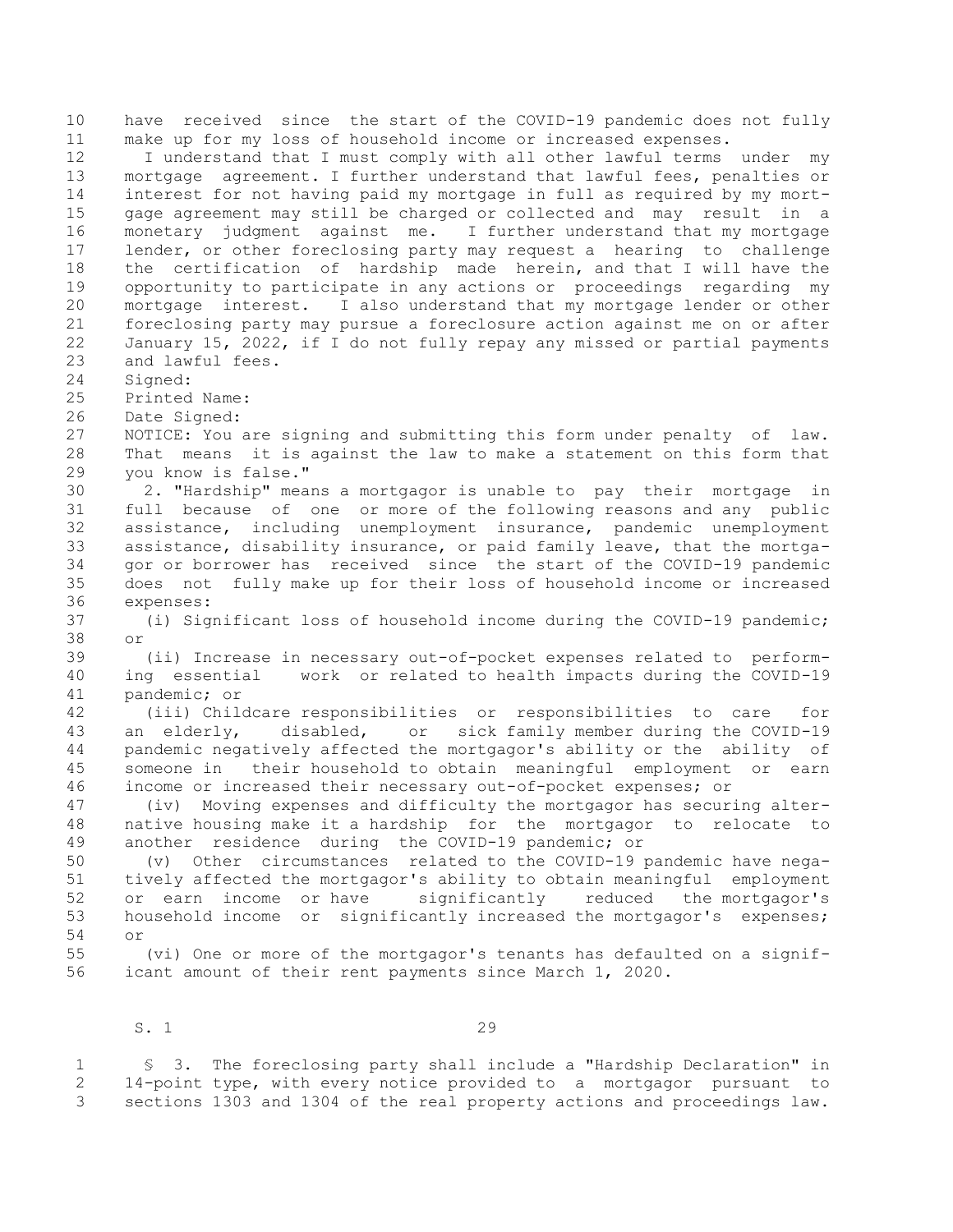4 Such notice shall also include a mailing address, telephone number and 5 active email address the mortgagor can use to contact the foreclosing 6 party and return the hardship declaration.

 7 § 4. No court shall accept for filing any action to foreclose a mort- 8 gage unless the foreclosing party or an agent of the foreclosing party 9 files an affidavit, under penalty of perjury:

10 (i) of service demonstrating the manner in which the foreclosing 11 party's agent served a copy of the hardship declaration in English and 12 the mortgagor's primary language, if other than English, with the 13 notice, if any, provided to the mortgagor pursuant to sections 1303 and 14 1304 of the real property actions and proceedings law, and

15 (ii) a. attesting that at the time of filing, neither the foreclosing 16 party nor any agent of the foreclosing party has received a hardship 17 declaration from the mortgagor; or

18 b. attesting that at the time of filing, the foreclosing party or an 19 agent of the foreclosing party has received a hardship declaration from 20 the mortgagor, but the foreclosing party believes in good faith that the 21 hardship certified in the hardship declaration does not exist.

22 At the earliest possible opportunity, the court shall seek confirma-23 tion on the record or in writing that the mortgagor has received a copy 24 of the hardship declaration and whether the mortgagor has returned the 25 hardship declaration to the foreclosing party or an agent of the fore-26 closing party. If the court determines a mortgagor has not received a 27 hardship declaration, then the court shall stay the proceeding for a 28 reasonable period of time, which shall be no less than ten business days 29 or any longer period provided by law, to ensure the mortgagor received 30 and fully considered whether to submit the hardship declaration.

31 § 5. In any action to foreclose a mortgage in which a judgment of sale 32 has not been issued, including actions filed on or before March 7, 2020, 33 if the mortgagor provides a hardship declaration to the foreclosing 34 party, the court, or an agent of the foreclosing party or the court, the 35 proceeding shall be stayed until at least January 15, 2022. If such<br>36 hardship declaration is provided to the foreclosing party or agent of hardship declaration is provided to the foreclosing party or agent of 37 the foreclosing party, such foreclosing party or agent shall promptly 38 file it with the court, advising the court in writing the index number 39 of all relevant cases.

40 § 6. In any action to foreclose a mortgage in which a judgment of sale 41 has been issued prior to the effective date of this act but has not yet 42 been executed as of the effective date of this act, including actions 43 filed on or before March 7, 2020, the court shall stay the execution of 44 the judgment at least until the court has held a status conference with 45 the parties. In any action to foreclose a mortgage, if the mortgagor 46 provides a hardship declaration to the foreclosing party, the court, or 47 an agent of the foreclosing party or the court, prior to the execution 48 of the judgment, the execution shall be stayed until at least January 49 15, 2022. If such hardship declaration is provided to the foreclosing 50 party or agent of the foreclosing party, such foreclosing party or agent 51 shall promptly file it with the court, advising the court in writing the 52 index number of all relevant cases.

53 § 7. The office of court administration shall translate the hardship 54 declaration, as defined in section one of this act, into Spanish and the 55 six most common languages in the city of New York, after Spanish, and 56 shall post and maintain such translations and an English language copy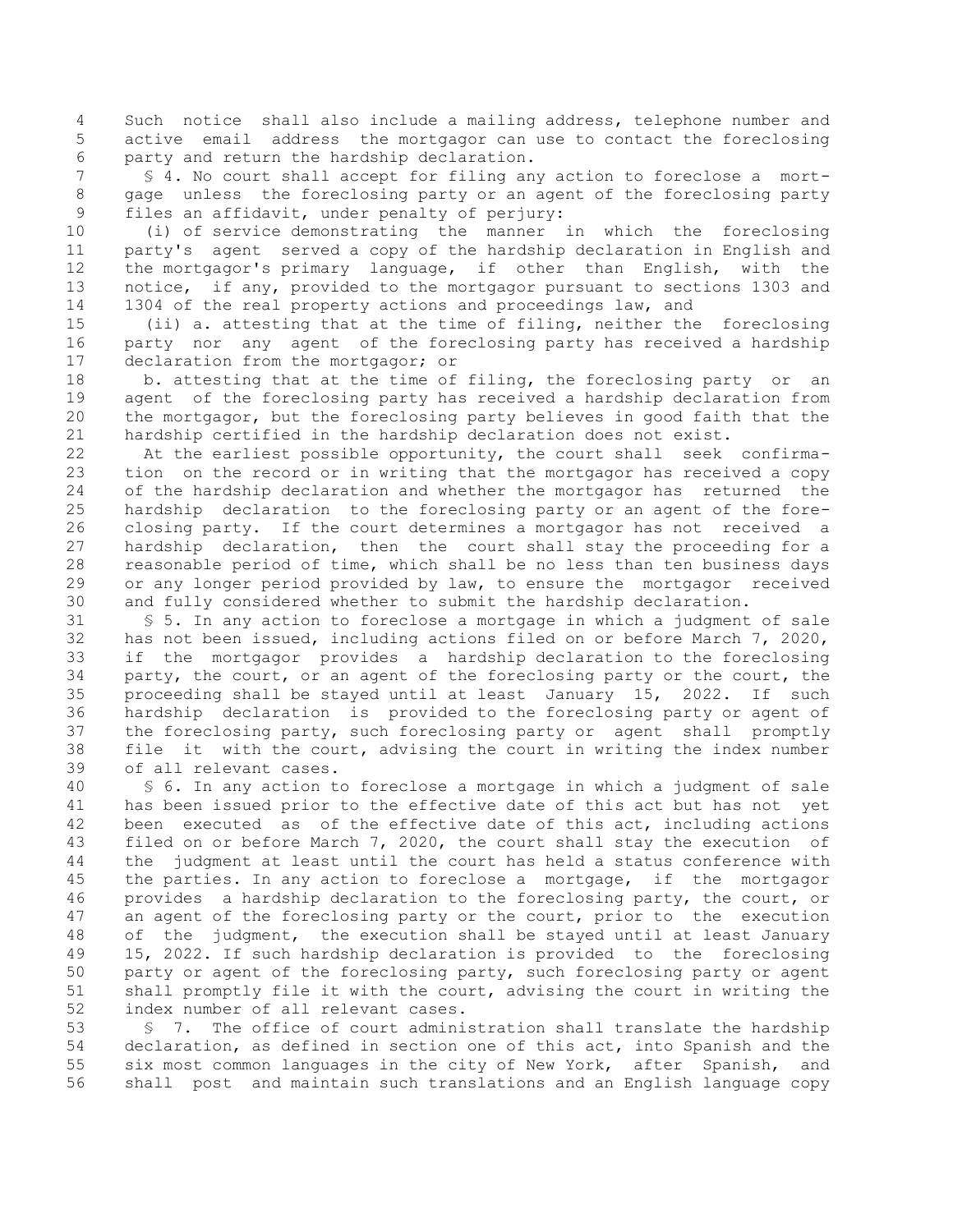1 of the hardship declaration on the website of such office beginning 2 within fifteen days of the effective date of this act.

 3 § 8. Unless a court determines a mortgagor's hardship claim invalid 4 pursuant to section nine of this act, a hardship declaration shall 5 create a rebuttable presumption that the mortgagor is suffering finan- 6 cial hardship, in any judicial or administrative proceeding that may be 7 brought, for the purposes of establishing a defense under an executive 8 order of the governor or any other local or state law, order or regu- 9 lation restricting actions to foreclose a mortgage against a mortgagor 10 suffering from a financial hardship during or due to the COVID-19 11 pandemic provided that the absence of a hardship declaration shall not 12 create a presumption that a financial hardship is not present.

13 § 9. (a) Notwithstanding any other provision of this act, a stay under 14 this part shall be granted or continued unless the court finds the 15 defendant's hardship claim invalid. A motion may be made by the fore-16 closing party, attesting a good faith belief that the defendant has not 17 experienced a hardship, with notice to the defendant, and the court 18 shall grant a hearing to determine whether to find the defendant's hard-19 ship claim invalid.

20 (b) After any hearing, if the court finds the defendant's hardship 21 claim valid, the court shall grant a stay or continue a stay pursuant to 22 this act.

23 (c) After a hearing, if the court finds the defendant's hardship claim 24 invalid, the action shall continue to a determination on the merits.

25 § 10. This act shall take effect immediately and sections one, two, 26 three, four, five, six, seven and nine of this act shall expire January 27 15, 2022.

#### 28 SUBPART C

29 Section 1. Application. This act shall apply to any action to fore-30 close on delinquent taxes or sell a tax lien relating to residential 31 real property, provided the owner or mortgagor of such property is a 32 natural person, regardless of how title is held, and owns ten or fewer 33 dwelling units whether directly or indirectly. The ten or fewer dwelling 34 units may be in more than one property or building as long as the total 35 aggregate number of ten units includes the primary residence of the 36 natural person requesting such relief and the remaining units are 37 currently occupied by a tenant or are available for rent.

38 (a) For purposes of this act, real property shall include shares in a 39 residential cooperative.

40 (b) For purposes of this act, real property shall not include property 41 that is vacant and abandoned, as defined in subdivision 2 of section 42 1309 of the real property actions and proceedings law, which was listed 43 on the statewide vacant and abandoned property electronic registry, as 44 defined in section 1310 of the real property actions and proceedings 45 law, prior to March 7, 2020 and that remains on such registry.

46 § 2. Definitions. For purposes of this act: 1. "Tax lien" means an 47 unpaid tax, special ad valorem levy, special assessment or other charge 48 imposed upon real property by or on behalf of a municipal corporation or 49 special district or other public or private entity which is an encum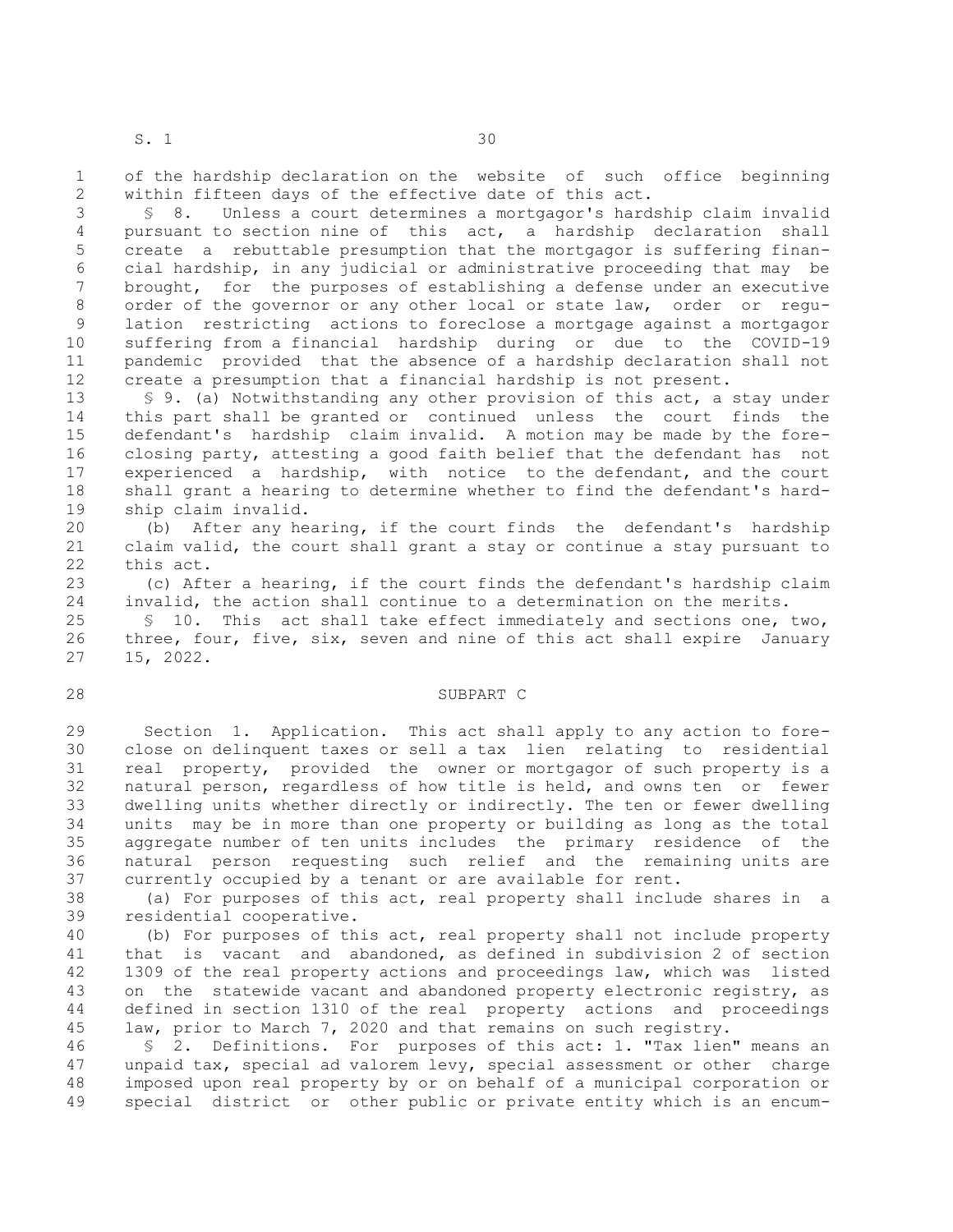50 brance on real property, whether or not evidenced by a written instru-51 ment.

52 2. "Tax foreclosure and tax lien sale" shall mean any such tax lien 53 sale or tax foreclosure pursuant to article 11 of the real property tax

S. 1 31

 1 law, or any general, special or local law related to real property tax 2 lien sales or real property tax foreclosures.

 3 3. "Hardship Declaration" means: a. a hardship declaration filed 4 pursuant to chapter 381 of the laws of 2020 or chapter 104 of the laws 5 of 2021; or

 6 b. the following statement, or a substantially equivalent statement in 7 the owner's primary language, in 14-point type, whether in physical or 8 electronic written form:

9 "OWNER DECLARATION OF COVID-19-RELATED HARDSHIP

10 I am the owner of the property at (address). Including my primary 11 residence, I own, whether directly or indirectly, ten or fewer residen-12 tial dwelling units. I am experiencing financial hardship, and I am 13 unable to pay my full tax bill because of one or more of the following: 14 1. Significant loss of household income during the COVID-19 pandemic.

15 2. Increase in necessary out-of-pocket expenses related to performing 16 essential work or related to health impacts during the COVID-19 pandem-17 ic.

18 3. Childcare responsibilities or responsibilities to care for an 19 elderly, disabled, or sick family member during the COVID-19 pandemic 20 have negatively affected my ability or the ability of someone in my 21 household to obtain meaningful employment or earn income or increased my 22 necessary out-of-pocket expenses.

23 4. Moving expenses and difficulty I have securing alternative housing 24 make it a hardship for me to relocate to another residence during the 25 COVID-19 pandemic.

26 5. Other circumstances related to the COVID-19 pandemic have negative-27 ly affected my ability to obtain meaningful employment or earn income or 28 have significantly reduced my household income or significantly 29 increased my expenses.

30 6. One or more of my tenants has defaulted on a significant amount of 31 their rent payments since March 1, 2020.

32 To the extent that I have lost household income or had increased 33 expenses, any public assistance, including unemployment insurance, 34 pandemic unemployment assistance, disability insurance, or paid family 35 leave, that I have received since the start of the COVID-19 pandemic 36 does not fully make up for my loss of household income or increased 37 expenses.

38 I understand that lawful fees, penalties or interest for not having 39 paid my taxes in full may still be charged or collected and may result 40 in a foreclosure action against me on or after January 15, 2022, if I do 41 not fully repay any missed or partial payments and fees.

42 Signed:

43 Printed Name:

44 Date Signed:

45 NOTICE: You are signing and submitting this form under penalty of law. 46 That means it is against the law to make a statement on this form that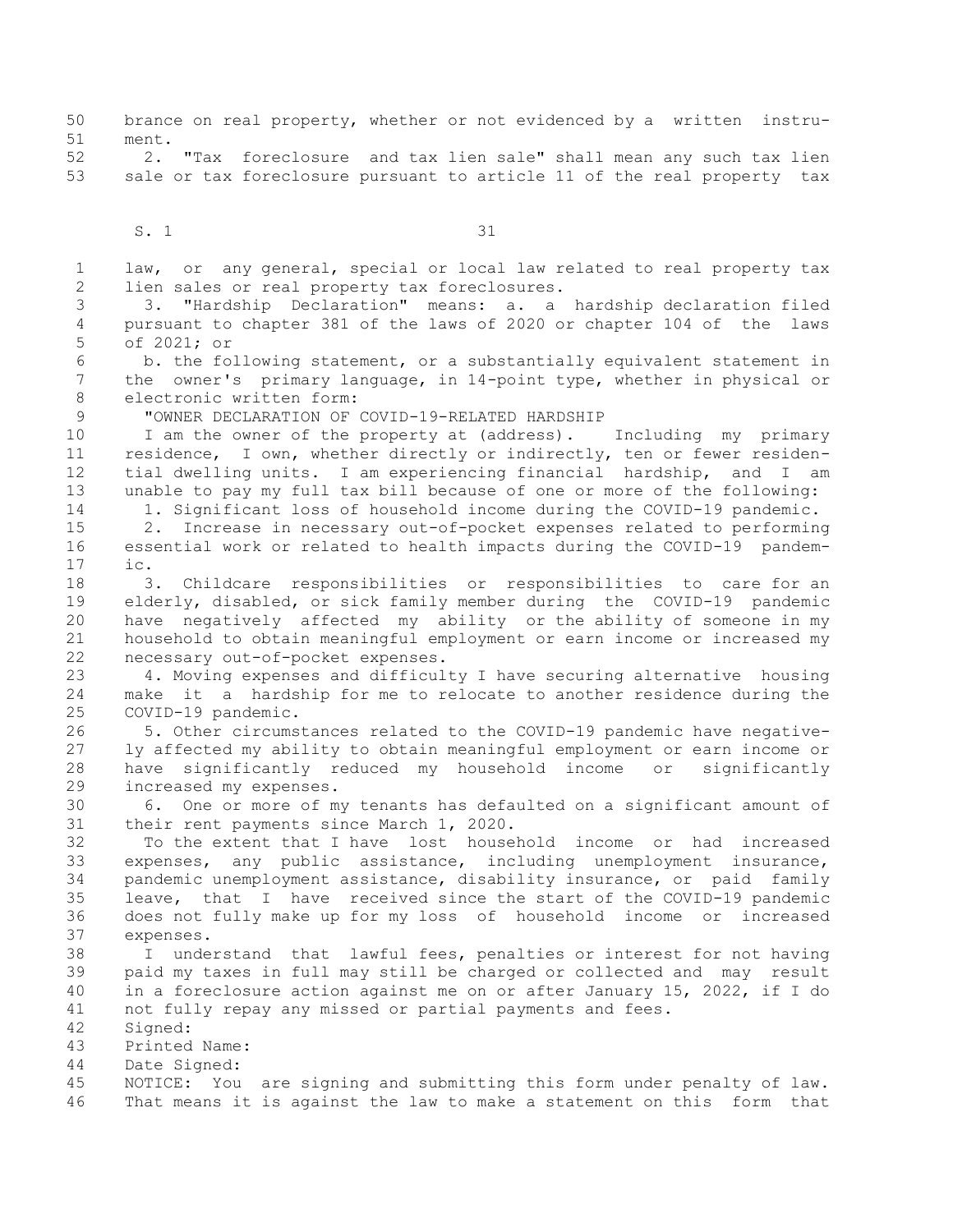# 47 you know is false."

48 4. "Hardship" means an owner is unable to pay their full tax bill 49 because of one or more of the following reasons and any public assist-50 ance, including unemployment insurance, pandemic unemployment assist-51 ance, disability insurance, or paid family leave, that the owner has 52 received since the start of the COVID-19 pandemic does not fully make up 53 for their loss of household income or increased expenses:

54 (i) Significant loss of household income during the COVID-19 pandemic; 55 or

### S. 1 32

 1 (ii) Increase in necessary out-of-pocket expenses related to perform- 2 ing essential work or related to health impacts during the COVID-19 3 pandemic; or

 4 (iii) Childcare responsibilities or responsibilities to care for 5 an elderly, disabled, or sick family member during the COVID-19 6 pandemic negatively affected the owner's ability or the ability of 7 someone in their household to obtain meaningful employment or earn 8 income or increased their necessary out-of-pocket expenses; or

 9 (iv) Moving expenses and difficulty the owner has securing alternative 10 housing make it a hardship for the owner to relocate to another resi-11 dence during the COVID-19 pandemic; or

12 (v) Other circumstances related to the COVID-19 pandemic have nega-13 tively affected the owner's ability to obtain meaningful employment or 14 earn income or have significantly reduced the owner's household 15 income or significantly increased the owner's expenses; or

16 (vi) One or more of the owner's tenants has defaulted on a significant 17 amount of their rent payments since March 1, 2020.

18 § 3. 1. A real property owner may submit a "Hardship Declaration" to 19 any village, town, city, school district, county, or other entity or 20 person which conducts tax foreclosures or tax lien sales.

21 2. At least thirty days prior to the date on which a sale of a tax 22 lien is scheduled to occur, or upon the filing of a petition of foreclo-23 sure of a tax lien, the enforcing officer or other person or entity 24 conducting such tax lien sale or tax foreclosure shall notify the owner 25 of the affected property of such owner's rights under this act and shall 26 notify the owner that a copy of the hardship declaration can be accessed 27 on the New York State Department of Tax and Finance's website and also 28 provide a link to such declaration form. For the purposes of this act, 29 "enforcing officer" shall have the same meaning as defined in subdivi-30 sion 3 of section 1102 of the real property tax law. The New York State 31 Department of Tax and Finance shall publish a copy of the hardship 32 declaration on its website.

33 3. The submission of such a declaration, unless withdrawn by the 34 owner, shall act as a temporary stay applicable to all entities and 35 persons of all such tax lien sales and tax foreclosure actions and 36 proceedings against such owner for such property that have been 37 commenced or could have been commenced before January 15, 2022.

38 4. While such stay is in effect, no other action or proceeding shall 39 be commenced to recover any part of such delinquent taxes.

40 5. Any applicable statutes of limitation for the commencement of any 41 action or proceeding to sell a tax lien or foreclose a tax lien is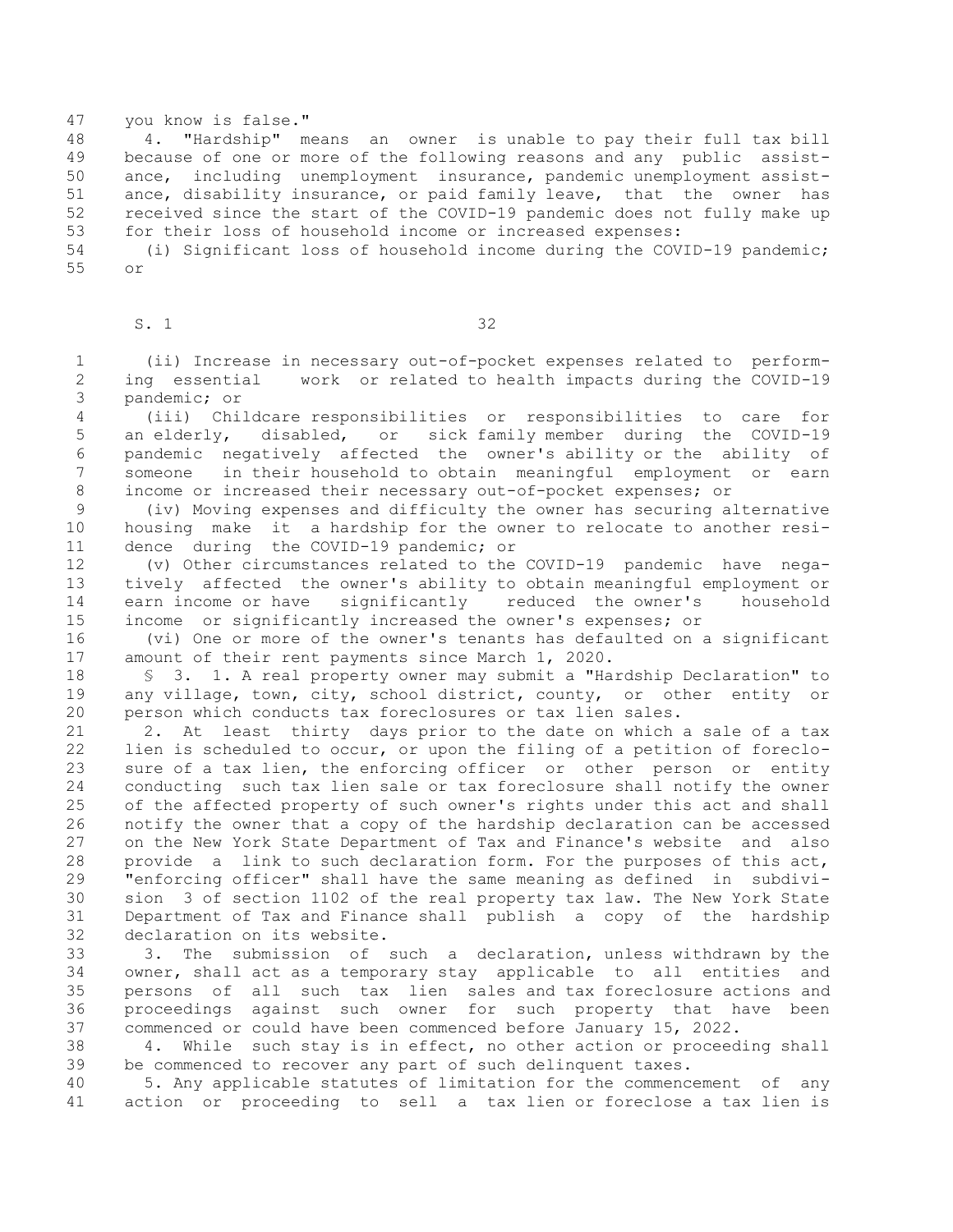42 tolled until such stay has expired. The obligation to pay the balance of 43 such delinquent taxes is not rendered invalid, released or extinguished 44 by such stay.

45 6. Unless a court determines an owner's claim of hardship invalid 46 pursuant to subdivision 7 of this section, a hardship declaration shall 47 create a rebuttable presumption that the owner is experiencing financial 48 hardship, in any judicial or administrative proceeding that may be 49 brought, for the purposes of establishing a defense under an executive 50 order of the governor or any other local or state law, order or regu-51 lation restricting actions to sell a tax lien or foreclose a tax lien 52 against an owner suffering from a financial hardship during or due to 53 the COVID-19 pandemic, provided that the absence of a hardship decla-54 ration shall not create a presumption that a financial hardship is not 55 present.

S. 1 33

 1 7. (a) Notwithstanding any other provision of this act, a stay under 2 this part shall be granted or continued unless the court finds the 3 defendant's hardship claim invalid. A motion may be made by the fore- 4 closing party, if such party is not a governmental entity, attesting a 5 good faith belief that the defendant has not experienced a hardship, 6 with notice to the defendant, and the court shall grant a hearing to 7 determine whether to find the defendant's hardship claim invalid.

 8 (b) After any hearing, if the court finds the defendant's hardship 9 claim valid, the court shall grant a stay or continue a stay pursuant to 10 this act.

11 (c) After a hearing, if the court finds the defendant's hardship claim 12 invalid, the proceedings shall continue to a determination on the 13 merits.

14 § 4. This act shall take effect immediately and sections one and two 15 and subdivisions one, two, three, four, five and seven of section three 16 shall expire January 15, 2022.

#### 17 SUBPART D

18 Section 1. Application. 1. This act shall apply to an owner of resi-19 dential real property, provided the owner or mortgagor of such property 20 is a natural person, regardless of how title is held, and owns ten or 21 fewer dwelling units whether directly or indirectly. The ten or fewer 22 dwelling units may be in more than one property or building as long as 23 the total aggregate number of ten units includes the primary residence 24 of the natural person requesting such relief and the remaining units are 25 currently occupied by a tenant or are available for rent.

26 (a) For purposes of this act, real property shall include shares in a 27 residential cooperative.

28 (b) For purposes of this act, real property shall not include property 29 that is vacant and abandoned, as defined in subdivision 2 of section 30 1309 of the real property actions and proceedings law, which was listed 31 on the statewide vacant and abandoned property electronic registry, as 32 defined in section 1310 of the real property actions and proceedings 33 law, prior to March 7, 2020 and that remains on such registry.

34 2. Hardship declaration. For purposes of this act, "hardship declara-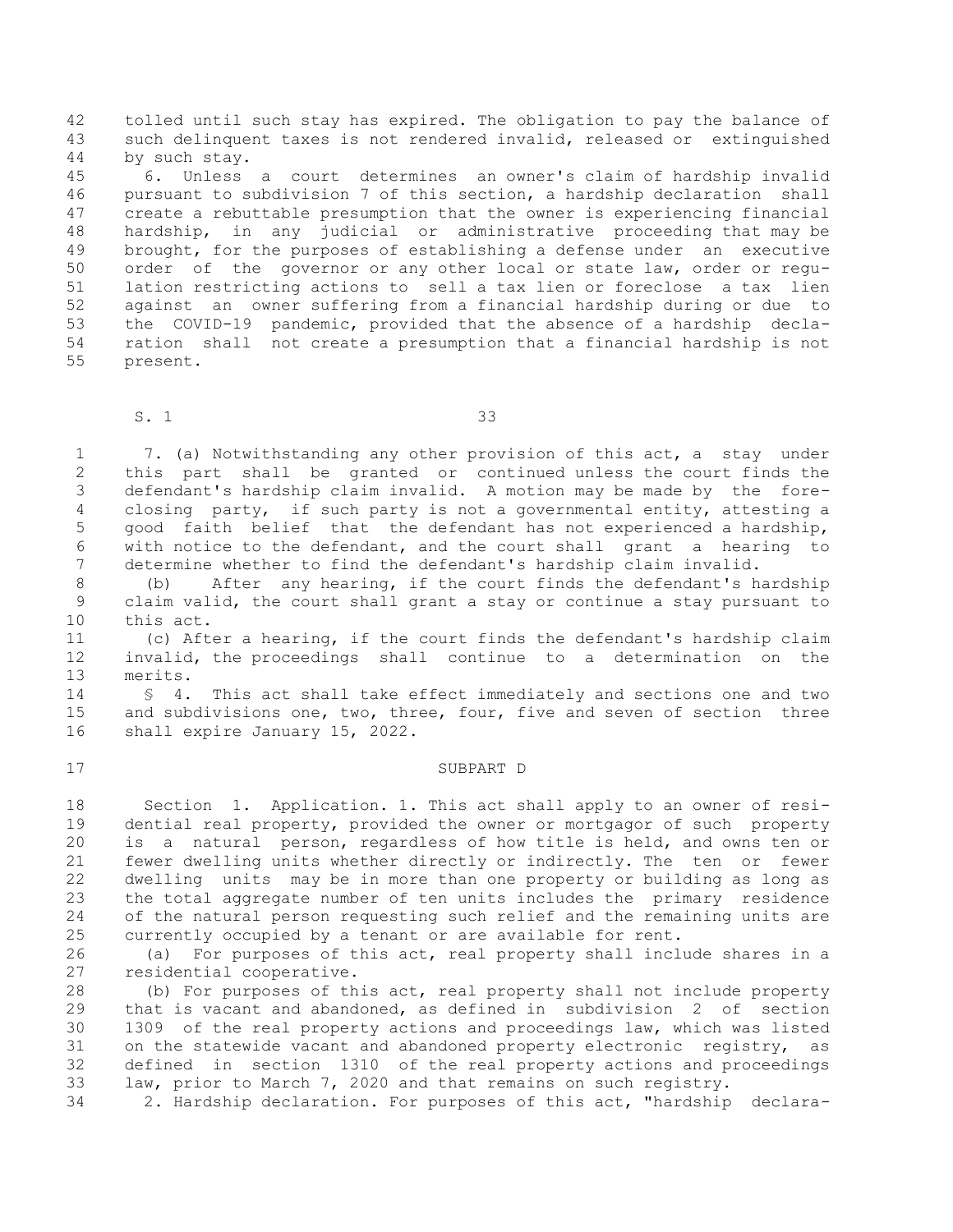35 tion" shall mean: a. a hardship declaration filed pursuant to chapter 36 381 of the laws of 2020 or chapter 104 of the laws of 2021; or

37 b. the following statement, or a substantially equivalent statement in 38 the owner or mortgagor's primary language, in 14-point type, whether in 39 physical or electronic written form, and the department of financial 40 services shall publish a copy of the hardship declaration on its 41 website:

42 "NOTICE TO OWNER/MORTGAGOR: If you have lost income or had increased 43 costs due to the COVID-19 pandemic, and you sign and deliver this hard-44 ship declaration form to your lending institution, you cannot be 45 discriminated against in the determination of whether credit should be 46 extended or reported negatively to a credit reporting agency until at 47 least January 15, 2022.

48 If a lending institution provided you with this form, the lending 49 institution must also provide you with a mailing address and e-mail 50 address to which you can return this form. You should keep a copy or 51 picture of the signed form for your records.

52 OWNER/MORTGAGOR DECLARATION OF COVID-19-RELATED HARDSHIP

53 I am the OWNER/MORTGAGOR of the property at (address of dwelling 54 unit). Including my primary residence, I own, whether directly or indi-

### S. 1 34

 1 rectly, ten or fewer residential dwelling units. I am experiencing 2 financial hardship, and I am unable to pay my mortgage in full because 3 of one or more of the following:

4 1. Significant loss of household income during the COVID-19 pandemic.

 5 2. Increase in necessary out-of-pocket expenses related to performing 6 essential work or related to health impacts during the COVID-19 pandem- 7 ic.

 8 3. Childcare responsibilities or responsibilities to care for an 9 elderly, disabled, or sick family member during the COVID-19 pandemic 10 have negatively affected my ability or the ability of someone in my 11 household to obtain meaningful employment or earn income or increased my 12 necessary out-of-pocket expenses.

13 4. Moving expenses and difficulty I have securing alternative housing 14 make it a hardship for me to relocate to another residence during the 15 COVID-19 pandemic.

16 5. Other circumstances related to the COVID-19 pandemic have negative-17 ly affected my ability to obtain meaningful employment or earn income or 18 have significantly reduced my household income or significantly 19 increased my expenses.

20 6. One or more of my tenants has defaulted on a significant amount of 21 their rent payments since March 1, 2020.

22 To the extent that I have lost household income or had increased 23 expenses, any public assistance, including unemployment insurance, 24 pandemic unemployment assistance, disability insurance, or paid family 25 leave, that I have received since the start of the COVID-19 pandemic 26 does not fully make up for my loss of household income or increased 27 expenses.

28 Signed:

29 Printed Name:

30 Date Signed: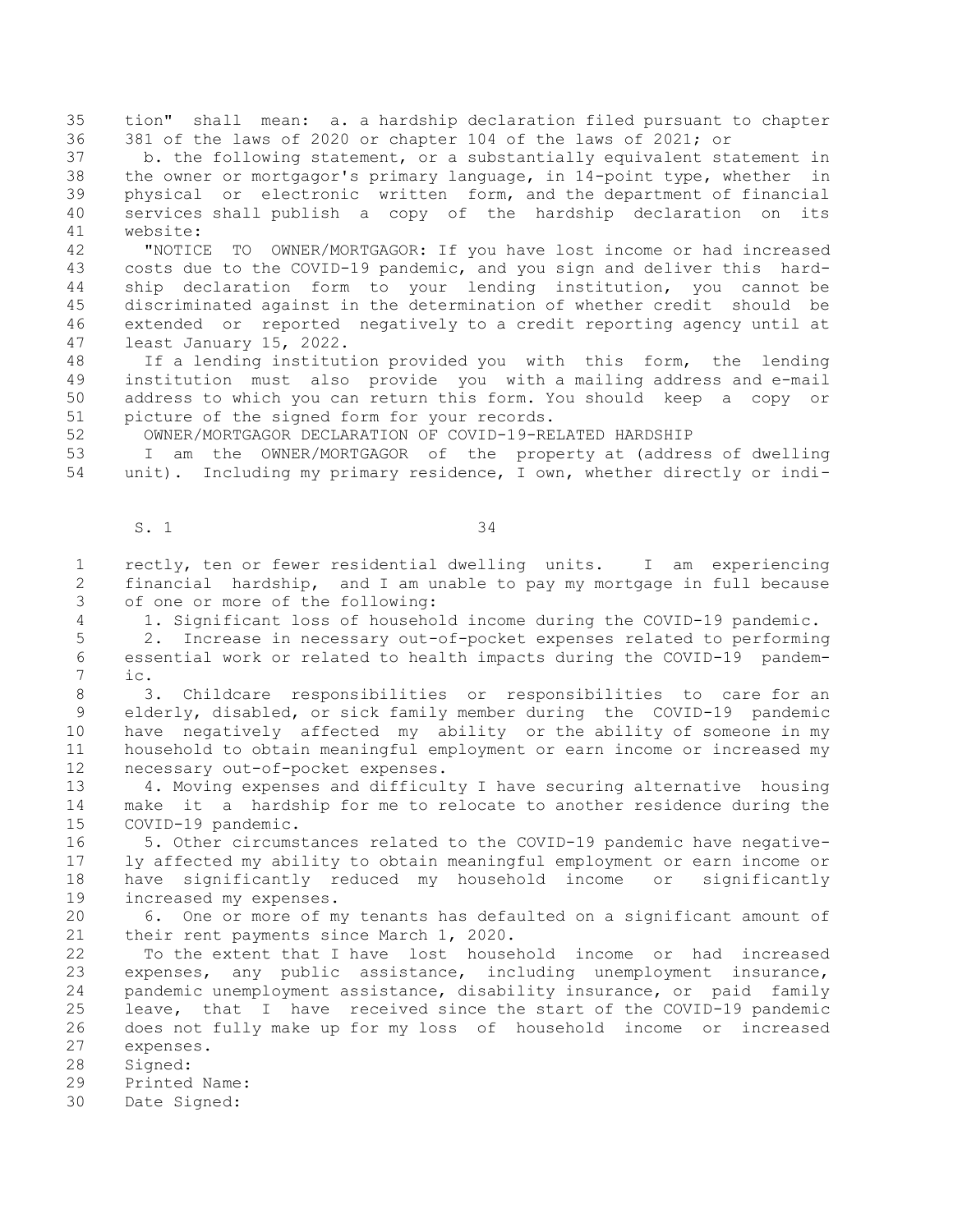31 NOTICE: You are signing and submitting this form under penalty of law. 32 That means it is against the law to make a statement on this form that 33 you know is false."

34 3. Discrimination in credit decisions. Notwithstanding any law to the 35 contrary, lending institutions shall not discriminate in the determi-36 nation of whether credit should be extended to any owner of residential 37 real property as defined in subdivision one of this section because, as 38 provided for in this act, such owner has been granted a stay of mortgage 39 foreclosure proceedings, tax foreclosure proceedings or of tax lien 40 sales, or that an owner of residential real property as defined in 41 subdivision one of this section is currently in arrears and has filed a 42 hardship declaration with such lender.

43 4. Prohibition on negative credit reporting. Notwithstanding any law 44 to the contrary, as provided for in this act, the granting of a stay of 45 mortgage foreclosure proceedings, tax foreclosure proceedings or tax 46 lien sales, or that an owner of residential real property as defined in 47 subdivision one of this section is currently in arrears and has filed a 48 hardship declaration with their lender shall not be negatively reported 49 to any credit reporting agency.

50 § 2. This act take effect immediately and shall expire January 15, 51 2022.

52 § 2. Severability clause. If any clause, sentence, paragraph, subdivi-53 sion, section, subpart or part of this act shall be adjudged by any 54 court of competent jurisdiction to be invalid, such judgment shall not 55 affect, impair, or invalidate the remainder thereof, but shall be 56 confined in its operation to the clause, sentence, paragraph, subdivi-

S. 1 35

 1 sion, section, subpart or part thereof directly involved in the contro- 2 versy in which such judgment shall have been rendered. It is hereby 3 declared to be the intent of the legislature that this act would have 4 been enacted even if such invalid provisions had not been included here- 5 in.

 6 § 3. This act shall take effect immediately provided, however, that 7 the applicable effective date of Subparts A through D of this act shall 8 be as specifically set forth in the last section of such Subparts.

#### 9 PART D

10 Section 1. Section 1 of chapter 127 of the laws of 2020, relating to 11 prohibiting the eviction of residential tenants who have suffered finan-12 cial hardship during the COVID-19 covered period, is amended to read as 13 follows:

14 Section 1. For the purposes of this act, "COVID-19 covered period" 15 means March 7, 2020 until [the date on which none of the provisions that 16 closed or otherwise restricted public or private businesses or places of 17 public accommodation, or required postponement or cancellation of all 18 1000-001 non-essential gatherings of individuals of any size for any reason in 19 Executive Orders 202.3, 202.4, 202.5, 202.6, 202.7, 202.8, 202.10, 20 202.11, 202.13 or 202.14, as extended by Executive Orders 202.28 and 21 202.31 and as further extended by any future Executive Order, issued in 22 response to the COVID-19 pandemic continue to apply in the county of the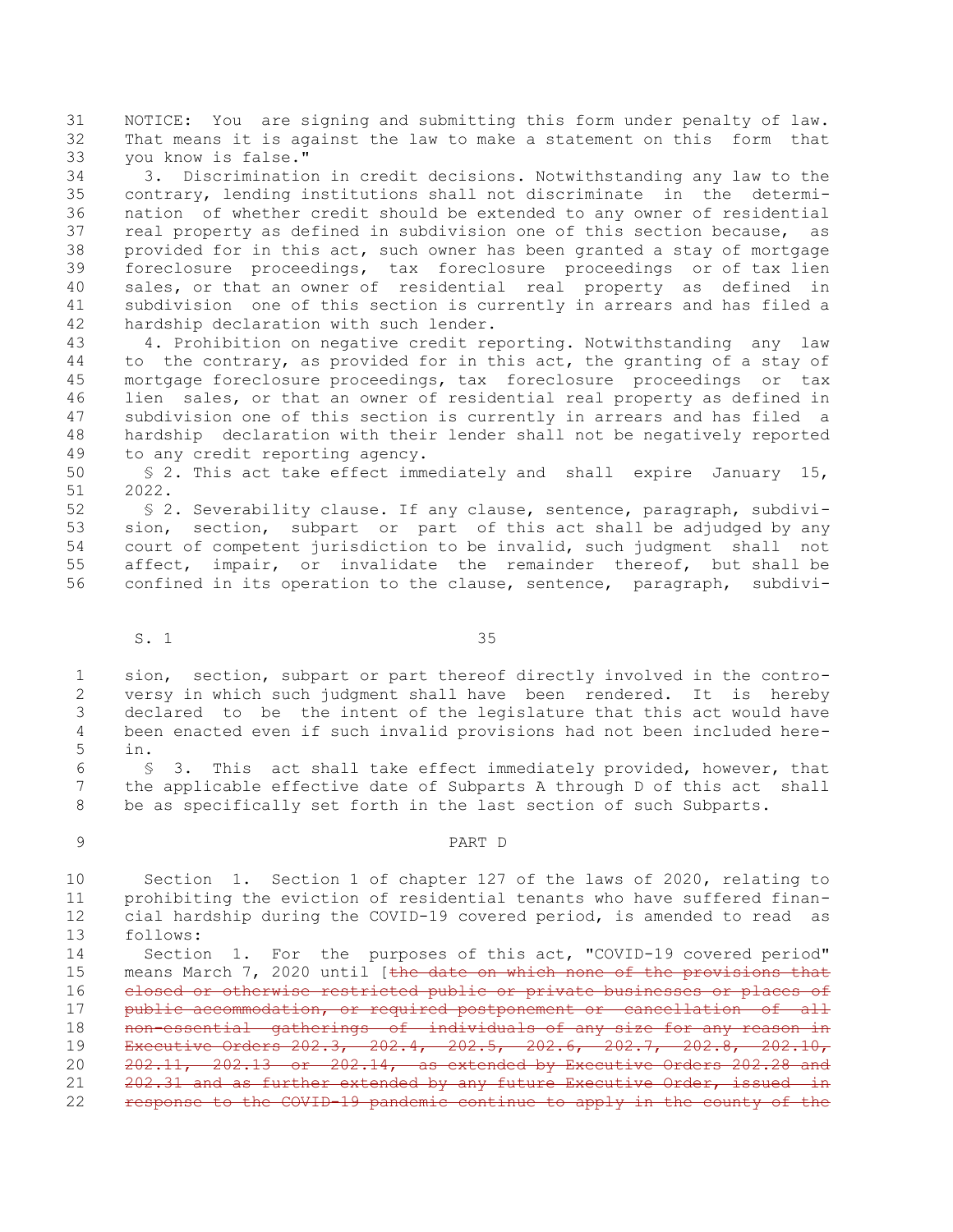23 tenant's or lawful occupant's residence] January 15, 2022. 24 § 2. Paragraph (b) of subdivision 2 of section 2 of chapter 127 of the 25 laws of 2020, relating to prohibiting the eviction of residential 26 tenants who have suffered financial hardship during the COVID-19 covered 27 period, is amended to read as follows: 28 (b) In determining whether a tenant or lawful occupant suffered a

29 financial hardship during the COVID-19 covered period, the court shall 30 consider, among other relevant factors:

31 (i) the tenant's or lawful occupant's income prior to the COVID-19 32 covered period;

33 (ii) the tenant's or lawful occupant's income during the COVID-19 34 covered period;

35 (iii) the tenant's or lawful occupant's liquid assets; and

36 (iv) the tenant's or lawful occupant's eligibility for and receipt of 37 cash assistance, supplemental nutrition assistance program, supplemental 38 security income, the New York State disability program, the home energy 39 assistance program,  $[ $\Theta$  +  $\Theta$ ] unemptyment insurance or benefits under state$ 40 or federal law, or the emergency rental assistance program.

41 § 3. This act shall take effect immediately and shall be deemed to 42 have been in full force and effect on and after March 7, 2020.

#### 43 PART E

44 Section 1. Notwithstanding the provisions of article 7 of the public 45 officers law to the contrary, any state agency, department, corporation, 46 office, authority, board, or commission, as well as any local public 47 body, or public corporation as defined in section 66 of the general 48 construction law, or political subdivisions as defined in section 100 of 49 the general municipal law, or a committee or subcommittee or other simi-50 lar body of such entity, shall be authorized to meet and take such 51 action authorized by law without permitting in public in-person access 52 to meetings and authorize such meetings to be held remotely by confer-

S. 1 36

 1 ence call or similar service, provided that the public has the ability 2 to view or listen to such proceeding and that such meetings are recorded 3 and later transcribed. "Local public body" shall mean any entity for 4 which a quorum is required in order to conduct public business and which 5 consists of two or more members, performing a governmental function for 6 an entity limited in the execution of its official functions to a 7 portion only of the state, or a political subdivision of the state, or 8 for an agency or department thereof.

 9 § 2. This act shall take effect immediately and shall expire and be 10 deemed repealed January 15, 2022.

11 § 3. Severability clause. If any clause, sentence, paragraph, subdivi-12 sion, section or part of this act shall be adjudged by any court of 13 competent jurisdiction to be invalid, such judgment shall not affect, 14 impair, or invalidate the remainder thereof, but shall be confined in 15 its operation to the clause, sentence, paragraph, subdivision, section 16 or part thereof directly involved in the controversy in which such judg-17 ment shall have been rendered. It is hereby declared to be the intent of 18 the legislature that this act would have been enacted even if such